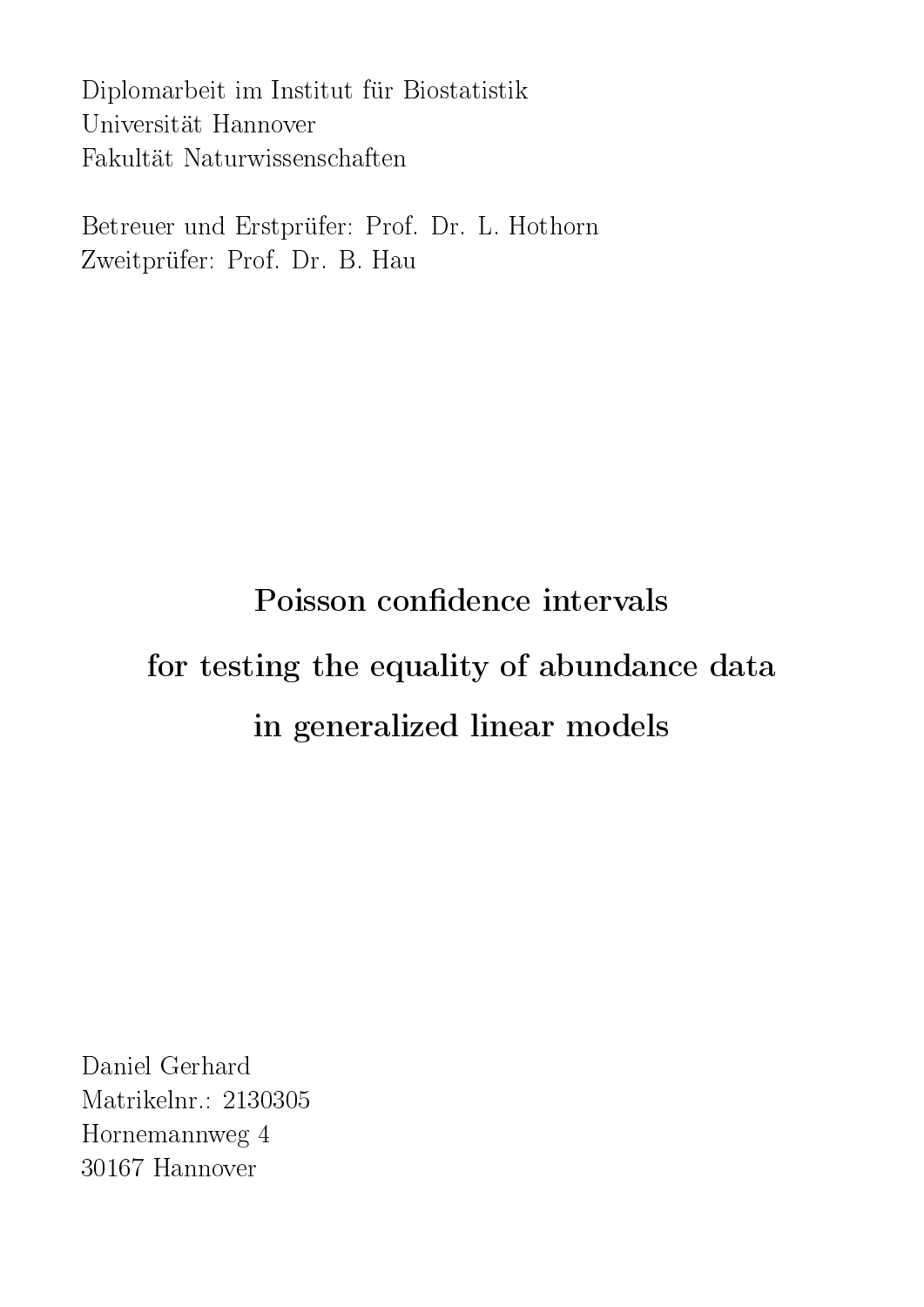### List of abbreviations

| $\alpha$             | significance level                           |
|----------------------|----------------------------------------------|
| $\beta_i$            | model parameter                              |
| Bt                   | <i>Bacillus thuringiensis</i>                |
| $\delta$             | equivalence threshold                        |
| $\mathbf{C}$         | contrasts                                    |
| $\chi^2$             | quantile of the $\chi^2$ distribution        |
| $\mathbf{c}$         | confidence limit                             |
| CI                   | confidence interval                          |
| e.g.                 | abbr. of Latin "'exempli gratia"'            |
| $\epsilon$           | residual error                               |
| GLM                  | generalized linear model                     |
| <b>GLMM</b>          | generalized linear mixed model               |
| $H_0$                | null-Hypothesis                              |
| $H_A$                | alternative-Hypothesis                       |
| <b>INS</b>           | insecticide treated                          |
| int                  | intercept                                    |
| <b>ISO</b>           | isogene                                      |
| IUT                  | intersection union test                      |
| L                    | likelihood function                          |
| $\bf{l}$             | log-likelihood function                      |
| $\lambda_i$          | mean of a Poisson distributed sample         |
| $\mu$                | sample mean                                  |
| МL                   | maximum likelihood                           |
| <b>MLE</b>           | maximum likelihood estimate                  |
| <b>MVN</b>           | multivariate normal distribution             |
| $\mathbf n$          | sample size                                  |
| $\nu$                | link function                                |
| $\mathbf{p}$         | proportion                                   |
| $\phi$               | dispersion factor                            |
| PQL                  | penalized quasi-likelihood                   |
| $\rho$               | ratio of two samples                         |
| R                    | correlation matrix                           |
| S                    | standard deviation                           |
| $\mathbf t$          | quantile of the t distribution               |
| $\operatorname{Trt}$ | treatment                                    |
| $u_i$                | random effects parameter                     |
| $x_i$                | value in one sample                          |
| Χ                    | model matrix                                 |
| z                    | quantile of the standard normal distribution |
| ZIP                  | zero-inflated Poisson model                  |
| ZNBM                 | zero-inflated negative binomial model        |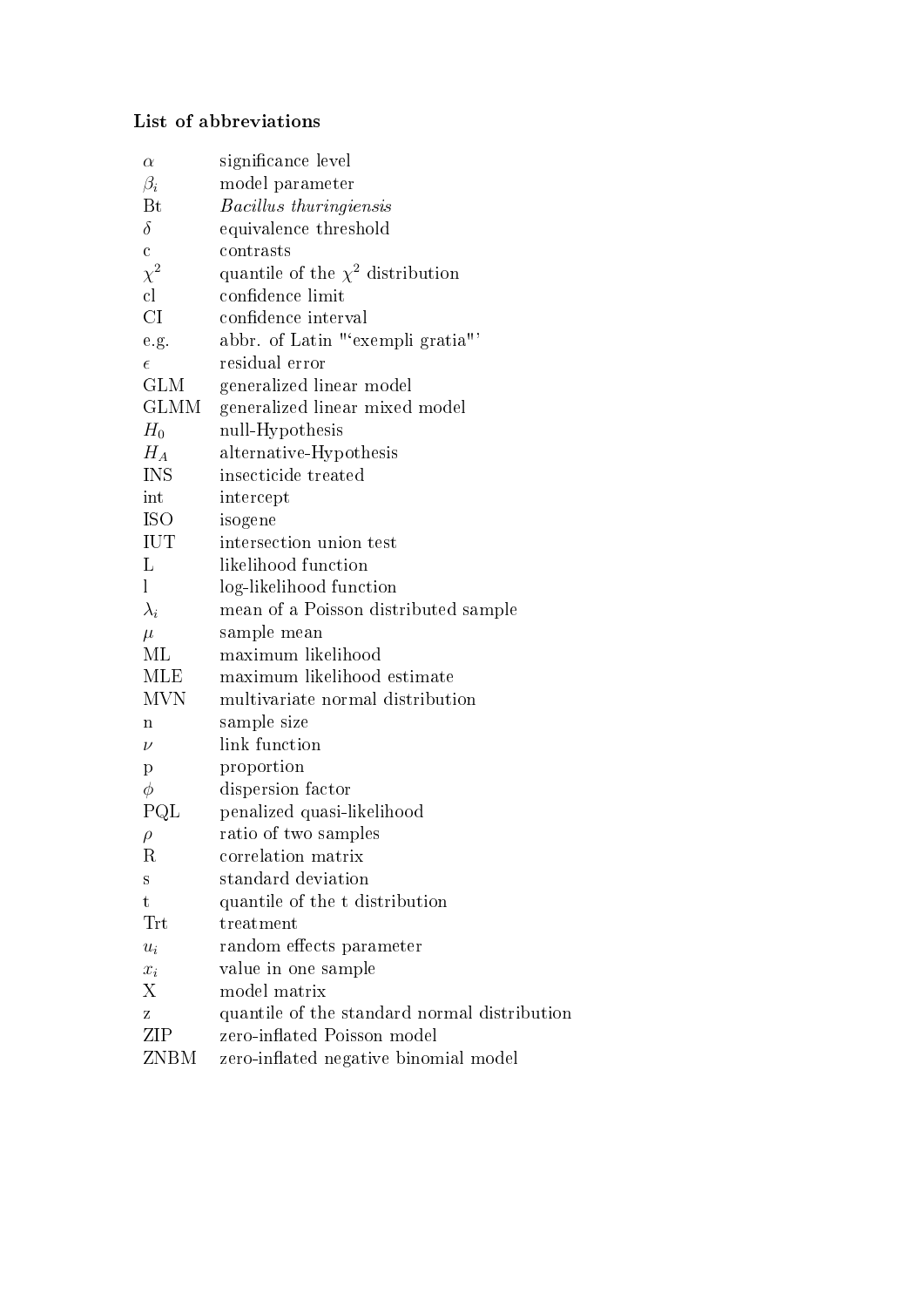# Contents

| $\mathbf 1$ |     | Proof of safety for abundance data                                        | 6  |
|-------------|-----|---------------------------------------------------------------------------|----|
| $\bf{2}$    |     | Poisson distribution                                                      | 6  |
| 3           |     | Confidence intervals                                                      | 6  |
| 4           |     | Test for equivalence                                                      | 7  |
| 5           |     | Confidence Intervals for two Poisson parameters                           | 8  |
|             | 5.1 |                                                                           | 9  |
|             | 5.2 | CIs for the difference of two Poisson parameters                          | 9  |
|             |     | 5.2.1                                                                     | 9  |
|             |     | 5.2.2                                                                     | 9  |
|             | 5.3 |                                                                           | 10 |
|             |     | 5.3.1                                                                     | 10 |
|             |     | 5.3.2                                                                     | 10 |
|             |     | 5.3.3                                                                     | 11 |
|             |     | 5.3.4                                                                     | 11 |
| 6           |     | Generalized linear model (GLM)                                            | 12 |
|             | 6.1 |                                                                           | 13 |
|             | 6.2 |                                                                           | 14 |
|             | 6.3 |                                                                           | 14 |
|             | 6.4 |                                                                           | 15 |
| 7           |     | Confidence intervals for GLM estimates                                    | 15 |
|             | 7.1 |                                                                           | 15 |
|             | 7.2 |                                                                           | 16 |
|             | 7.3 |                                                                           | 16 |
|             | 7.4 |                                                                           | 17 |
|             | 7.5 | Computing Wald intervals for the ratio of factor level marginal means de- |    |
|             |     |                                                                           | 18 |
|             | 7.6 |                                                                           | 18 |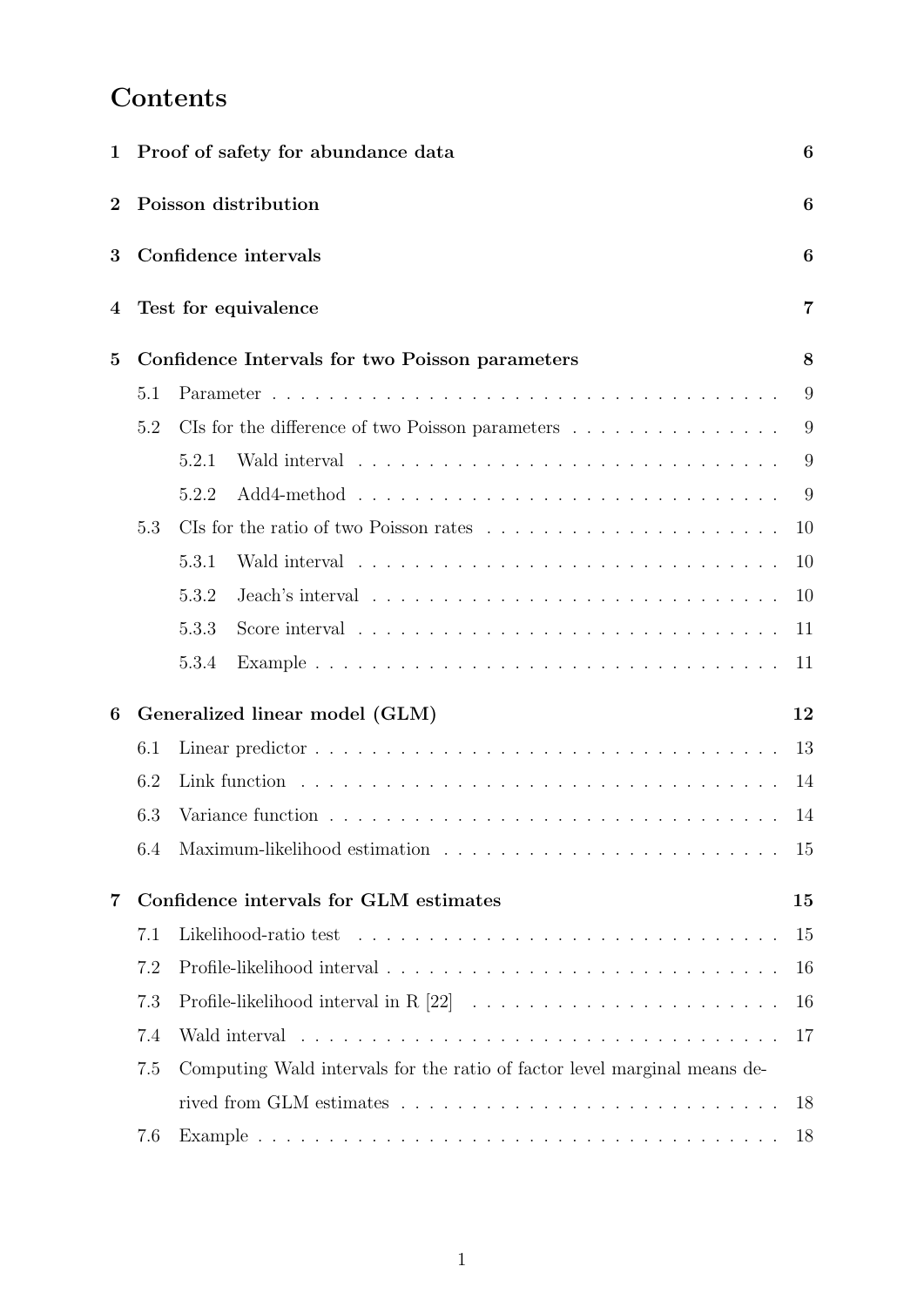| 8 |     | Simulation study for comparing two means in an one factorial design                                  | 20 |
|---|-----|------------------------------------------------------------------------------------------------------|----|
|   | 8.1 |                                                                                                      | 20 |
|   | 8.2 |                                                                                                      | 20 |
|   | 8.3 |                                                                                                      | 20 |
|   | 8.4 |                                                                                                      | 22 |
| 9 |     | Generalized linear mixed model (GLMM)                                                                | 23 |
|   | 9.1 |                                                                                                      | 24 |
|   | 9.2 |                                                                                                      | 24 |
|   | 9.3 |                                                                                                      | 25 |
|   |     | 10 Simulation study for comparing two factor levels in a block design                                | 26 |
|   |     |                                                                                                      | 26 |
|   |     |                                                                                                      | 26 |
|   |     |                                                                                                      | 27 |
|   |     | 11 $\alpha$ -Adjustment for multiplicity                                                             | 28 |
|   |     | 11.1 Multiple contrasts for data with heterogeneous variances                                        | 29 |
|   |     |                                                                                                      | 30 |
|   |     | 12 Simulation study for simultaneous confidence intervals for user defined                           |    |
|   |     | contrasts                                                                                            | 31 |
|   |     | 12.1 Parameter setting                                                                               | 31 |
|   |     |                                                                                                      | 31 |
|   |     |                                                                                                      | 32 |
|   |     | 13 Diagnostics for generalized linear models                                                         | 34 |
|   |     | 14 Models for zero inflated data                                                                     | 36 |
|   |     | 15 Overdispersion                                                                                    | 37 |
|   |     |                                                                                                      | 37 |
|   |     | 15.2 Negative binomial distribution $\ldots \ldots \ldots \ldots \ldots \ldots \ldots \ldots \ldots$ | 37 |
|   |     |                                                                                                      | 38 |
|   |     |                                                                                                      | 38 |
|   |     | 16 General discussion                                                                                | 40 |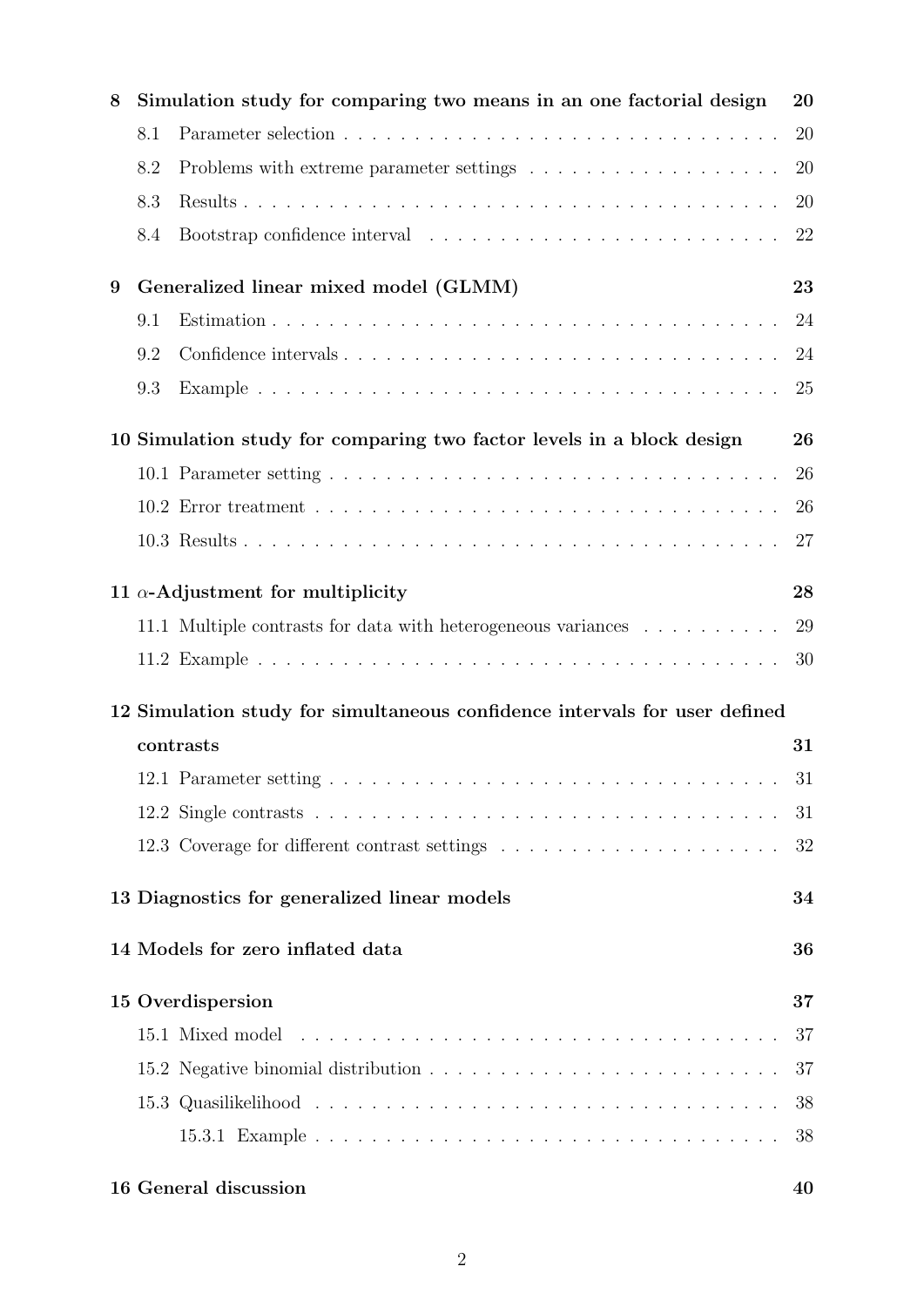| 17 Tables                                          | 42 |
|----------------------------------------------------|----|
| 17.1 Confidence intervals for a parameter of a GLM | 42 |
|                                                    | 44 |
|                                                    | 47 |
|                                                    | 47 |
|                                                    | 48 |
| 18 Example Data: Eckert                            | 49 |
| 19 R Code                                          | 49 |
|                                                    | 49 |
|                                                    | 50 |
|                                                    | 51 |
|                                                    | 52 |
|                                                    | 53 |
|                                                    | 53 |
|                                                    | 54 |
|                                                    | 55 |
| 19.6                                               | 56 |
|                                                    | 58 |
|                                                    | 59 |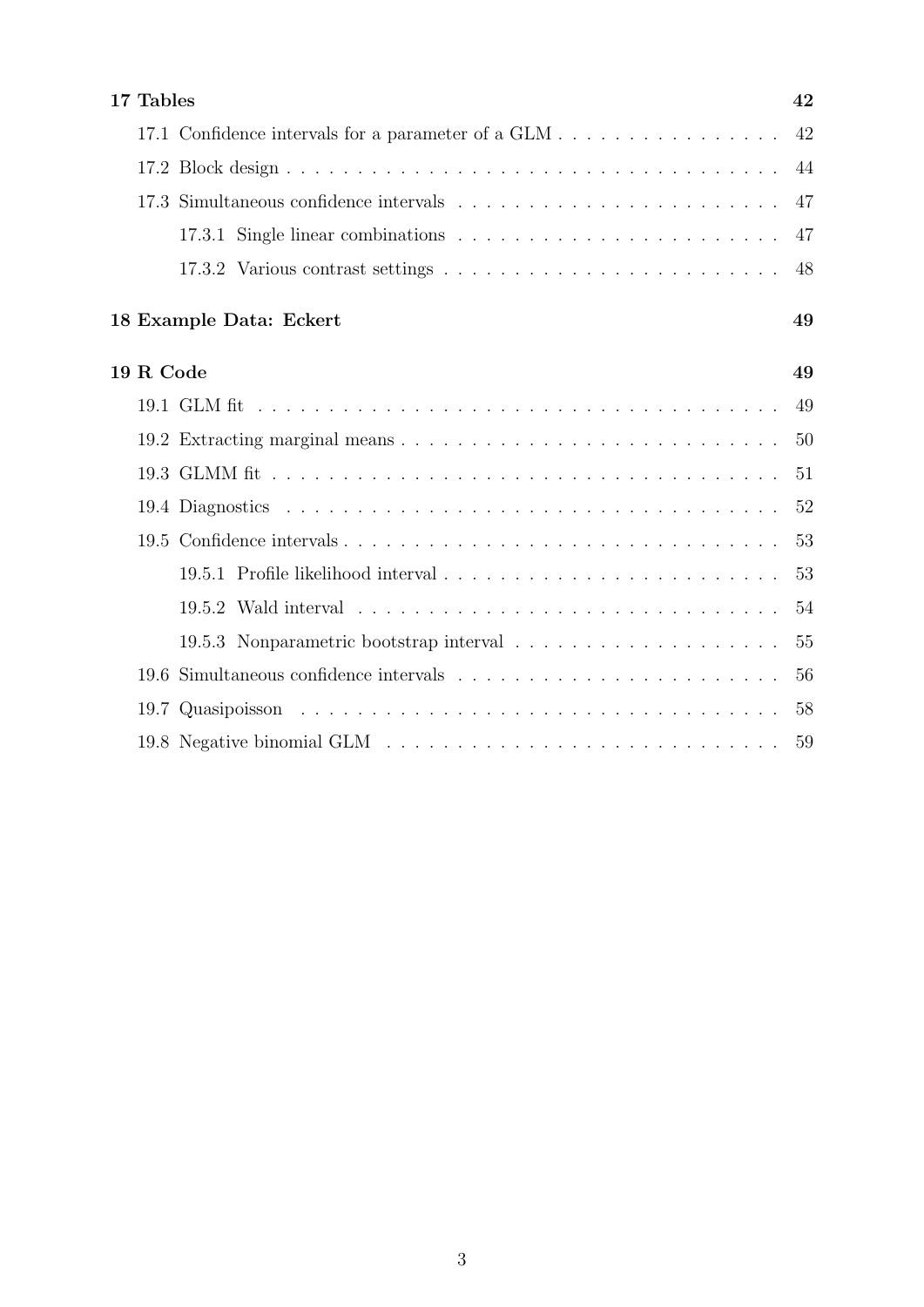# List of Figures

| Testing for equivalence with confidence intervals $\ldots \ldots \ldots \ldots \ldots$      | 8  |
|---------------------------------------------------------------------------------------------|----|
| Boxplots for the Eckert dataset for factors type (coloured) and year (left:                 |    |
|                                                                                             | 11 |
|                                                                                             | 17 |
| Coverage probability of the two-sided Wald- and the profile-likelihood con-                 |    |
| fidence interval for the ratio of two sample means $(1 - \alpha = 0.95) \dots$ 21           |    |
| Coverage probability of the Bootstrap-, Wald- and the profile-likelihood                    |    |
| interval for the ratio of two sample means $\dots \dots \dots \dots \dots \dots$            | 22 |
| Coverage probability of two-sided Wald intervals $(1 - \alpha = 0.95)$ from a               |    |
| generalized linear model and a generalized linear mixed model for the ratio                 |    |
| of two sample means in a block design (without/with block effect, row $1/2$ )               | 27 |
| Coverage probability of two-sided Wald intervals $(1 - \alpha = 0.95)$ from a               |    |
| generalized linear model and a generalized linear mixed model for the ratio                 |    |
| of two sample means in a block design (without/with block effect, row $1/2$ )               | 28 |
| Coverage probability of Waldintervals from a generalized linear model and                   |    |
| a generalized linear mixed model for the ratio of two sample means in a                     |    |
| block design with random distributed block effects of ten block factors                     | 29 |
| Coverage probability of two-sided Wald intervals $(1 - \alpha = 0.95)$ for single           |    |
| linear combinations $\ldots \ldots \ldots \ldots \ldots \ldots \ldots \ldots \ldots \ldots$ | 32 |
| Coverage probability of many-to-one confidence intervals: unadjusted CIs,                   |    |
| CIs with multivariate-t-distribution and adjusted intervals by Bonferroni                   |    |
| method                                                                                      | 33 |
| Coverage probability of confidence intervals for different contrasts: unad-                 |    |
| justed CIs, CIs with multivariate-t-distribution and adjusted intervals by                  |    |
|                                                                                             | 35 |
| Diagnostic plots for generalized linear models $\ldots \ldots \ldots \ldots \ldots$         | 36 |
| QQ-Plots for the Poisson and the negative binomial model, $Type =$ Thrips                   |    |
|                                                                                             | 39 |
|                                                                                             |    |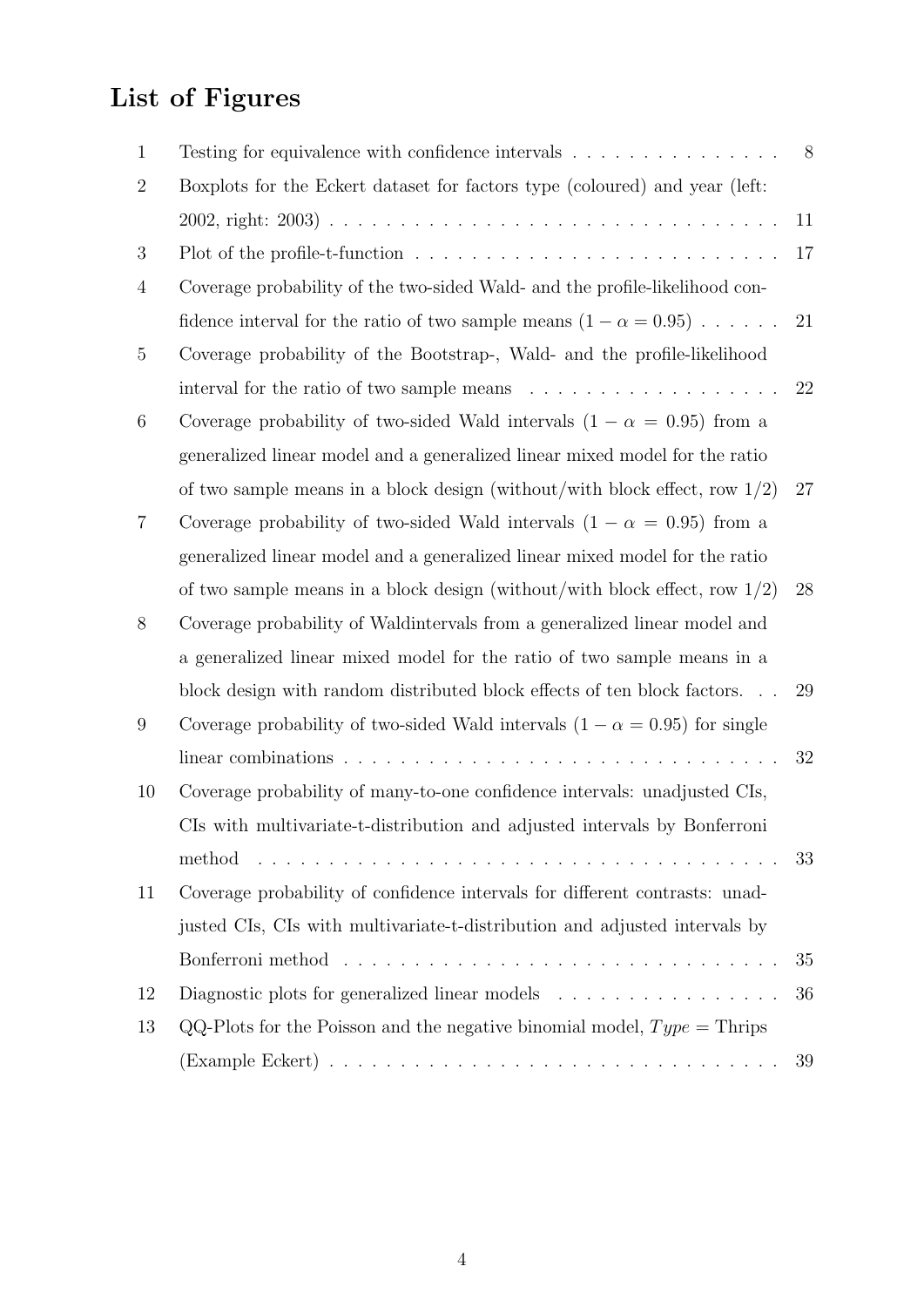# List of Tables

| $\mathbf{1}$   |                                                                                     | 12 |
|----------------|-------------------------------------------------------------------------------------|----|
| $\overline{2}$ | Confidence intervals for the ratio of rates (example Eckert) $\dots \dots$          | 13 |
| 3              |                                                                                     | 14 |
| 4              |                                                                                     | 15 |
| $\overline{5}$ | Profile-likelihood intervals for a generated dataset $\ldots \ldots \ldots \ldots$  | 17 |
| 6              | Confidence intervals for GLM estimates (example Eckert) $\ldots \ldots \ldots$      | 19 |
| 7              | Confidence intervals for GLMM estimates (example Eckert)                            | 25 |
| 8              | Contrast for comparing one factor level $(type)$ versus the average of two          |    |
|                | others, pooled over two levels of a second factor $(year)$ (Example Eckert).        | 30 |
| 9              | Simultaneous confidence intervals for Poisson model estimates and average           |    |
|                |                                                                                     | 30 |
| 10             | Dunnett contrast for four groups and a control $\dots \dots \dots \dots \dots$      | 32 |
| 11             |                                                                                     | 33 |
| 12             |                                                                                     | 34 |
| 13             | Williams contrast for four groups $\dots \dots \dots \dots \dots \dots \dots \dots$ | 34 |
| 14             |                                                                                     | 34 |
| 15             | Dispersion parameters for different quasipoisson model fits (Example Eckert) 39     |    |
| 16             | Confidence intervals for Poisson model, Quasipoisson model and negative             |    |
|                | binomial model estimates (Example Eckert)                                           | 40 |
| 17             | Coverage probability of Waldintervals, profile-likelihood-intervals and boot-       |    |
|                | strap intervals for estimates of a generalized linear model, comparison of          |    |
|                |                                                                                     | 44 |
| 18             | Coverage probability of Waldintervals for GLM and GLMM estimates, com-              |    |
|                |                                                                                     | 46 |
| 19             | Coverage probability of confidence intervals for single linear combinations         |    |
|                |                                                                                     | 47 |
| <b>20</b>      | Coverage probability of simultaneous confidence intervals for different con-        |    |
|                |                                                                                     | 48 |
| 21             | Example dataset from Eckert (Sum of counts over the time covariate)                 | 49 |
|                |                                                                                     |    |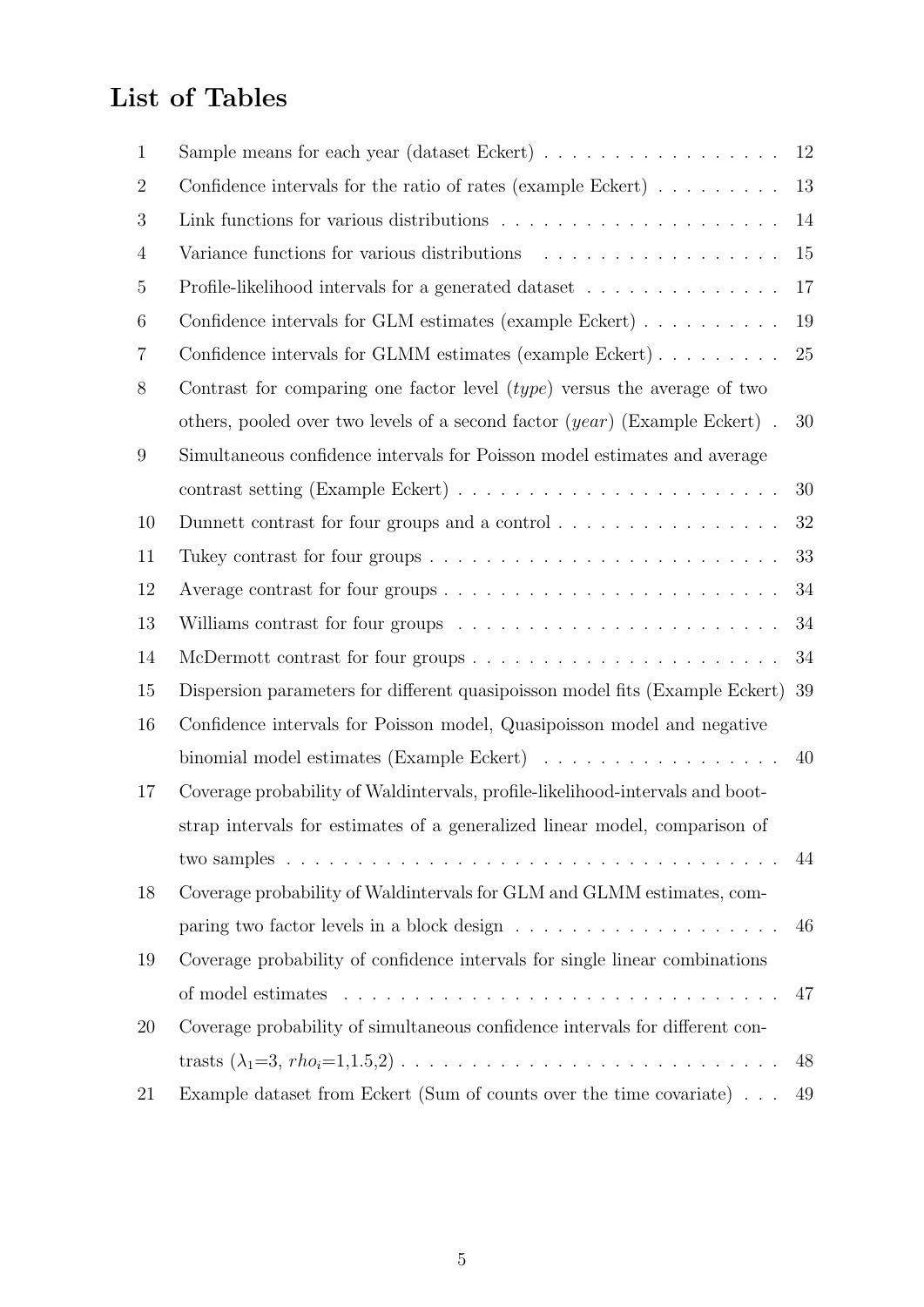# 1 Proof of safety for abundance data

For proving safety in a trial, where the influence of genetic modified maize on insect nontarget abundance is tested, the use of confidence intervals for estimates of a generalized linear model is examined. To determine the effect of Bt-maize on data of various insect counts not genetic modified maize is used as a control and the use of insecticides on genetic unmodified maize is set as a standard. To compare multiple groups in consideration of time covariates and blocking factors the use of a linear model is recommended. For an easy interpretation confidence intervals should be computed for the ratio of the sample means, to test for equivalence of the treatments. Inference should be made for the ratio of counts to enable the comparability for example of the frequency of different insect species. A bound for the ratio of counts, where two samples are not equal, can be defined for each species as desired.

# 2 Poisson distribution

When measuring the abundance of insects with catches in traps, the observed values are count data. Count data are non-negative integers with an infinite upper limit, which can follow the Poisson distribution, which probability function is given by

$$
pr(Y = y) = \frac{e^{-\mu}\mu^y}{y!}.
$$
\n<sup>(1)</sup>

In the Poisson distribution the variance and all other components depend on the mean. The whole distribution is described by the mean, the only parameter to be modified.

## 3 Confidence intervals

When for example two sample means should be compared, under the assumptions of normal distributed, independent, continuous and variance homogene data, a Wald t-test can be performed. In the two sided case of this test the hypothesis  $H_0: \mu_i = \mu_j$  can be rejected, if there is a difference between the two groups  $(H_A: \mu_i \neq \mu_j)$ . The test statistic of a Wald t-test can be simply computed by

$$
t = \frac{\bar{x}_i - \bar{x}_j}{\sqrt{s^2 \left(\frac{1}{n_i} + \frac{1}{n_j}\right)}}
$$
\n
$$
\tag{2}
$$

where  $\bar{x}_i$ , with  $(i = 1, 2)$ , are the two sample means,  $n_i$  the sample sizes and  $s^2$  is the common variance estimator of the two samples. This test statistic can be compared with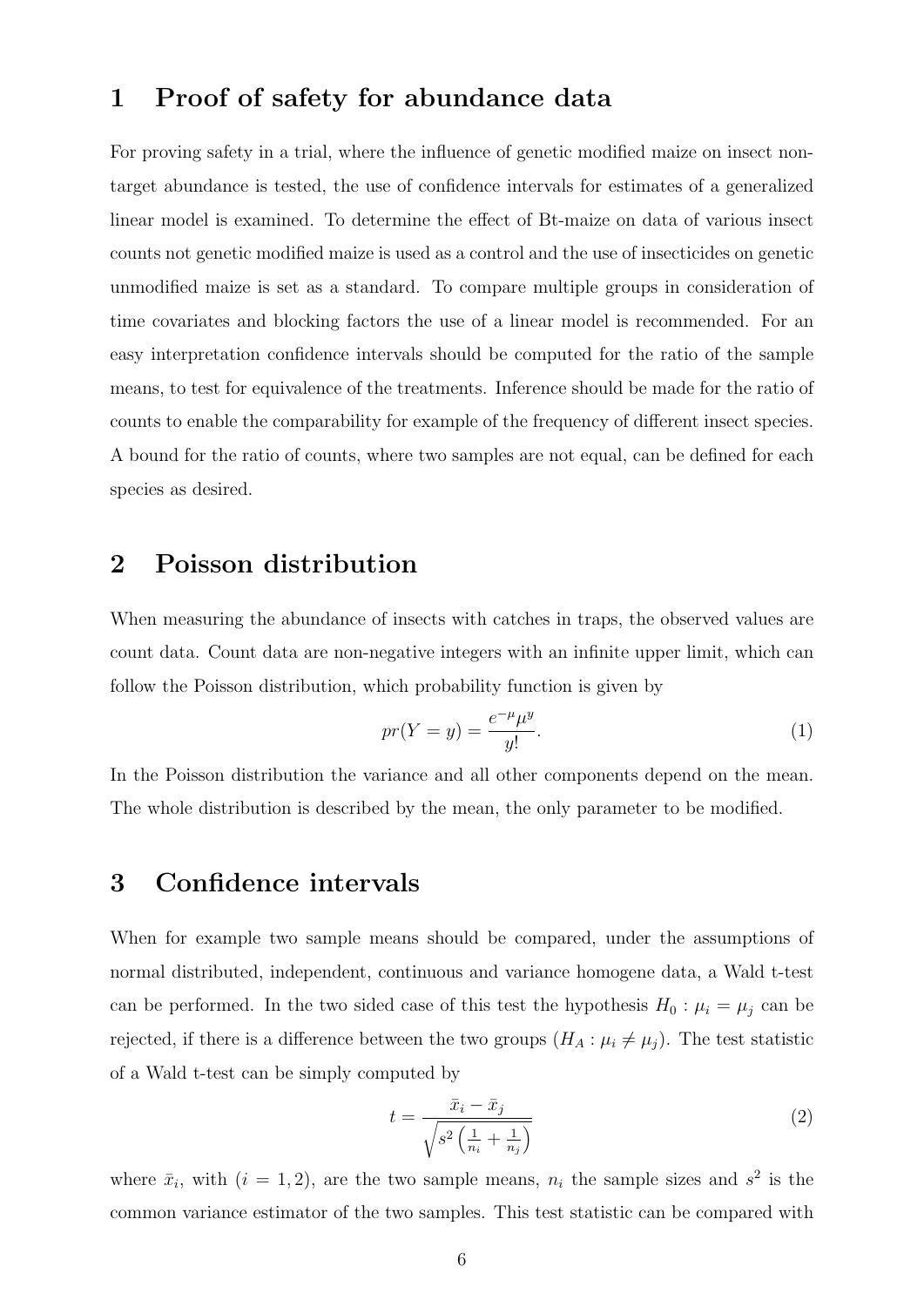a critical value of the student t-distribution to an ascertained error probability  $\alpha$ , or the quantile of the t-distribution at this value can be used to obtain a p-value, which also can be compared with  $\alpha$ . As a result a decision can be made, if the two groups are differing significantly, but it is rather difficult to use a p-value for measurements of the accuracy of discrimination. The equation for the t-test can be adapted for computations of confidence limits, like

$$
\mu_1 - \mu_2 \in \left[ \bar{x}_i - \bar{x}_j \pm t_{1-\frac{\alpha}{2}} \sqrt{s^2 \left( \frac{1}{n_i} + \frac{1}{n_j} \right)} \right]. \tag{3}
$$

Here  $t_{1-\alpha/2}$  is the  $1-\alpha/2$  quantile of the student-t-distribution. This confidence interval has the advantage, that its limits are in the scale of the measurements of  $X_{ij}$ . If the intervals for the difference of two means not contain zero,  $H_0$  can be rejected, a significant difference between the groups can be detected. In addition effect size can be observed, with the lower limit (with  $\bar{x}_i - \bar{x}_j > 0$ ) showing the minimal difference between the groups and the upper limit showing the maximal difference between the groups at a probability of  $1 - \alpha$ . If two sided intervals are calculated, further a decision can be made about the the direction of the effect.

## 4 Test for equivalence

In a typical test for detecting difference between two groups, e.g. a t-test, evidence of this difference can not be proofed directly but it can be shown, that the probability, that the samples are equal is very small. By rejecting the null hypothesis (both samples are equal), the alternative hypothesis (one sample is different from the other) can be assumed.To test for equivalence the hypotheses can be inverted but an equivalence threshold  $\delta$  has to be inserted, to define at which difference the two samples are expected to be different or equal.

One sided Hypotheses:

| Hypotheses   Difference |                                                | Equivalence        |
|-------------------------|------------------------------------------------|--------------------|
| $H_0$ :                 | $\mu_1 = \mu_2$                                | $\mu_1 \neq \mu_2$ |
| $H_A$ :                 | $ \mu_1 - \mu_2  < 0  \mu_1 - \mu_2  < \delta$ |                    |

Considering a two sided test for equivalence, the hypotheses are

$$
H_A: \quad \delta_1 < (\mu_1 - \mu_2) < \delta_2
$$
\n
$$
H_0: \quad (\mu_1 - \mu_2) < \delta_1 \text{ OR } (\mu_1 - \mu_2) > \delta_2
$$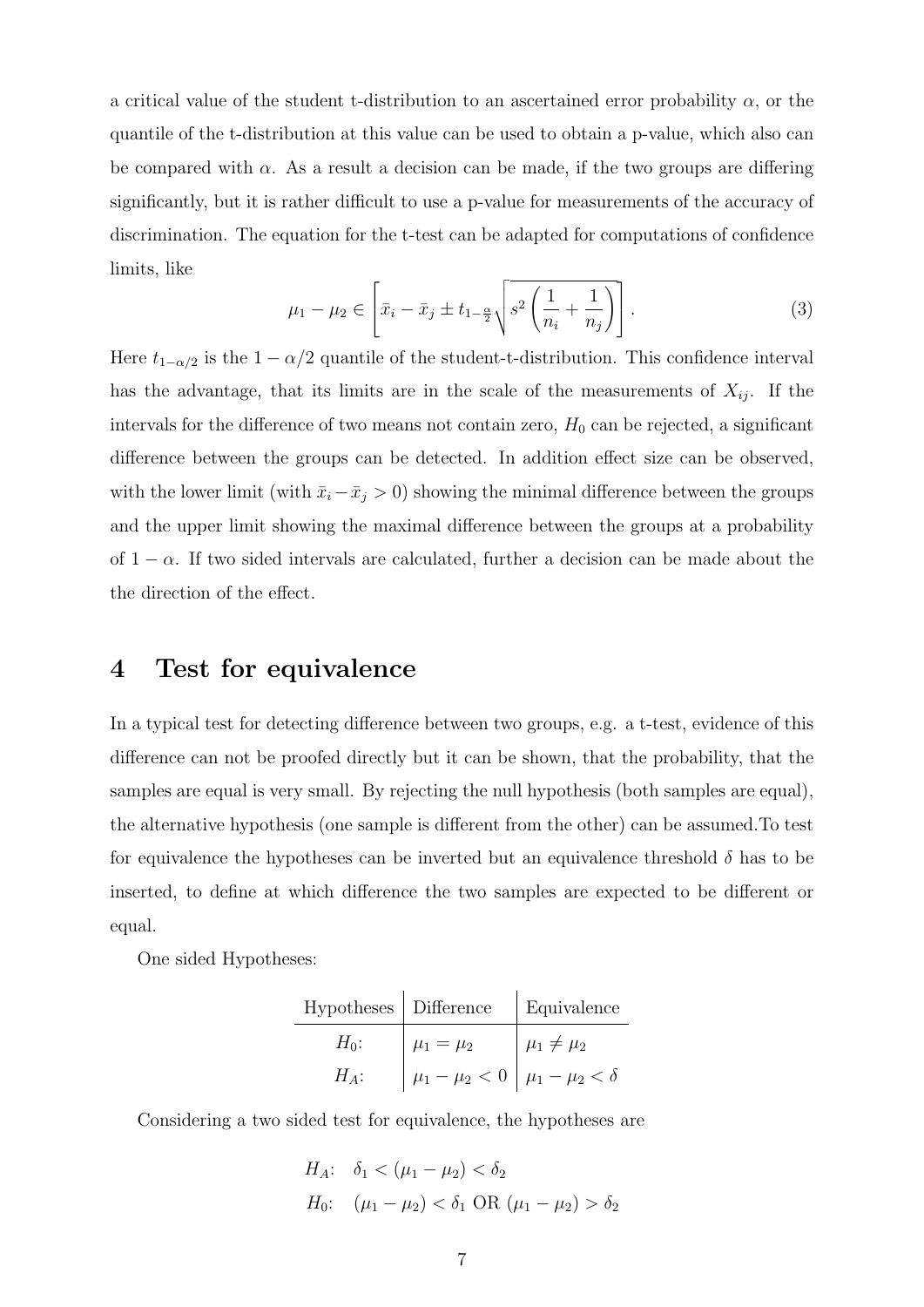This null hypothesis can also be written as

$$
H_0^{lower}
$$
:  $(\mu_1 - \mu_2) > \delta_1$  AND  $H_0^{upper}$ :  $(\mu_1 - \mu_2) < \delta_2$ 

Both hypotheses  $H_0^{lower}$  AND  $H_0^{upper}$  have to be rejected to accept  $H_A$ , what is called an intersection union test (IUT). This enables us to perform two one sided tests where both of them should show significance to reject  $H_0$  as a level  $\alpha$  test.

If  $\delta$  is known a priori, by transforming the normal test for the difference, a test for equivalence can be performed. But in most cases this threshold is not known. One solution of this problem is to test for equivalence with a confidence interval method. If the confidence limits of a two sided interval are located between  $\delta_1$  AND  $\delta_2$ ,  $H_0$  can be rejected. These intervals can be computed at a level of  $(1 - 2\alpha)$ , as the entire space between two one sided interval limits have to be covered by the interval  $[-\delta; \delta]$  and both level  $\alpha$  interval limits have to be within this range.

(Wellek (2003), [26])



Figure 1: Testing for equivalence with confidence intervals

In Figure 1 with confidence intervals 1 and 6 equivalence can be detected between two samples, because their limits are located between the threshold limits. All the other intervals show no significant equivalence between the groups.

# 5 Confidence Intervals for two Poisson parameters

Several different confidence intervals can be computed to compare two single Poisson parameters. If these counts were measured in different environments or time intervals,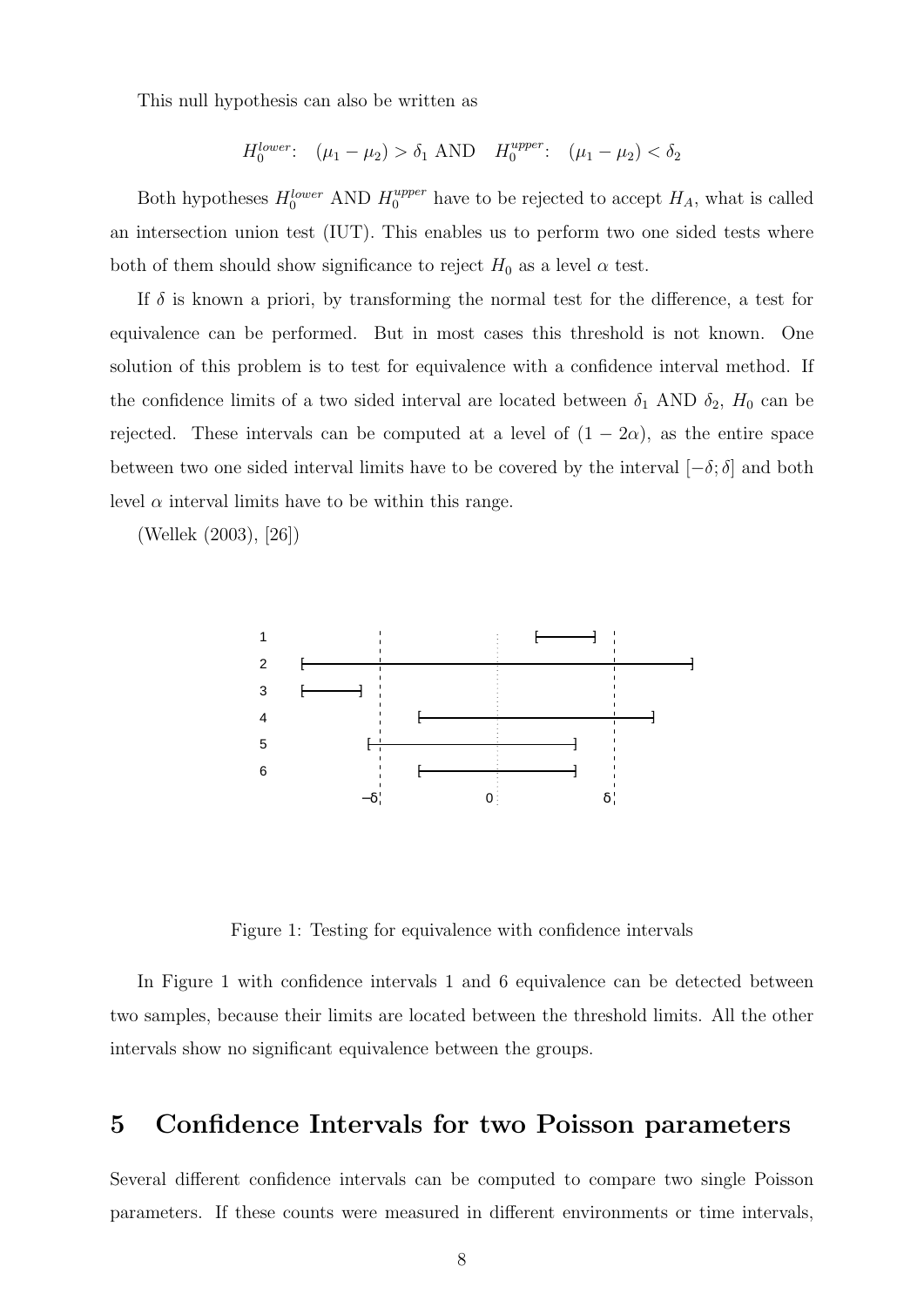the rates of the count per environment are of interest, as the observations are made comparable.

#### 5.1 Parameter

In the following  $x_i$ , with  $(i = 1, 2)$ , will be denoted as the response, e.g. one count or the mean of one sample. Further  $n_i$ , with  $(i = 1, 2)$ , is a range, in which the response was measured, for example a time interval or an area.  $z$  is the quantile of the standard normal distribution with an error probability of  $\alpha$ .

#### 5.2 CIs for the difference of two Poisson parameters

Schwertman and Martinez 1994 [23] constructed eight confidence intervals for the difference of two Poisson parameters in relation to binomial confidence intervals.

#### 5.2.1 Wald interval

Like two proportions also two counts observed over a specific range, e.g. a measurement over a time interval or in a delimited area, can be compared. Simplest way of constructing a confidence interval is Wald's method.

For two binomials:

$$
cl_{l,u} = p_1 - p_2 \pm z_{\frac{\alpha}{2}} \sqrt{\frac{p_1(1-p_1)}{n_1} + \frac{p_2(1-p_2)}{n_2}}
$$
(4)

with the proportion  $p_i = \frac{X_i}{n_i}$  $\frac{X_i}{n_i}$ ,  $X_i$  as the number of successes in all  $n_i$ . Similar to this a Poisson Wald interval for the difference can be derived.

$$
cl_{l,u} = \frac{x_1 - x_2 \pm z_{\frac{\alpha}{2}}\sqrt{x_1 + x_2}}{n} \tag{5}
$$

where  $x_i$  are the counts in a population of size n.

#### 5.2.2 Add4-method

Because the Wald interval is too liberal, it can be improved by adding four pseudoobservations with two successes. The interval construction for proportions is similar to the Wald interval construction, but with

$$
p_{add4} = \frac{X_i + 2}{n_i + 4} \tag{6}
$$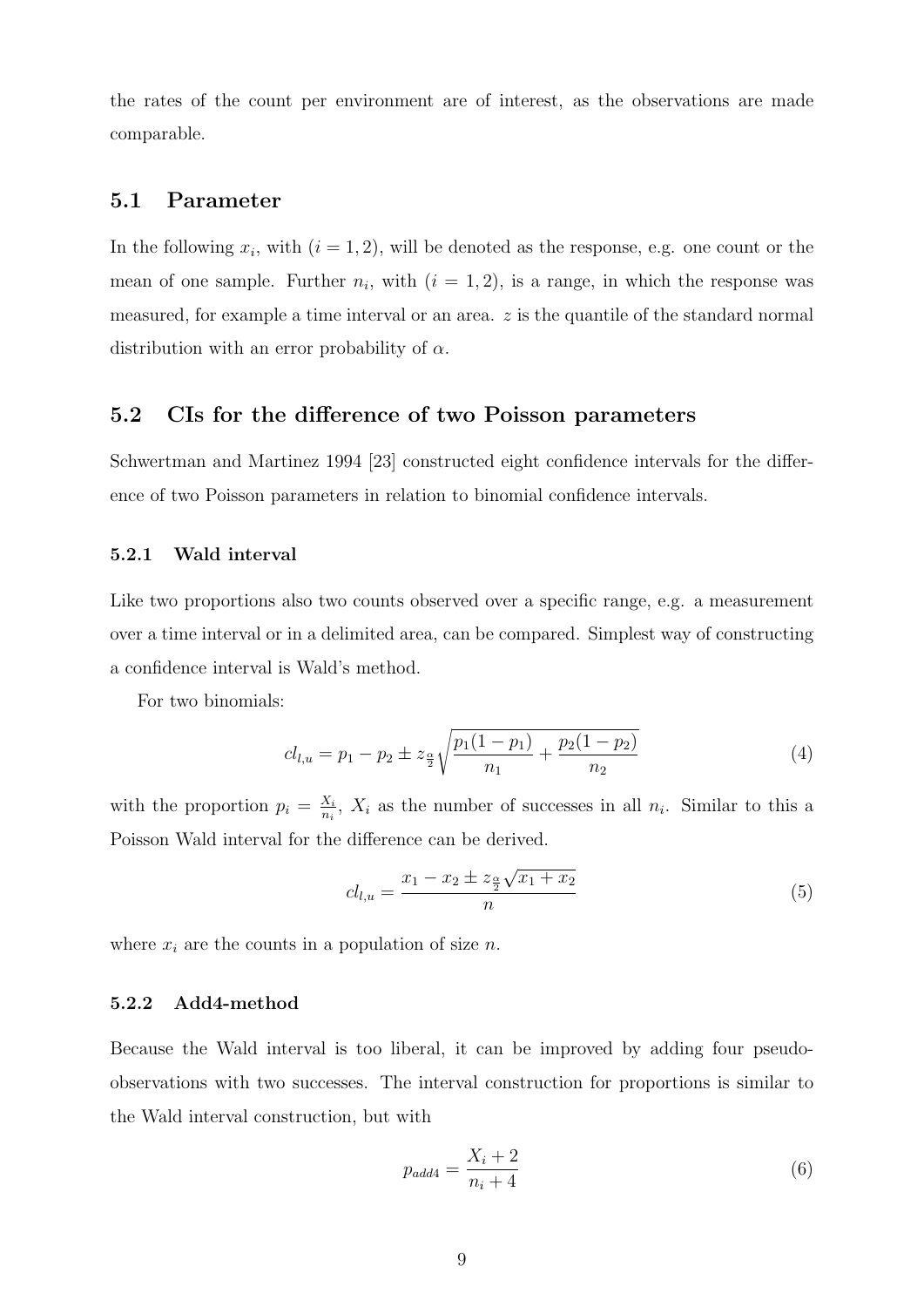This continuity correction can be made also for Poisson intervals

$$
cl_{l,u} = \frac{(x_1 - x_2) \pm 0.5 \pm z_{\frac{\alpha}{2}}\sqrt{x_1 + x_2 \pm 0.5}}{n} \tag{7}
$$

A different approach to construct a CI for Poisson parameters is based on a single parameter interval, which is obtained by solving a quadratic equation in p. (Schwertman, Martinez 1994)

$$
cl_{l,u} = \frac{(x_1 - x_2) + \frac{z_{\frac{\alpha}{2}}^2}{2} \pm z_{\frac{\alpha}{2}} \sqrt{x_1 + x_2 + \frac{z_{\frac{\alpha}{2}}^2}{4}}}{n}
$$
(8)

#### 5.3 CIs for the ratio of two Poisson rates

Poisson parameters are often compared as a ratio of risks, the counts of one population divided by a covariable, which defines the range over which was measured, divided by the rate of counts of a second population.

#### 5.3.1 Wald interval

For the ratio of rates also a simple Wald interval can be constructed.

$$
cl_{l,u} = exp\left[log\left(\frac{\frac{x_1}{n_1}}{\frac{x_2}{n_2}}\right) \pm z_{\frac{\alpha}{2}}\sqrt{\frac{1}{x_1} + \frac{1}{x_2}}\right]
$$
(9)

, where  $x_1$  and  $x_2$  are the positive counts,  $n_1$  and  $n_2$  are the sizes in which range of time or environment  $x_i$  were observed. (Graham (2003) [12], Liu (2006) [16])

#### 5.3.2 Jeach's interval

Another method is proposed by Jeach (1970) [13], in which the Poisson statistic is transformed to a standard normal distribution. The lower and upper bounds k can be obtained by:

$$
\sqrt{cl_{l,u}} = \sqrt{\left(\frac{\frac{x_1}{n_1}}{\frac{x_2}{n_2}}\right)\left(\frac{\sqrt{(x_1+0.5)(x_2+0.5)} \pm 0.5z_{\frac{\alpha}{2}}\sqrt{x_1+x_2+1-\left(\frac{z_{\frac{\alpha}{2}}^2}{4}\right)} }{x_0+0.5-\left(\frac{z_{\frac{\alpha}{2}}^2}{4}\right)}\right)}
$$
(10)

(Graham (2003) [12])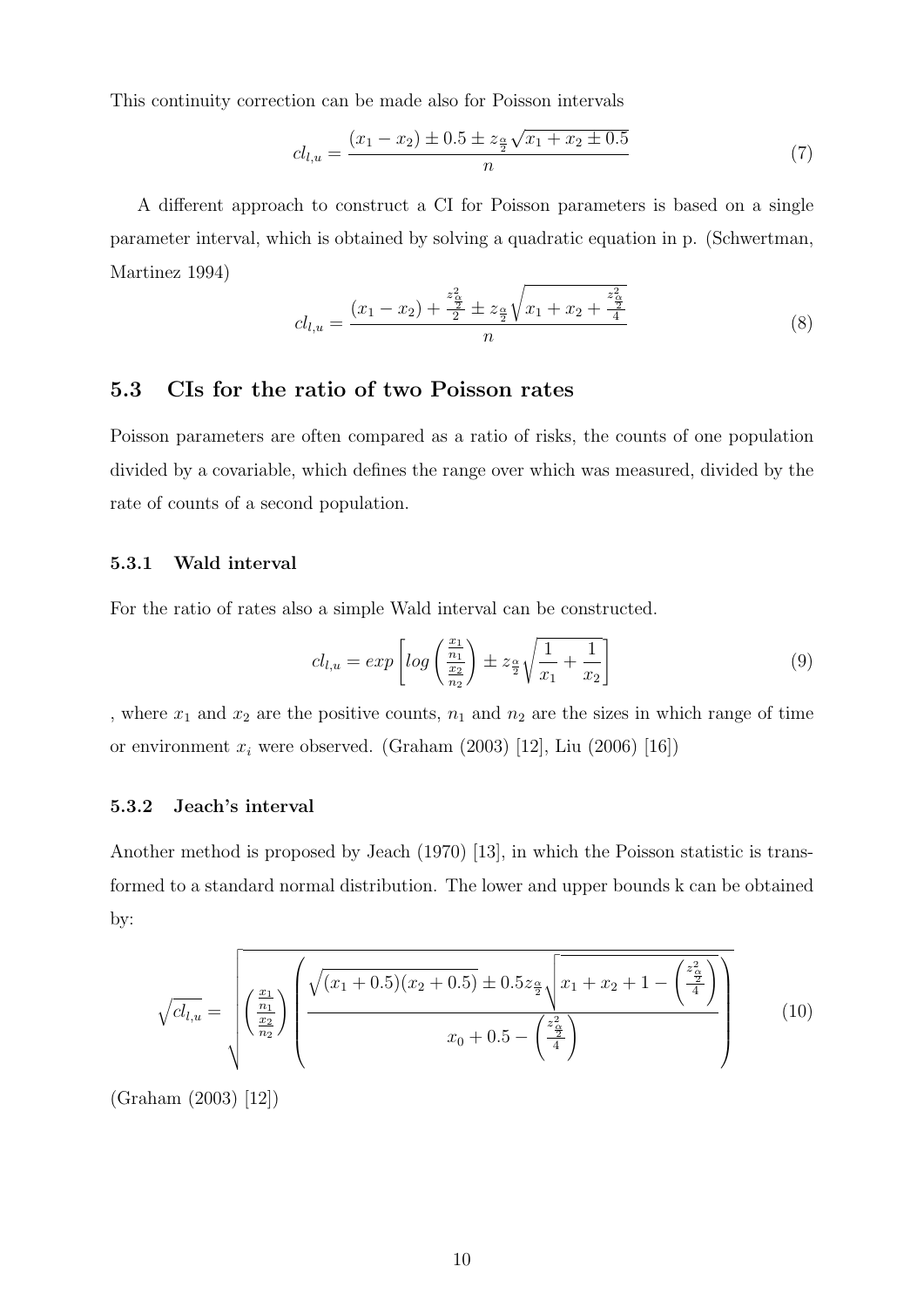#### 5.3.3 Score interval

A third interval proposed by Graham et al. (2003), which behavior is similar to Jeach's CI, is based on the score function. It's limits are computed by

$$
cl_{l,u} = \frac{n_2}{n_1} \left( \frac{2x_1x_2 + z_{\frac{\alpha}{2}}^2 x \cdot \pm \sqrt{z_{\frac{\alpha}{2}}^2 x \cdot \left(4x_1x_2 + z_{\frac{\alpha}{2}}^2 x \cdot \right)}}{2x_2^2} \right) \tag{11}
$$

, with  $x = x_1 + x_2$ .

(Graham (2003) [12])

#### 5.3.4 Example

In the dataset from Eckert (p.49) abundance of four insect species was counted in the years 2003 and 2004. Four plants were observed in overall 24 blocks over 14 dates in 2002 and 8 dates in 2003. Insect counts on isogene maize (control), Bt maize and isogene maize plus insecticide were observed. To deal with the time covariate simply the counts were summed over all dates for each block in each year. The data were split by the factor year (Figure 2).



Figure 2: Boxplots for the Eckert dataset for factors type (coloured) and year (left: 2002, right: 2003)

Confidence limits can be computed for the ratio of the rate, which is defined by the mean over all blocks divided by the time interval (Table 1), in which these counts were measured. The time period, where insects were counted, in 2002 is 99 days and in 2003 it is 89 days.

If the count means are high  $(\bar{x} > 10)$ , the intervals are relative narrow, but if not much insects were counted, like for the bugs, especially in 2003, the intervals get nonadequate wide (Table 2). In these situations the interval limit estimates for the three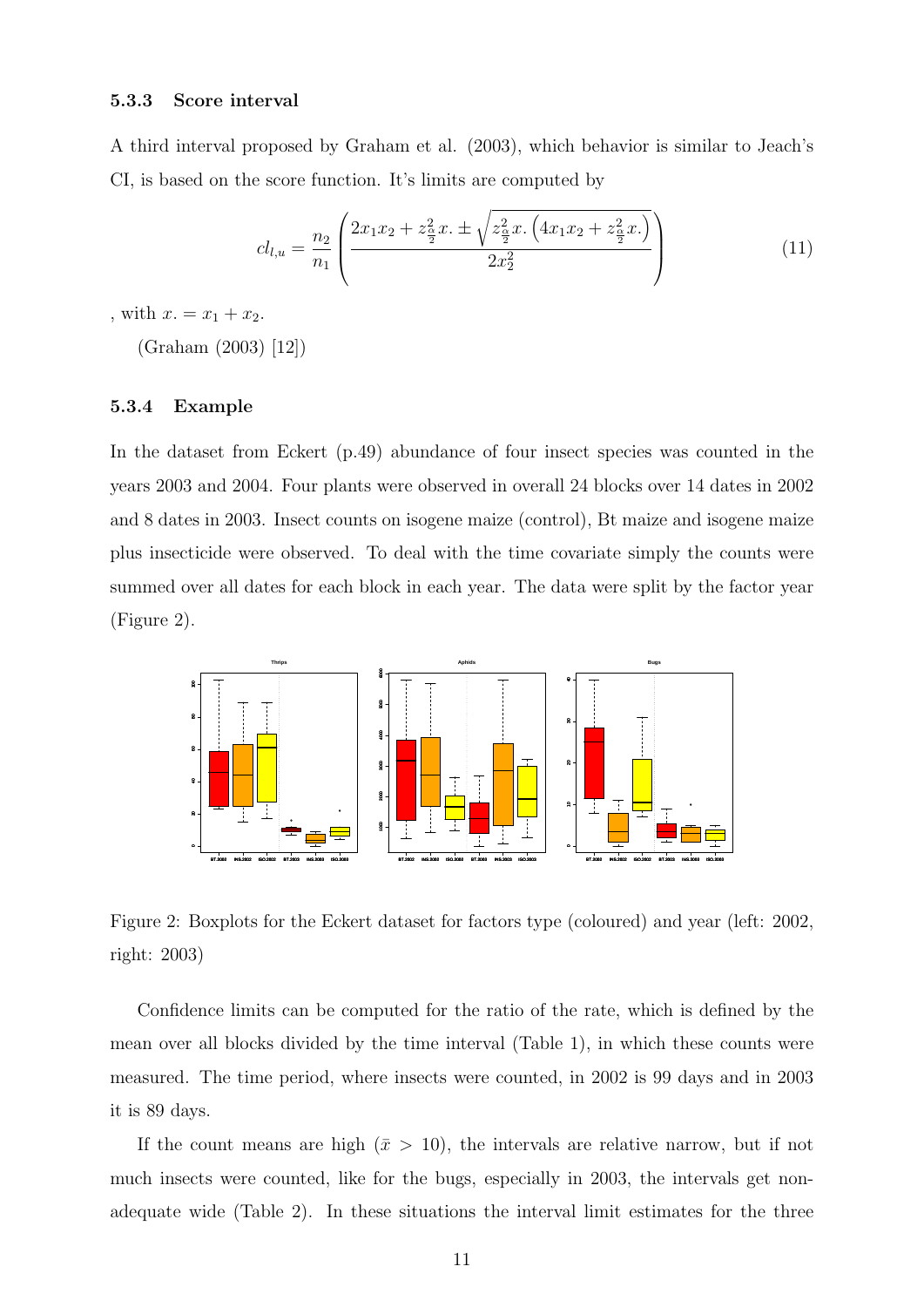| Insect | Type       | 2002     | 2003     |
|--------|------------|----------|----------|
| Thrips | Bt.        | 48.000   | 10.500   |
|        | <b>INS</b> | 46.000   | 4.375    |
|        | <b>ISO</b> | 52.750   | 10.125   |
| Aphids | Bt         | 2861.250 | 1346.250 |
|        | <b>INS</b> | 2893.125 | 2688.250 |
|        | ISO        | 1673.750 | 2042.125 |
| Bugs   | Bŧ         | 22.250   | 4.00     |
|        | <b>INS</b> | 4.500    | 3.50     |
|        | ISO        | 14.750   | 2.75     |

 $\bar{x}$ 

Table 1: Sample means for each year (dataset Eckert)

confidence intervals differ. The score method, proposed by Graham et al. (2003) [12], has the shortest interval span, the Wald interval range stands between the score and Jeach's interval.This reflects the simulation results by Graham et al. (2003) [12], where the score method is found near nominal level and the Wald based interval is far more conservative. But in these simulation study the interval by Jeach shows nearly the same behaviour as the score interval.

# 6 Generalized linear model (GLM)

When we are dealing with multiple observations per group, a general linear model is the method of choice. Multiple counts per group can be pooled by adding them up, so that confidence intervals for one parameter can be used, but these are not as accurate as a model, as they are not including any different computed standard errors than the sample means.

The assumptions for a linear least square variance analysis are variance homogeneity, independent, continuous and normal distributed data. To fit a linear model for Poisson data without violating these assumptions, a log transformation can be done. Another recommended method is the use of a generalized linear model. Components of these models are a link function, an error distribution and a variance function.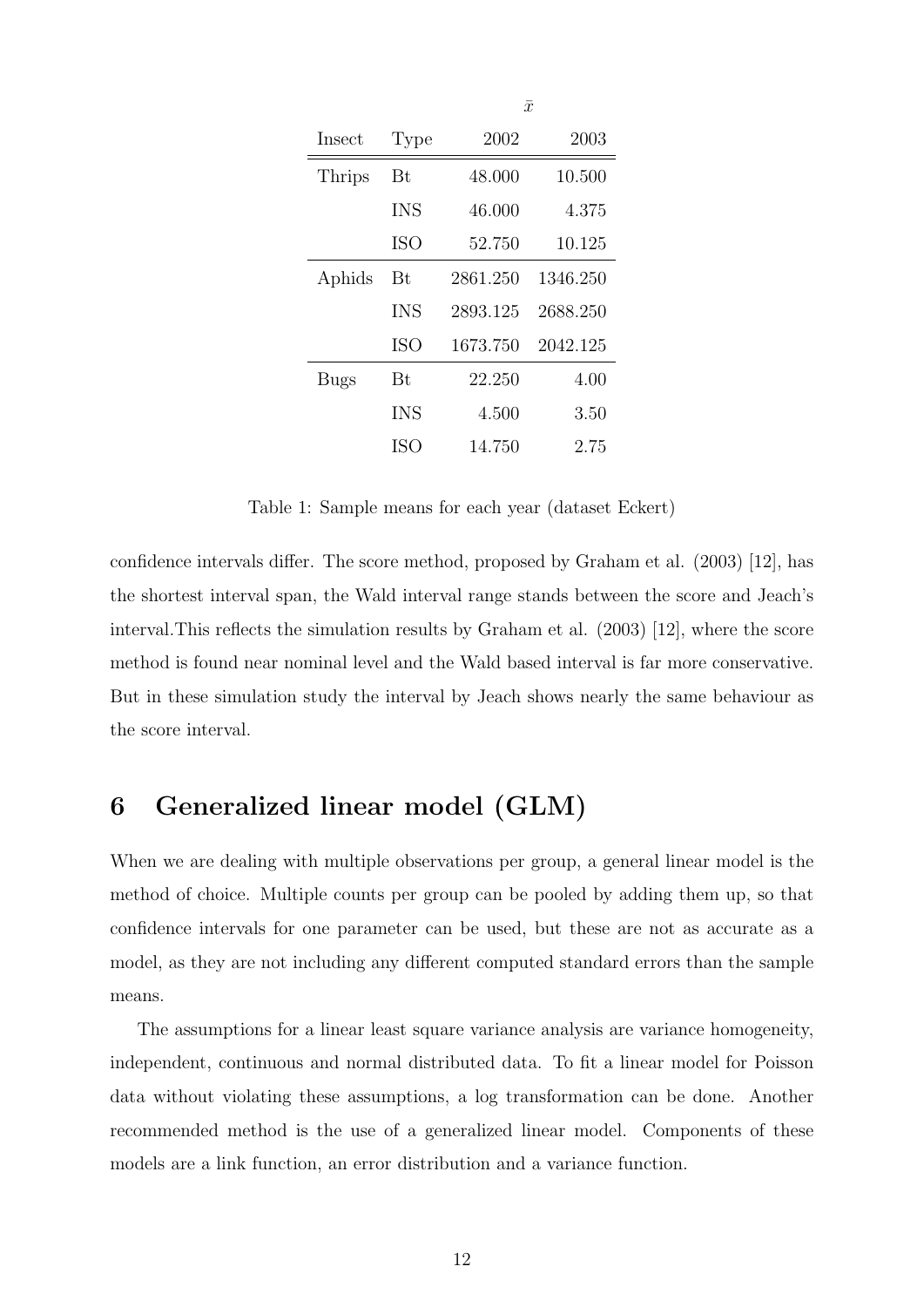|      |             |                         |          |       | Wald CI |       | Jeach CI |       | Score CI |
|------|-------------|-------------------------|----------|-------|---------|-------|----------|-------|----------|
| Year | Insect      | Comparison              | Estimate | lower | upper   | lower | upper    | lower | upper    |
| 2002 | Thrips      | Bt/Iso                  | 0.910    | 0.615 | 1.345   | 0.614 | 1.346    | 0.617 | 1.342    |
|      |             | $\text{Ins}/\text{Iso}$ | 0.872    | 0.587 | 1.295   | 0.586 | 1.295    | 0.589 | 1.292    |
|      | Aphids      | Bt/Iso                  | 1.709    | 1.609 | 1.816   | 1.610 | 1.816    | 1.609 | 1.816    |
|      |             | $\text{Ins}/\text{Iso}$ | 1.729    | 1.628 | 1.836   | 1.628 | 1.836    | 1.628 | 1.836    |
|      | <b>Bugs</b> | Bt/Iso                  | 1.508    | 0.781 | 2.913   | 0.785 | 2.961    | 0.790 | 2.880    |
|      |             | $\text{Ins}/\text{Iso}$ | 0.305    | 0.106 | 0.877   | 0.096 | 0.832    | 0.111 | 0.839    |
| 2003 | Thrips      | Bt/Iso                  | 1.037    | 0.437 | 2.459   | 0.433 | 2.495    | 0.448 | 2.399    |
|      |             | Ins/Iso                 | 0.432    | 0.141 | 1.326   | 0.128 | 1.280    | 0.148 | 1.259    |
|      | Aphids      | Bt/Iso                  | 0.659    | 0.615 | 0.706   | 0.615 | 0.706    | 0.615 | 0.706    |
|      |             | Ins/Iso                 | 1.316    | 1.243 | 1.394   | 1.243 | 1.394    | 1.243 | 1.394    |
|      | <b>Bugs</b> | Bt/Iso                  | 1.455    | 0.313 | 6.753   | 0.308 | 7.759    | 0.354 | 5.984    |
|      |             | Ins/Iso                 | 1.273    | 0.262 | 6.175   | 0.251 | 7.013    | 0.299 | 5.421    |

Table 2: Confidence intervals for the ratio of rates (example Eckert)

#### 6.1 Linear predictor

In ordinary linear models for a random variable Y the vector  $\mu$  gets specified in terms of a number of unknown parameters  $\beta_1, \ldots, \beta_p$ , with

$$
E(Y_i) = \mu_i = \sum_{1}^{p} x_{ij} \beta_j
$$
\n(12)

and in matrix notation:

$$
\mu = X\beta \tag{13}
$$

, where  $\mu_i$  is the mean of a normal distribution with constant variance  $\sigma^2$  and X is the model matrix. As an example for a one factorial design with three factor levels this model formulation is represented as

$$
\left(\begin{array}{c} y_1 \\ y_2 \\ y_3 \end{array}\right) = \left(\begin{array}{ccc} 1 & 0 & 0 \\ 1 & 1 & 0 \\ 1 & 0 & 1 \end{array}\right) \left(\begin{array}{c} int \\ \beta_1 \\ \beta_2 \end{array}\right)
$$

This is the model like it is fit in R ([22]), where the intercept of this model is the estimate for the mean of the first factor level (in one factorial designs) and the following  $\beta$  are estimates for the difference between the first and the next factor levels. In other statistical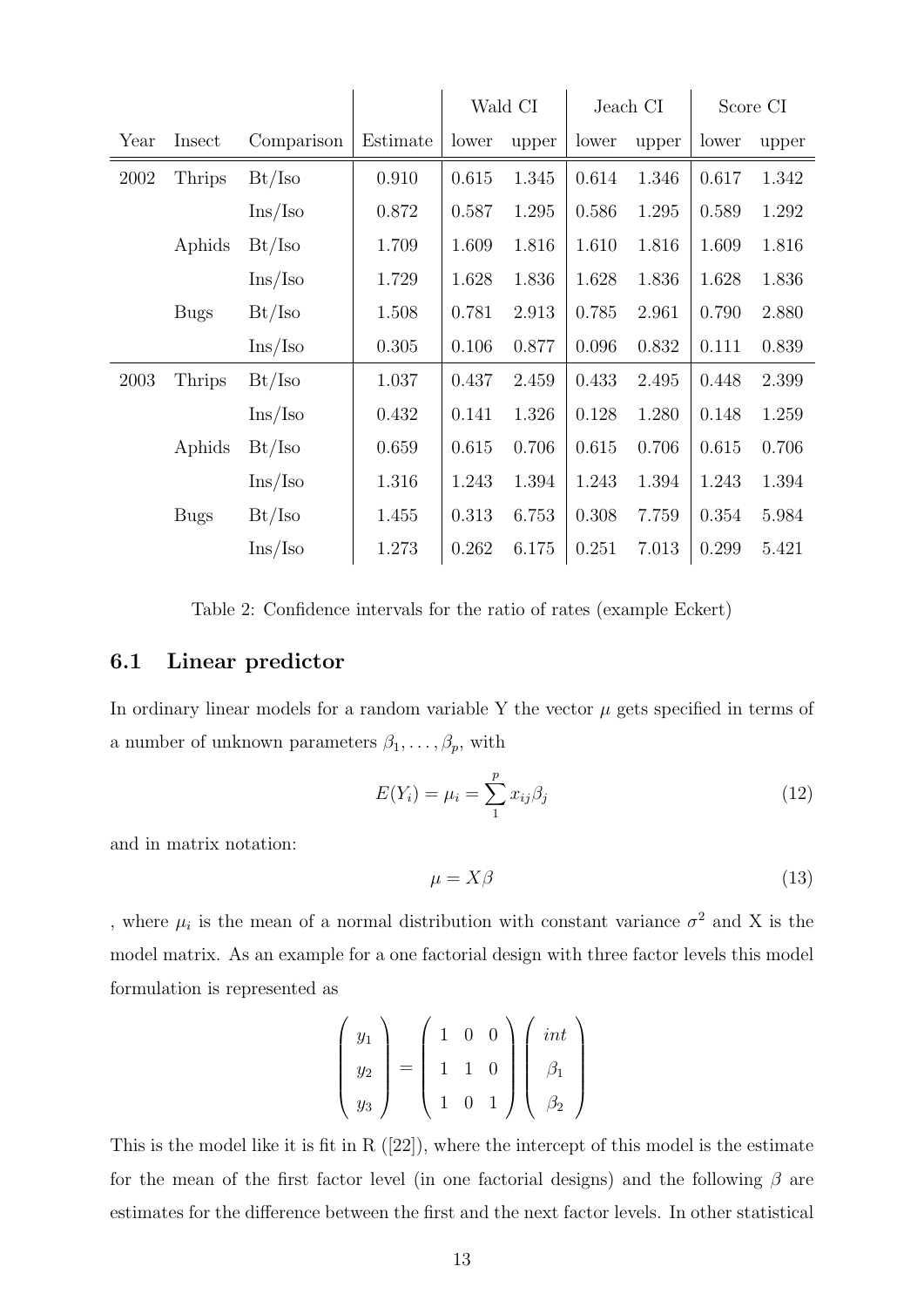packages, like SAS, the intercept of the model is denoted as the overall mean and a  $\beta$ exists for every factor level, representing the difference from the overall mean.

In generalized linear models the symbol  $\eta$  is introduced for describing the linear structure.

$$
\eta = X\beta \tag{14}
$$

(Dobson (1990), [8])

#### 6.2 Link function

In classical linear models  $\mu$  and  $\eta$  are identical. Dealing with count data a link function can be used

$$
\eta = \log(\mu). \tag{15}
$$

In this case the log-link turns the additive effects contributing to  $\eta$  into multiplicative effects contributing to  $\mu$  (McCullagh and Nelder (1989), [18]). For each different distribution a different link function can be used (table 3,(Everitt and Hothorn (2006), [9])).

| Distribution     | Canonical link                                                                                                                                                                        |
|------------------|---------------------------------------------------------------------------------------------------------------------------------------------------------------------------------------|
| Normal           |                                                                                                                                                                                       |
| Poisson          |                                                                                                                                                                                       |
| <b>Binomial</b>  |                                                                                                                                                                                       |
| Gamma            |                                                                                                                                                                                       |
| Inverse Gaussian | $\eta_i = \mu_i$<br>$\eta_i = log(\mu_i)$<br>$\eta_i = log(\frac{\pi_i}{1 - \pi_i}) = log(\frac{\mu_i}{n_i - \mu_i})$<br>$\eta_i = \frac{1}{\mu_i^2}$<br>$\eta_i = \frac{1}{\mu_i^2}$ |

Table 3: Link functions for various distributions

This technique of applying a link function to the mean of the response and fitting a model by maximum likelihood is the main idea of a GLM, instead of transforming the response directly.

#### 6.3 Variance function

The variance function  $V(\mu)$  implies, how the variance of a response variable depends on its mean.

$$
a(\phi) = \frac{\phi}{w} \tag{16}
$$

, where  $\phi$  is called the dispersion factor, which is constant over the observations, and w is a known prior weight, which varies over the observations (Table 4, (Everitt and Hothorn (2006), [9])) (McCullagh and Nelder (1989), [18]).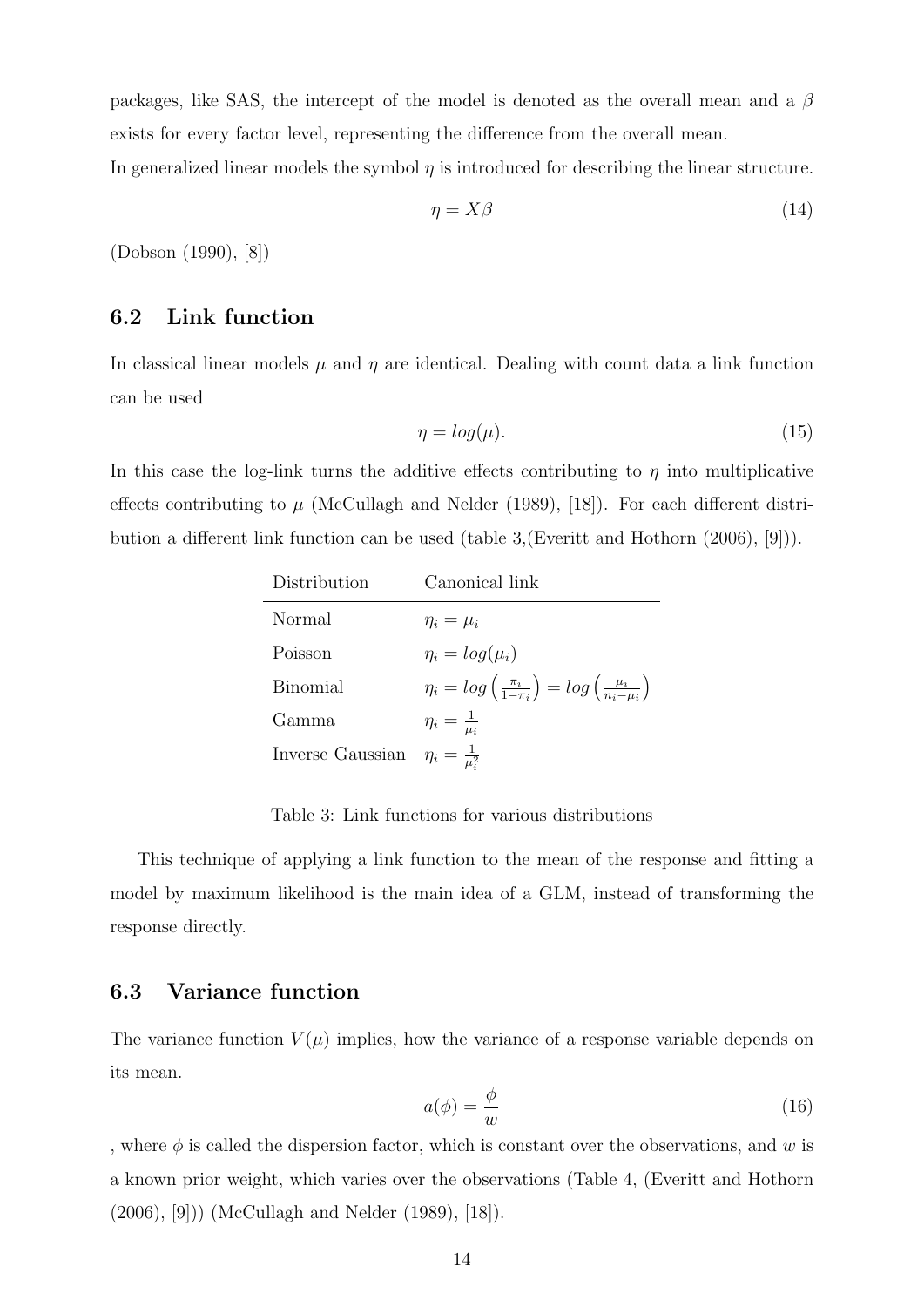| Distribution     | Dispersion parameter $\phi$   Variance function $V(\mu)$ |              |
|------------------|----------------------------------------------------------|--------------|
| Normal           | $\sigma^2$                                               |              |
| Poisson          |                                                          | $\mu$        |
| <b>Binomial</b>  | 1/m                                                      | $\mu(1-\mu)$ |
| Gamma            | $\nu^{-1}$                                               | $\mu^2$      |
| Inverse Gaussian | $\sigma^2$                                               | $\mu^3$      |

Table 4: Variance functions for various distributions

#### 6.4 Maximum-likelihood estimation

Generalized linear models have the likelihood function as basis. In likelihood inference, the model that makes the observed data more probable, is said to be more likely (Lindsey (1997), [15]). A vector of parameter values in a model function, that makes the observed data most probable, is called the maximum likelihood estimate. For the assumptions  $y_i \sim Poi(\mu_i)$ , where  $log(\mu_i) = \beta_1 x_{i1} + \ldots + \beta_p x_{ip}$ , the likelihood function is

$$
L^*(\beta) = L(\mu) = \prod_{i=1}^n \left(\frac{\mu^{y_i}}{y_i!} e^{-\mu_i}\right)
$$
 (17)

By differentiating  $L(\beta)$  with respect to  $\beta$  and equating the derivate to zero, the values of  $\beta$  that maximize L are found. Maximizing L is the same as maximizing  $log(L)$ , which is often easier to use. So the transformed log-likelihood function is

$$
l(\beta) = \log(L(\mu)) = -\log\left(\prod y_i!\right) + \left(\sum_{i=1}^n y_i\right) \log(\mu) - n\mu. \tag{18}
$$

The maximization has to be carried out for a permissible range of values of  $\beta$ . For example if  $\beta$  is a variance, the range of permissible values are only non-negative values. If they are not appropriate, adjustments have to be made. (McCulloch, Searle 2001, [19])

# 7 Confidence intervals for GLM estimates

#### 7.1 Likelihood-ratio test

The likelihood ratio test statistic is a standard hypothesis test. It compares the maximized likelihood values of the full model with a restricted model, where some parameters are treated as nuisance parameters.

$$
LR = \frac{L(\hat{\mu}_0)}{L(\hat{\mu})} = \prod_{i=1}^n \left( \left[ \frac{\hat{\mu}_0}{\hat{\mu}} \right]^{y_i} e^{-(\hat{\mu}_0 - \hat{\mu}_i)} \right) \tag{19}
$$

and under  $H_0$ ,  $-2log(LR) \sim \chi_p^2$  is approximately true. (McCulloch, Searle 2001, [19])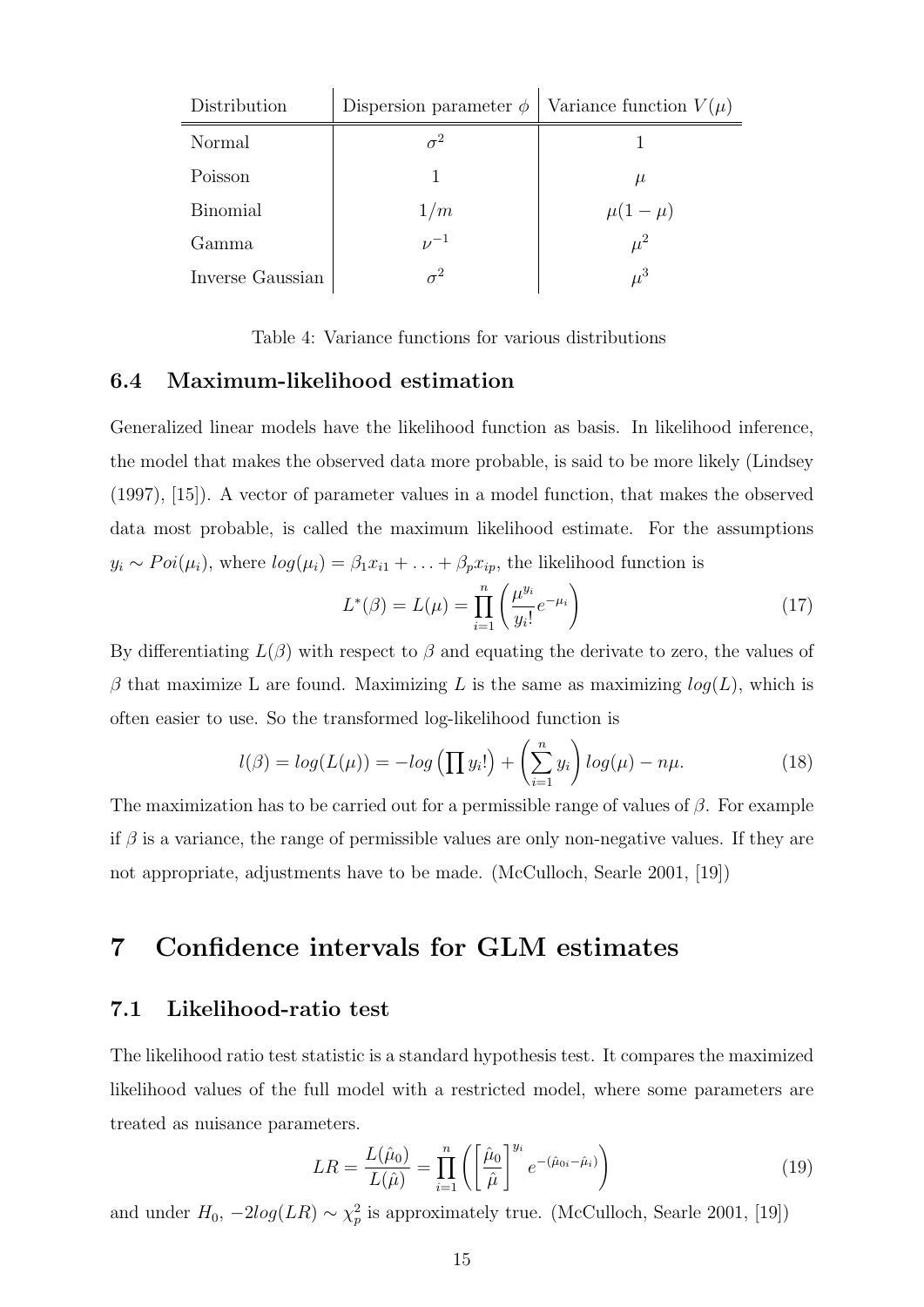#### 7.2 Profile-likelihood interval

Based on the asymptotic  $\chi^2$  distribution of the likelihood ratio test a confidence interval can be constructed. Let  $l(\cdot)$  be the log likelihood function and  $\hat{\theta}$  be the maximum likelihood estimate of a parameter vector  $\theta \in \Theta \subseteq \Re^p$ , then

$$
\tilde{l}_j(\hat{\beta}) = \max_{\theta \in \Theta_j(\beta)} l(\theta). \tag{20}
$$

This is the profile-likelihood function for a single parameter  $\beta$ , where  $\Theta_j(\beta) = {\theta \in \Theta | \theta_j = \beta}$ β}. In the profile-likelihood approach  $l\theta$  is a function for one single parameter  $\beta = \theta_j$  of interest, treating the others as nuisance parameters and maximizing over them. A  $(1-\alpha)$ profile likelihood based confidence interval for  $\theta_j$  is given by

$$
\{\beta|2[l(\hat{\theta}) - \tilde{l}_j(\beta)] \le \chi^2_{1,1-\alpha}\}.
$$
\n(21)

(Venzon and Moolgavkar, 1988, [24])

### 7.3 Profile-likelihood interval in R [22]

In R the function  $confint()$  in the *library*( $MASS)$ ) computes confidence intervals for a model parameter  $\beta_p$  from a generalized linear model. A marginal  $1-\alpha$  interval for  $\beta_p$  can be written as

$$
-t\left(N-P;\frac{\alpha}{2}\right) \le \delta(\beta_p) \le t\left(N-P;\frac{\alpha}{2}\right) \tag{22}
$$

with

$$
\frac{\beta_p - \hat{\beta}_p}{se(\hat{\beta}_p)} = \delta(\beta_p). \tag{23}
$$

For a nonlinear model the profile t function  $\tau(\theta_p)$  is

$$
\tau(\theta_p) = sign(\theta_p - \hat{\theta}_p) \sqrt{\frac{\tilde{S}(\theta_p) - S(\hat{\theta})}{s}}
$$
\n(24)

, where

$$
\tilde{S}(\beta_p) = \min_{\beta_{-p}} S((\beta_p, \beta_{-p}^T)^T) = S((\beta_p, \tilde{\beta}_{-p}^T)^T). \tag{25}
$$

The profile t-statistic is defined as the square root of change in sum of squares divided by residual standard error with an appropriate sign  $(pred_i(e))$  function R).

Now  $\tau(\theta_p)$  can be plotted against  $\delta(\theta_p)$ , where a likelihood interval is read off at the values of  $\tau$  corresponding to the quantile of the profile t-function with degrees of freedom  $N-P$  and a probability  $\frac{\alpha}{2}$ . These points on the profile-likelihood curve are interpolated by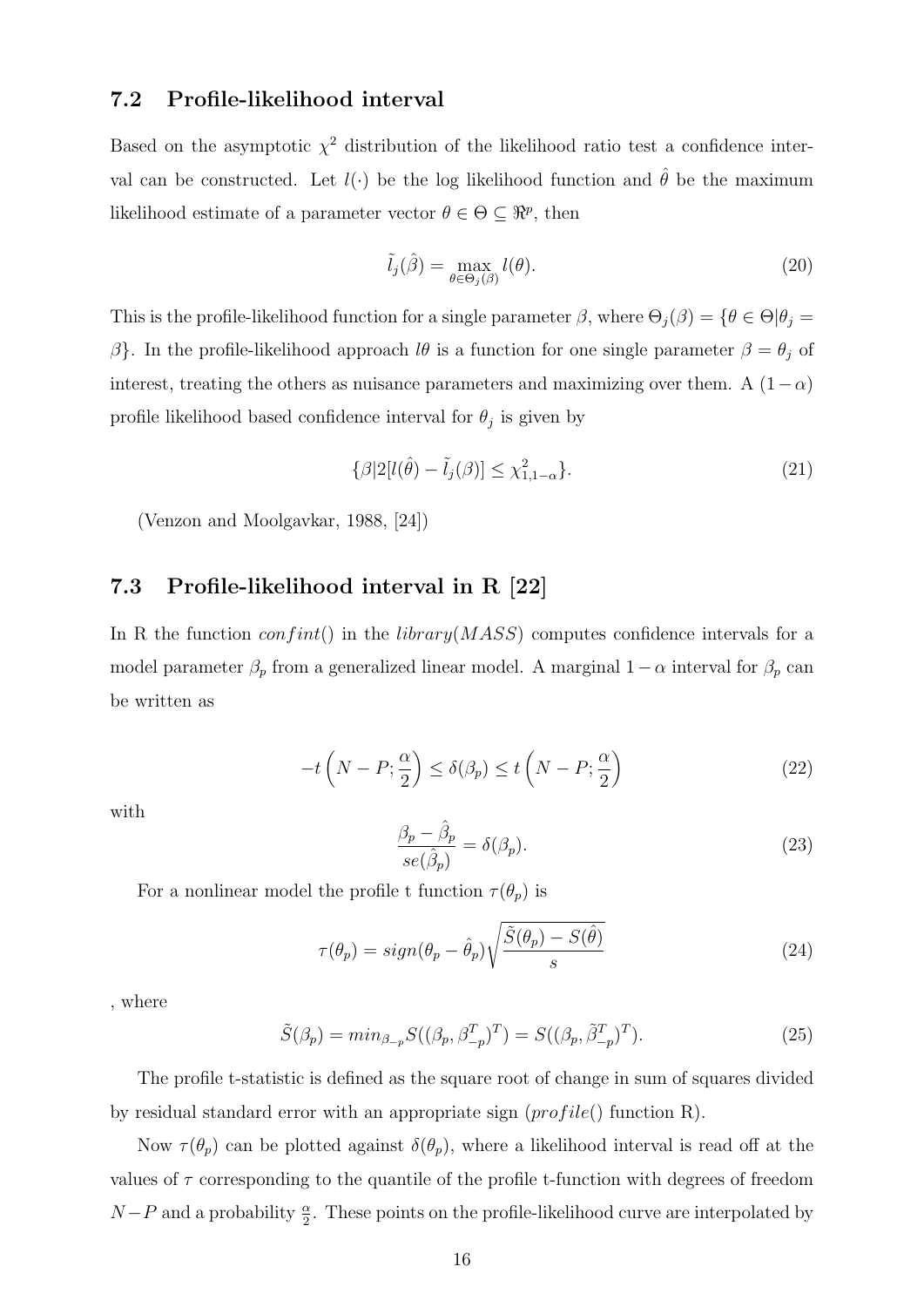a spline function fitted for the values of the profile of an GLM fit. (Bates and Watts (1988), [1])This confidence interval derivation can be illustrated by the graphical demonstration of the profile t-function for one parameter in a model. Such a graphic can be easily presented in R.



Figure 3: Plot of the profile-t-function

In Figure 3 the point estimate for the ratio is found at  $\tau = 0$  and the lower and upper confidence limits are found at the corresponding  $\theta$  for  $\tau = \pm t (N - P; \frac{\alpha}{2})$ 2  $\big)$ . The resulting confidence limits can be compared with the ones of the function  $conf.int()$  from  $library(MASS)$  (Table 5).

| function                                               | lower cl upper cl |  |
|--------------------------------------------------------|-------------------|--|
| from graphic                                           | 2.639799 9.046682 |  |
| confint() from library(MASS) $\vert$ 2.667978 8.926303 |                   |  |

Table 5: Profile-likelihood intervals for a generated dataset

The differences in the results should be depending on different spline fits.

#### 7.4 Wald interval

For large sample sizes Wald statistic can be found with

$$
(\hat{\theta}_1 - \theta_1)' [var_{\infty}(\hat{\theta}_1)]^{-1} (\hat{\theta}_1 - \theta_1) \le \chi^2_{\nu, 1 - \alpha} \tag{26}
$$

with the corresponding confidence interval

$$
cl_{l,u} = \hat{\beta} \pm z_{\frac{\alpha}{2}} \sqrt{var(\hat{\beta})}.
$$
\n(27)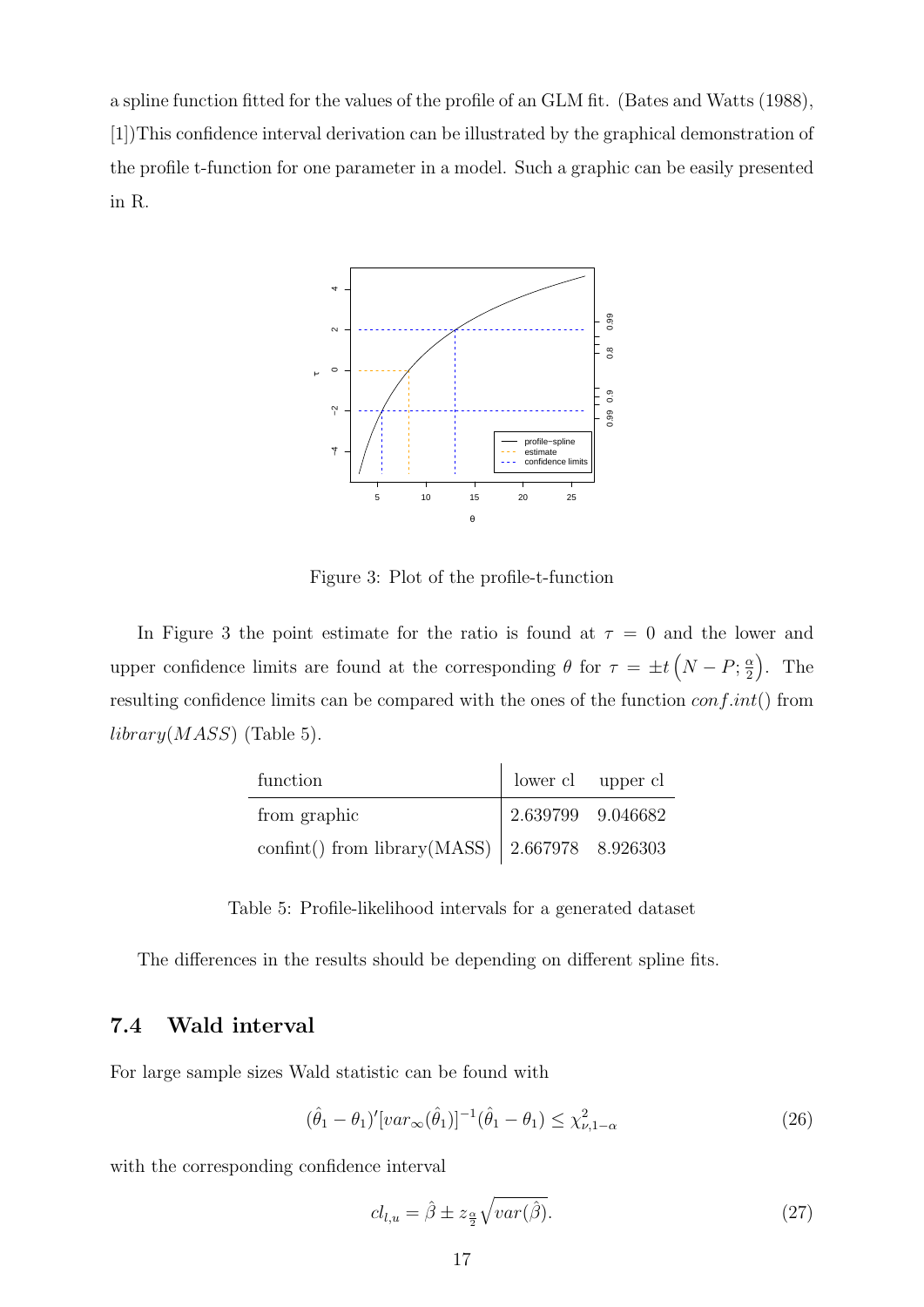These intervals are easy to calculate and are provided for a wide range of methods. (Mc-Cullagh and Nelder (1989), [18])

# 7.5 Computing Wald intervals for the ratio of factor level marginal means derived from GLM estimates

In a one way design a linear model in R is fit with the marginal mean of the first factor level as the intercept of the model. The next model estimates  $\beta_i$  are the differences between the further means of each factor level with the intercept. The marginal means for each factor level are represented by a linear combination of the parameter estimates from the GLM. The model matrix X, which does not include any replications, can be used to construct linear combinations for computing the marginal means. In a design with two or more levels this can be done similarly, as the only difference to a one way model is the higher complexity of the model matrix. These linear combinations can be used to transform the variance-covariance matrix to derive standard errors for the means and their correlation. After computing the marginal means contrast tests can be used for comparing means of factor level combinations, or for example the mean of two factor levels pooled over all levels of a second factor. The integration of covariates for weighting the marginal means can also be provided. (Yandell (1997), [28])

#### 7.6 Example

The Eckert dataset (Table 21, see page 11) is used to compute Waldintervals and profilelikelihood intervals for GLM estimates.

To simplify the model and by accounting interactions between the maize type and year the dataset was split by the factor year into two separate sets. Now the only repetitions are made over the blocks the variance of the blocks influence the residual error.

Model specification:

$$
y_{ij} = type_i + \epsilon_{ij}
$$

, where y is the response, type are the three maize treatments (Iso, Bt, Ins) and  $\epsilon$  denotes the residual error.

The objective of the trial is to show equivalence of insect abundance for Bt- and insecticide treated maize compared to isogene maize. To obtain estimates for the ratio of the means of Iso and Bt and of Iso and Ins the factor level Iso is set as the intercept of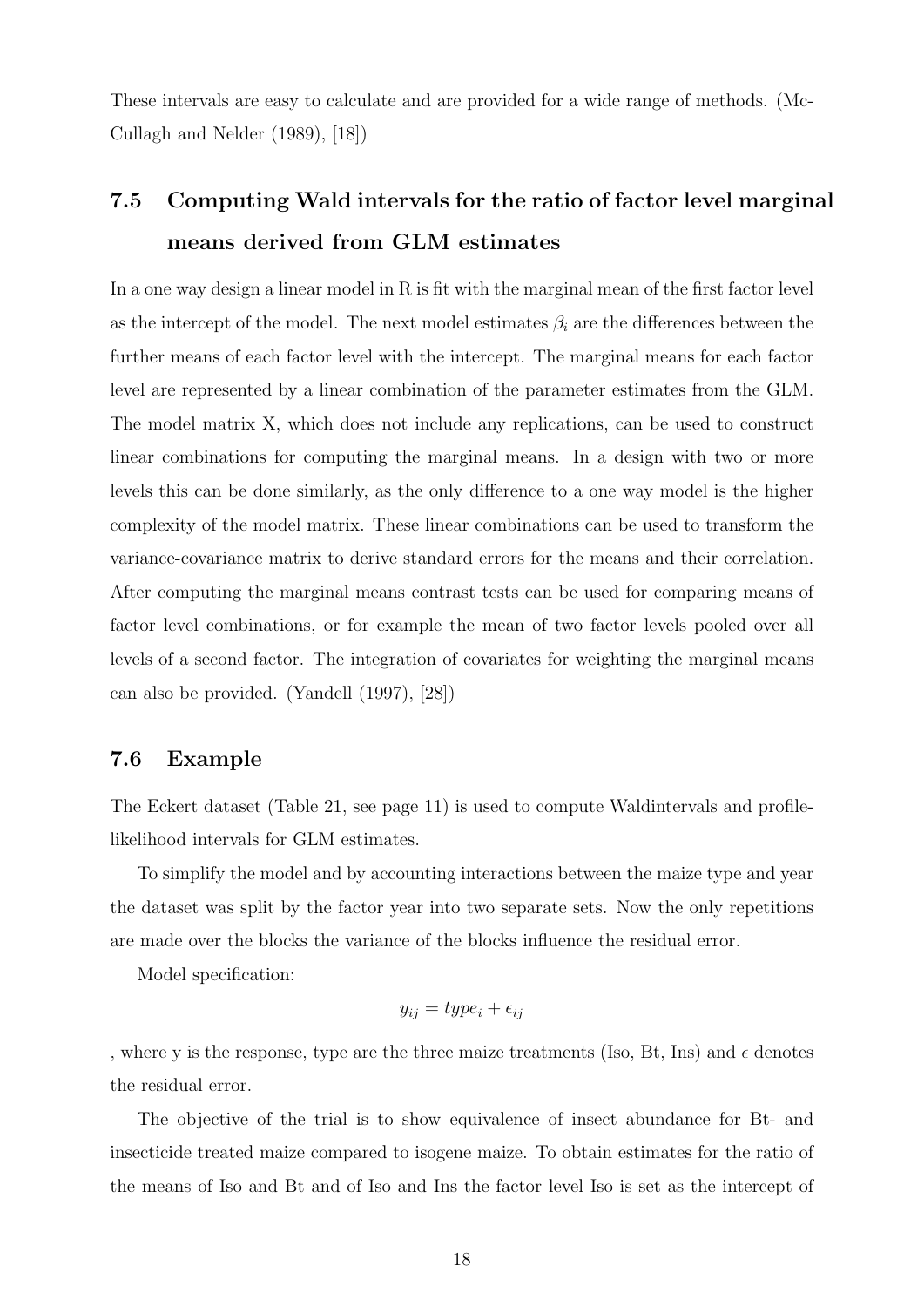the model, whereby the model parameters  $\beta_1$  and  $\beta_2$  are the desired ratios. For verifying equivalence between the groups  $(1 - 2\alpha)$  confidence intervals are computed for the model parameters.

|      |               |                         |          | Wald CI  |          | Profile CI |          |
|------|---------------|-------------------------|----------|----------|----------|------------|----------|
| Year | Insect        | Comparison              | Estimate | lower CI | upper CI | lower CI   | upper CI |
| 2002 | <b>Thrips</b> | Bt/Iso                  | 0.910    | 0.8103   | 1.0219   | 0.8102     | 1.0218   |
|      |               | Ins/Iso                 | 0.872    | 0.7755   | 0.9806   | 0.7754     | 0.9805   |
|      | Aphids        | Bt/Iso                  | 1.7095   | 1.6792   | 1.7404   | 1.6792     | 1.7404   |
|      |               | $\text{Ins}/\text{Iso}$ | 1.7285   | 1.6979   | 1.7597   | 1.6980     | 1.7597   |
|      | <b>Bugs</b>   | Bt/Iso                  | 1.5085   | 1.2409   | 1.8337   | 1.2423     | 1.8364   |
|      |               | $\text{Ins}/\text{Iso}$ | 0.3051   | 0.2231   | 0.4173   | 0.2210     | 0.4139   |
| 2003 | Thrips        | Bt/Iso                  | 1.0370   | 0.8027   | 1.3398   | 0.8026     | 1.3405   |
|      |               | $\text{Ins}/\text{Iso}$ | 0.4321   | 0.3098   | 0.6027   | 0.3073     | 0.5987   |
|      | Aphids        | Bt/Iso                  | 0.6592   | 0.6459   | 0.6728   | 0.6459     | 0.6728   |
|      |               | Ins/Iso                 | 1.3164   | 1.2941   | 1.3391   | 1.2941     | 1.3391   |
|      | <b>Bugs</b>   | Bt/Iso                  | 1.4545   | 0.9223   | 2.2939   | 0.9264     | 2.3133   |
|      |               | Ins/Iso                 | 1.2727   | 0.9223   | 2.2939   | 0.7984     | 2.0470   |

Table 6: Confidence intervals for GLM estimates (example Eckert)

For most of the ratios no difference between the Wald interval and the profile-likelihood interval could be observed (Table 6), this corresponds to an analysis in Giminez et al. (2005) [11]. A major difference between the intervals occurs for the bugs data in the year 2003. In this time period only rare events were counted so that the sample means are near the zero truncation. In this example the confidence bounds are lower for the profile interval than for the wald interval. As not many bugs were counted, especially in 2003, the spans of the intervals are the widest. Altogether the intervals are quite narrow, because the variation in abundance over the year is not accounted.

If comparing these intervals from the generalized linear model with these for the ratio of two Poisson parameters, the spans of the intervals derived from a model are noticeable shorter than these ones, assuming a Poisson distributed response by only defining the sample mean. At high abundance all intervals are mostly similar.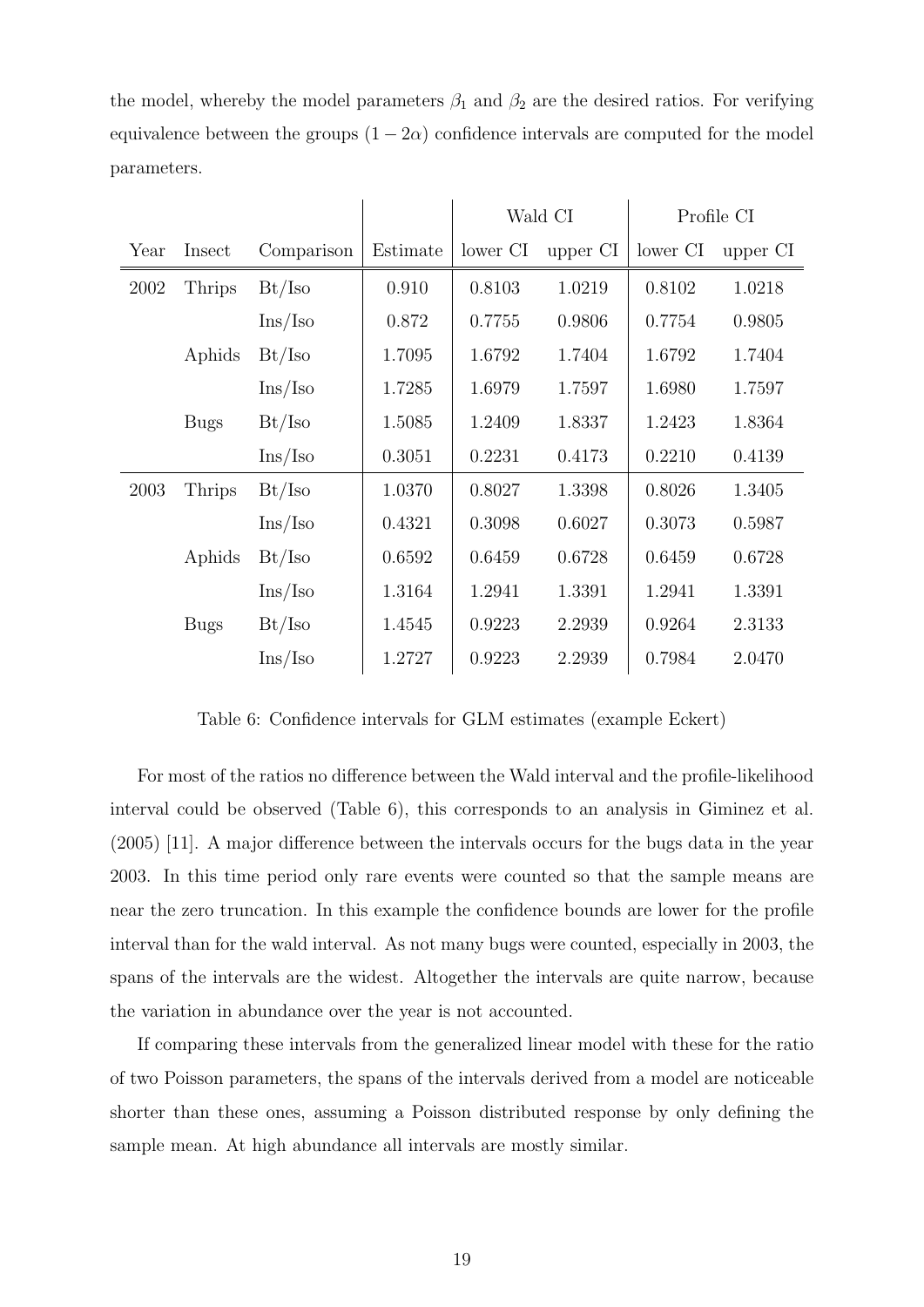# 8 Simulation study for comparing two means in an one factorial design

#### 8.1 Parameter selection

For examination of coverage probability for the profile likelihood interval and Wald interval in a one-factorial GLM, following variation in parameterization was chosen:

> $n = 5, 10, 20, 50, 100$  $\lambda_2 = 0.1, 1, 10$  $\rho = 0.1, 0.2, 0.5, 1, 2, 5, 10$

where

.

 $\lambda_1 = \rho \lambda_2$ 

Two samples of random Poisson data with mean  $\lambda_i$  were generated 10000 times for each parameter combination. A seed was set to ascertain comparability of the results.

#### 8.2 Problems with extreme parameter settings

For small numbers of observation or small population means, the probability increases, that in one sample no count was observed. For these situations no profile likelihood interval can be computed, as for example while profiling the GLM model object, better fits could be obtained. Limits for the Wald interval, in cases were one sample contains only zeros, are ranging from zero to infinity. In the simulation study coverage for the profile likelihood interval and the Wald interval was only computed for samples with at least containing one count higher than zero. Additional Wald interval coverage was computed for all samples. Not properly working cases were counted.

#### 8.3 Results

At a low number of observations and a small  $\lambda$  near 100% of the samples are completely filled with zeros the coverage of both intervals is near zero (Figure 4, Table 17). With increasing N the coverage is also increasing, with the likelihood-ratio interval being slightly less liberal than the Wald interval. At higher  $\lambda$  or  $\rho$  both intervals reach the 95% at a lower observation number, because in these situations at least one sample is not highly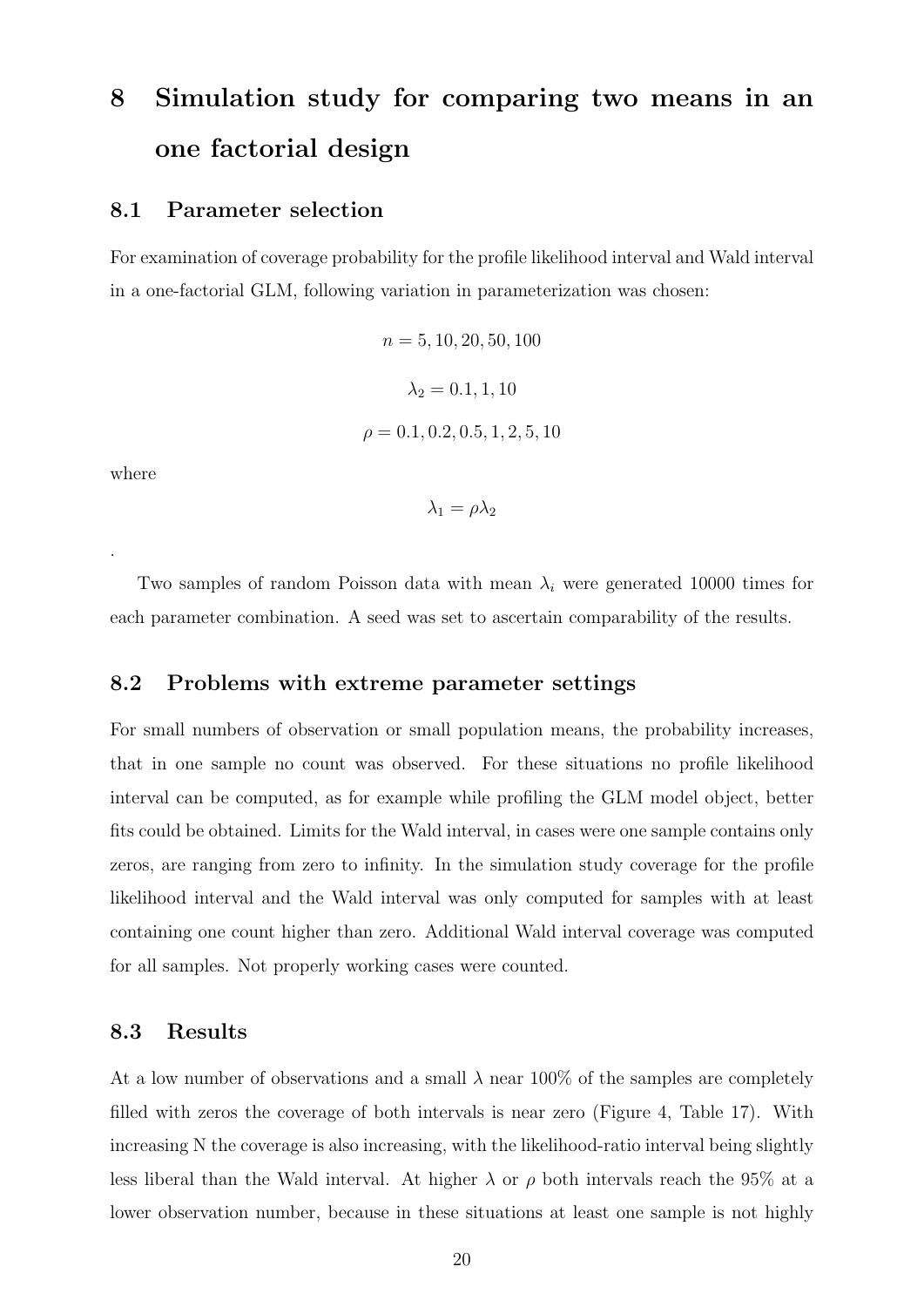

Figure 4: Coverage probability of the two-sided Wald- and the profile-likelihood confidence interval for the ratio of two sample means  $(1 - \alpha = 0.95)$ 

zero inflated. The only observable influence of  $\rho$  on the coverage of the intervals is the influence on the height of the sample means. When increasing the difference between the observation means, coverage is located at 0.95 for both  $\lambda > 0.5$ . For  $\lambda$  near the zero truncation both intervals will perform not well. But if the sample size is large enough, the intervals will show also good results for small sample means  $(N = 100$  for  $\lambda_{1,2} = 0.1$ ). Overall the both intervals perform both well for samples following a Poisson distribution without zero inflation. For more extreme parameter settings the profile-likelihood interval has a slightly better behavior.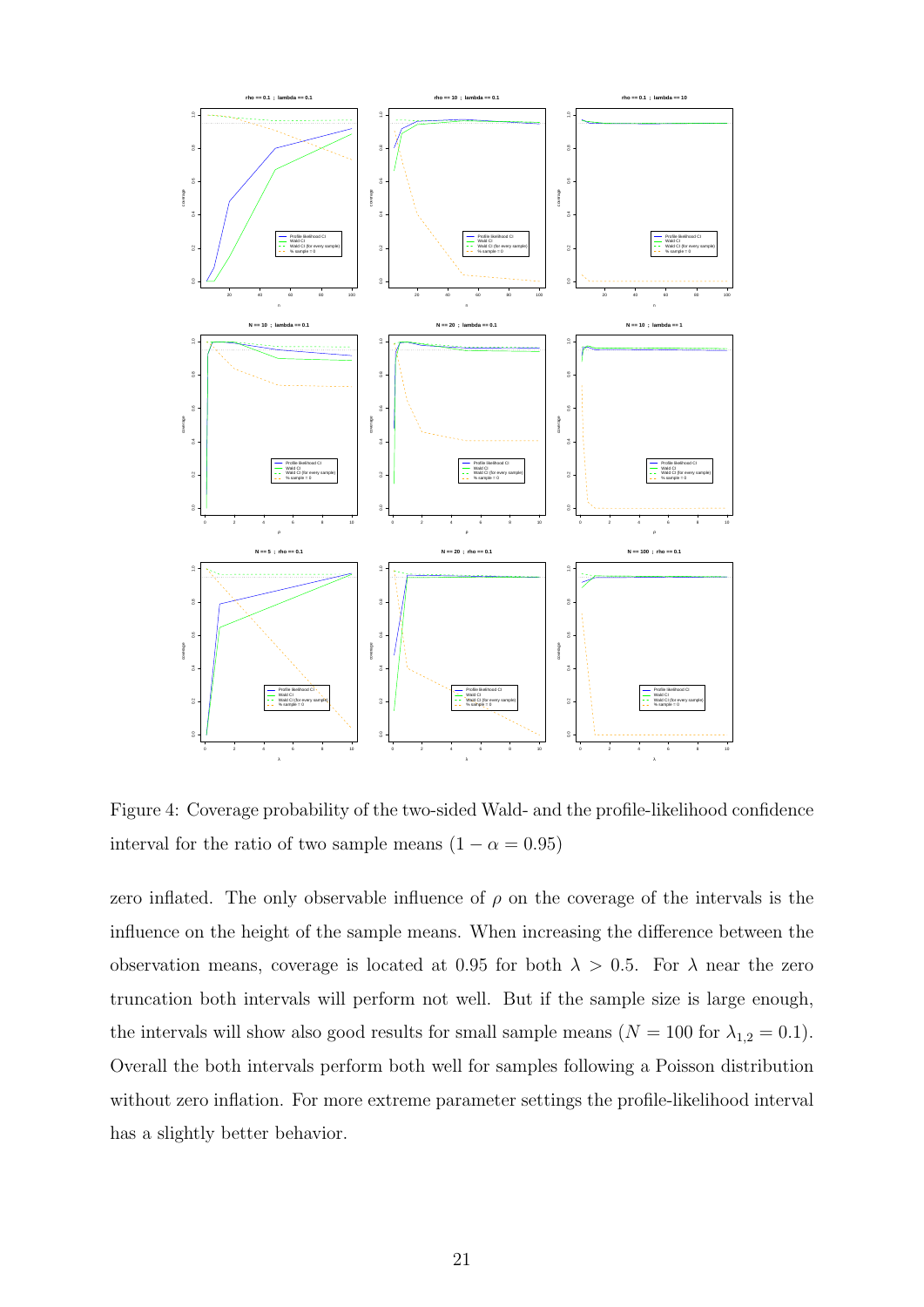#### 8.4 Bootstrap confidence interval

The Wald interval and the profile-likelihood interval were compared with a non-parametric bootstrap confidence interval for only a few situations ( $\rho = 0.1, 0.2, 0.5$ ), as it takes some time to compute these. For each parameter setting the bootstrap interval was computed 10000 times with 100 repetitions for each bootstrap. Bootstrap intervals were computed in R [22] with the package boot by Angelo Canty and imported to R by Brian Ripley, where the function  $boot()$  generates the bootstrap replicates of a statistic (GLM) applied to the data and with the function  $boot.ci()$  a percentile interval is calculated from the bootstrap calculation using the full bootstrap distribution.

Giminez et al. (2005) [11] compared a bootstrap interval with a Wald and a profilelikelihood confidence interval for an example dataset in a capture-recapture model. Their suggestion was that the profile likelihood interval is a compromise between a wider Wald interval and a more narrow bootstrap interval.



Figure 5: Coverage probability of the Bootstrap-, Wald- and the profile-likelihood interval for the ratio of two sample means

For small sample sizes and sample means, there are also problems to compute the bootstrap intervals for zero inflated data. The situations where the model did not converge, had been omitted. For very small sample sizes  $(N < 10, \lambda_2 > 1)$  the bootstrap interval gets most liberal (coverage< 0.9), the possibility to obtain adequate, exact confidence limits out of the samples is delimited (Figure 5). For parameter settings with large sample sizes and sample means ( $N > 100$ ,  $\lambda > 1$ ,  $\rho > 0.5$ ) all three intervals have coverage probabilities near 95 %. If we are looking at moderate situations between these  $(N \approx 50, \rho \approx 0.5 \text{ and } \lambda_2 \approx 1)$ , the Wald interval is slightly conservative, the bootstrap interval is in most cases more liberal and the profile-likelihood interval lies between them at coverage 0.95 or near the bootstrap interval.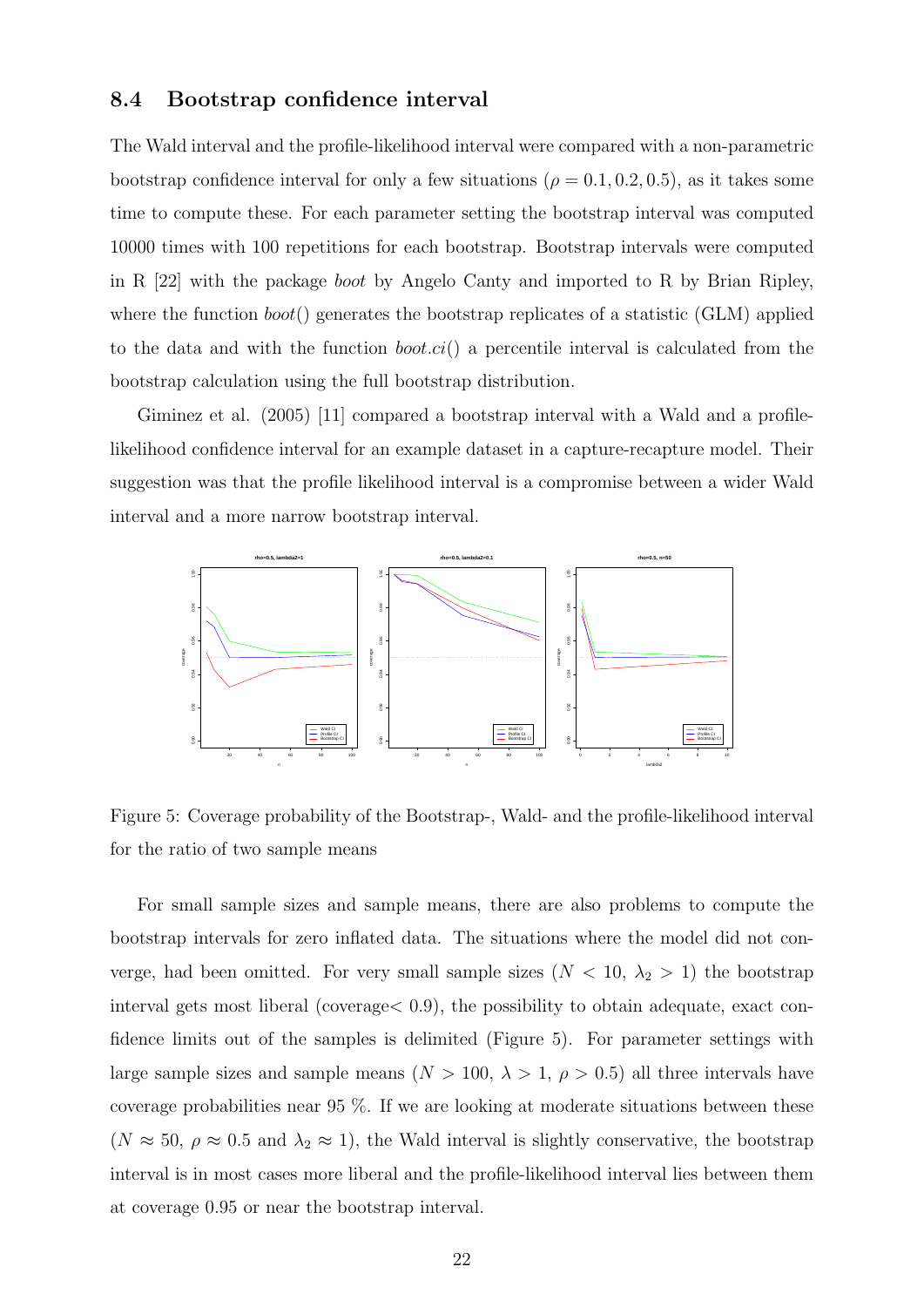# 9 Generalized linear mixed model (GLMM)

A basic linear model can be written as

$$
E(Y_i) = X\beta \tag{28}
$$

with X being the model matrix and  $\beta$  a vector for the fixed effects. This model can be enlarged by a term of random effects:

$$
E(Y_i|u) = X\beta + Zu \tag{29}
$$

$$
u \sim MVN(0, D) \tag{30}
$$

, where Z is a model matrix, like X, for the random effects and u is the vector for the random effects. For a model with one fixed factor and a random one with three levels this can be written as

$$
\begin{pmatrix} y_1 \\ y_2 \\ y_3 \end{pmatrix} = \begin{pmatrix} 1 & 0 & 0 \\ 1 & 1 & 0 \\ 1 & 0 & 1 \end{pmatrix} \begin{pmatrix} int \\ \beta_1 \\ \beta_2 \end{pmatrix} + \begin{pmatrix} 1 & 0 & 0 \\ 0 & 1 & 0 \\ 0 & 0 & 1 \end{pmatrix} \begin{pmatrix} u_1 \\ u_2 \\ u_3 \end{pmatrix}
$$

. u follows a multivariate normal distribution with zero mean and variance-covariance matrix D.

For a GLMM the linear predictor  $\eta$  can be written as

$$
\eta_i = g(\mu_i) = x_i' \beta + z_i' u \tag{31}
$$

with  $g(\cdot)$  is a known link function, in the Poisson case the log link, which links together  $\eta_i$  and the conditional mean of  $y_i$  and the linear form of predictors.  $x'_i$  and  $z'_i$  are the ith rows of the model matrices of the fixed and random effects. Because the conditional distribution of y given u is just a notational extension of the generalized linear model, many of the relationships derived for the GLM will hold for a GLMM, too. (McCulloch and Searle 2001, [19])

The link function for a Poisson GLMM is, like in a GLM, the logarithmic transformation, so

$$
exp(\eta_i) = \mu_i. \tag{32}
$$

The same is true for the variance function: For deriving the marginal variance of y following formula can be used:

$$
var(y_i) = var(E[y_i|u]) + E[var(y_i|u)].
$$
\n(33)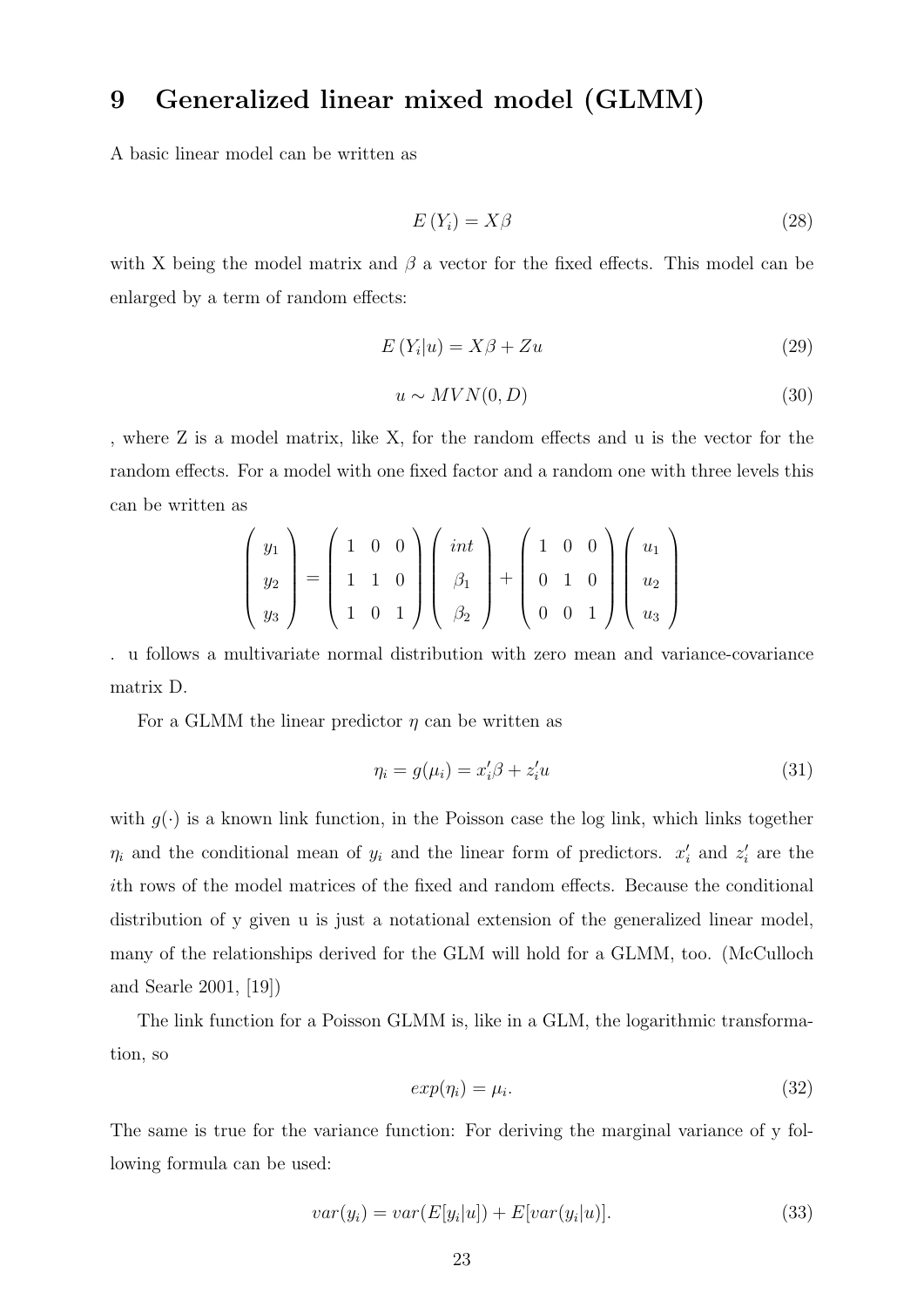Assuming we have a log link and y, given u, following a Poisson distribution gives

$$
var(y_i) = var(\mu_i) + E[\mu_i]. \tag{34}
$$

This conditional variance for  $y_i$  given u is Poisson but the marginal distribution is not Poisson, as for assuming  $u_i \sim N(0, \sigma^2)$  the variance is larger than the mean. This occurrence gives the opportunity to deal with overdispersion. (McCulloch and Searle 2001, [19])

#### 9.1 Estimation

The estimation can be done by maximum likelihood for simple situations like a single random effect, two or three nested random effects or longitudinal data with random slopes. With more complicated structures the estimation by maximum likelihood fails.

Alternative methods of estimation are available, which can compute and maximize the likelihood in an effective way. In R for the function  $lmer()$  in the package  $lme4$  the penalized quasi-likelihood (PQL) method is used as standard for estimation. Quasi-likelihood has the ability to generate highly efficient estimators without making distributional assumptions, specifying only the mean to variance relationship. For the estimation of the variance-covariance structure in a generalized mixed model a penalty function is added to the quasi-likelihood. McCulloch and Searle (2001) [19] recommend only modified PQL algorithms for generalized linear mixed models, as the unmodified method has not been found to work well in practice, especially for binary data in small clusters.

#### 9.2 Confidence intervals

For large samples Waldintervals can be constructed according to McCulloch and Searle (2001, [19]), who proposed following Wald test:

$$
\frac{\hat{\beta}_i - \beta_{i,0}}{\sqrt{v \hat{a} r_\infty \left(\hat{\beta}_i\right)}} \sim N(0,1)
$$
\n(35)

Instead of the normal distribution the t-distribution, default setting for interval construction in R  $([22])$ , is used to calculate the intervals, which should be the same for large sample sizes.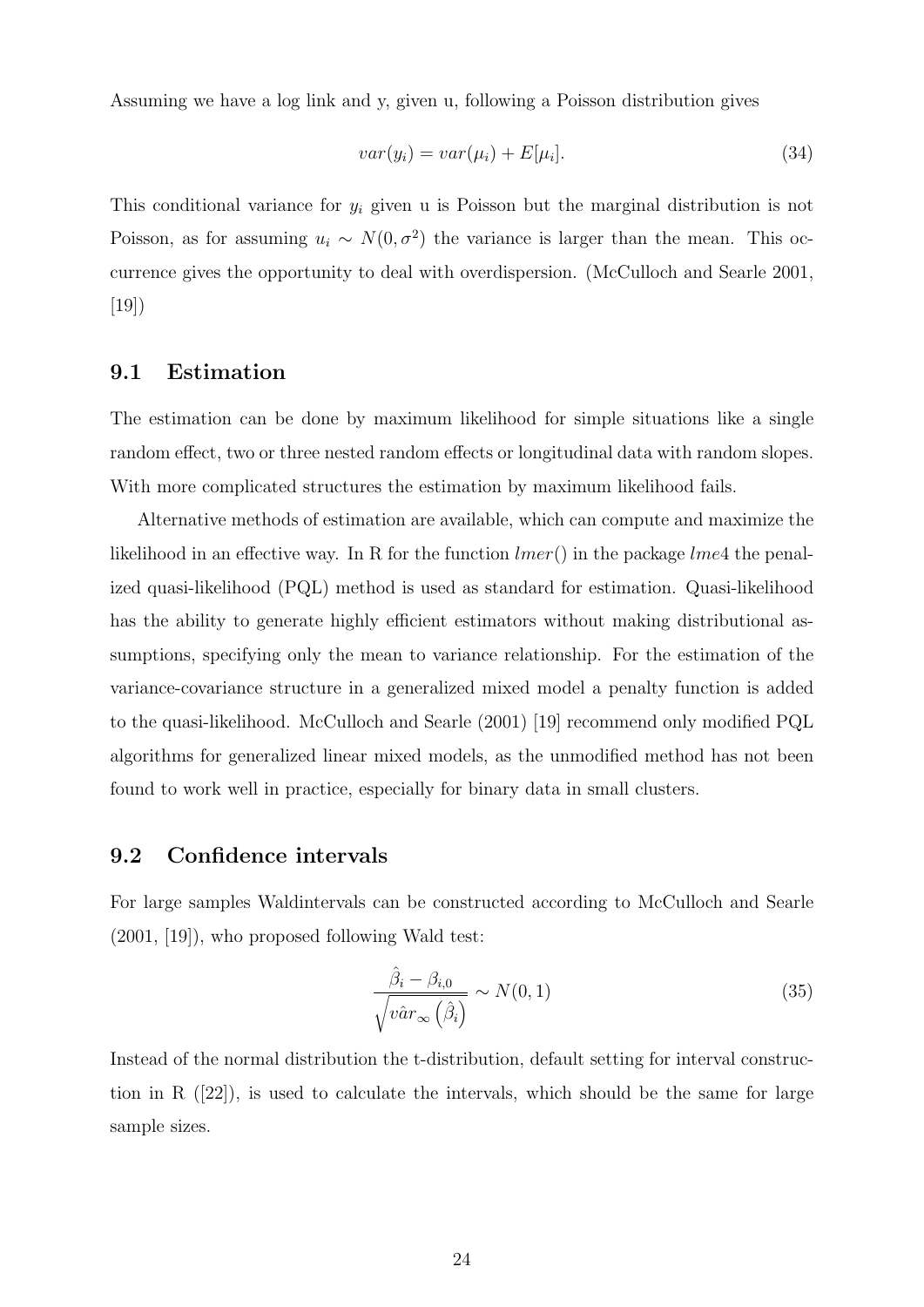#### 9.3 Example

The same dataset from Eckert is used to compare insect counts in isogene- versus Bt- and insecticide treated maize. This time the simplified model gets extended by the year as a fixed or random factor. Model syntax:

$$
y_{ijk} = type_i + year_j + (type : year)_{ij} + \epsilon_{ijk}
$$

In a generalized linear mixed model, with the factor year is treated as random influencing the variance-covariance matrix, a cell means model can be fitted to obtain the parameter estimates. If the years are taken as fixed, a two factorial model is fitted, where the marginal means for each combination of factor levels can be used to compute the desired ratios for one factor (type) pooled over the second (year). The alculated confidence intervals are Waldintervals for the difference of the logarithmic estimates (marginal means) of the generalized models.

|             |                     |          | <b>GLM</b> |          |          | <b>GLMM</b> |          |
|-------------|---------------------|----------|------------|----------|----------|-------------|----------|
| Insect      | Comparison          | lower CI | Estimate   | upper CI | lower CI | Estimate    | upper CI |
| Thrips      | Bt/Iso              | 0.8413   | 0.9714     | 1.1216   | 0.8351   | 0.9304      | 1.0366   |
|             | $\rm{Ins}/\rm{Iso}$ | 0.5125   | 0.6138     | 0.7352   | 0.7160   | 0.8012      | 0.8965   |
| Aphids      | Bt/Iso              | 1.0470   | 1.0616     | 1.0764   | 1.1172   | 1.1323      | 1.1476   |
|             | $\rm{Ins}/\rm{Iso}$ | 1.4895   | 1.5085     | 1.5276   | 1.4832   | 1.5020      | 1.5211   |
| <b>Bugs</b> | Bt/Iso              | 1.1497   | 1.4813     | 1.9085   | 1.2485   | 1.5000      | 1.8022   |
|             | Ins/Iso             | 0.4671   | 0.6231     | 0.8312   | 0.3547   | 0.4571      | 0.5892   |

Table 7: Confidence intervals for GLMM estimates (example Eckert)

There are large differences between the intervals depending on different models, even between the model estimates (Table 7). The only case where nearly equal results are produced, is for the aphids data between isogene and insecticide treatment. In this situation there are no interactions between type and year and the marginal means for each year are nearly the same. If there are interactions between the blocks, the block effect can be misinterpreted by pooling over their marginal means to compare the treatment effects in a GLM. With the random effect a GLMM can have a better fit to overdispersed data, which can be caused by extra variance generated by the block effects.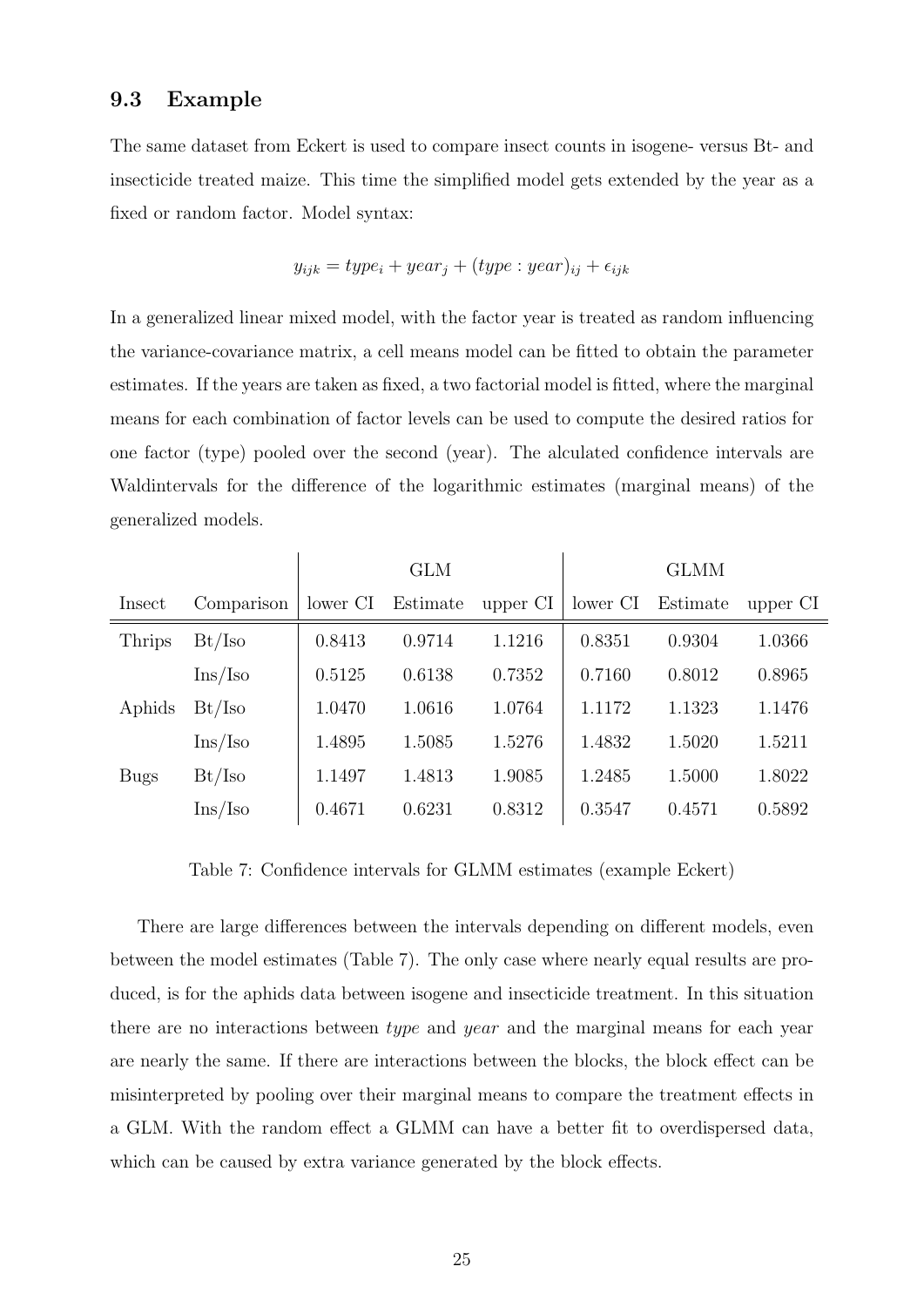# 10 Simulation study for comparing two factor levels in a block design

Coverage probabilities for confidence intervals for the ratio of two Poisson samples in the context of a two-factorial general linear model are computed. A blocking factor was added to the generated data, with the blocks having no effect, the means of the two blocks for each factor are equal and with the blocks having an effect, with their sample means were at  $0.5\lambda_i$  and  $1.5\lambda_i$ . A general linear model and a general linear mixed model, with blocks as random factor, were fitted. With the extracted estimates and the variance-covariance matrix, Waldintervals were computed for the ratio of the two sample means. In case of a GLM fit the two blocks for each factor were pooled and in a GLMM the blocks are random, influencing the variance-covariance matrix. For a GLMM the confidence intervals were constructed with the point estimates for the fixed effects, a quantile of the student t distribution and a the estimated variance for the fixed effects.

#### 10.1 Parameter setting

Following parameters for generating Poisson data were chosen:

$$
n = 10, 20, 50, 100
$$

$$
\lambda_2 = 0.1, 1, 10
$$

$$
\rho = 0.1, 0.2, 0.5, 1, 2, 5, 10
$$

where

.

$$
\lambda_1=\rho\lambda_2
$$

The simulations had 10000 repetitions and a seed was set.

#### 10.2 Error treatment

In cases where the whole response vector contains only zeros, the models can not converge and no confidence interval can be obtained. These events were counted and ignored at coverage computation. For small sample sizes some iteration errors can occur with the mixed model, as it is possible that the response for some factor combinations is at zero level.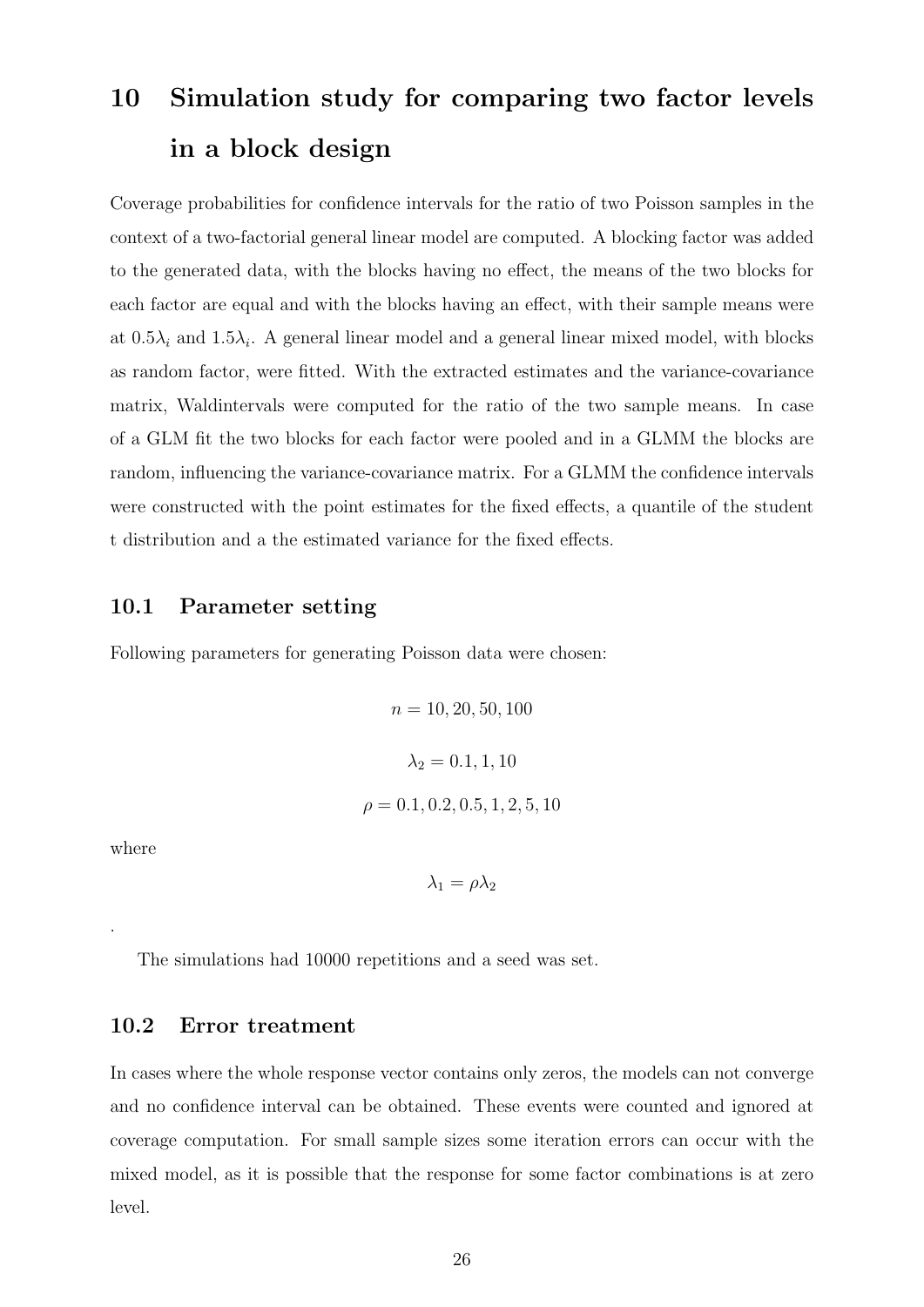#### 10.3 Results



Figure 6: Coverage probability of two-sided Wald intervals  $(1 - \alpha = 0.95)$  from a generalized linear model and a generalized linear mixed model for the ratio of two sample means in a block design (without/with block effect, row  $1/2$ )

If there is no block effect and  $\lambda_i$  are high, the intervals from the GLM achieve similar results as the GLMM intervals (Figure 7). Only for small  $\lambda_i$  and small sample sizes the GLMM Wald intervals produce a better coverage (Figure 6, Table 18). At these parameter settings the data could be zero inflated resulting in different sample means for each block. If a block is present or absent, there seems to be no difference for the intervals from the GLMM. For the GLM intervals get more conservative with blocks having an effect. The differences to the mixed model increase with decreasing  $\lambda$  and decreasing sample size.

Another setting was observed for a design comparing two groups with ten random distributed block effects each (Figure 8).

For small lambdas the intervals for GLM estimates are far too conservative. On the opposite the mixed model intervals show good coverage  $(\leq 0.96)$  probability also for small sample means. If sample means increase, coverage reaches 95% for both intervals.

It can be shown, that for  $\lambda \geq 1$  and  $n \geq 10$  good coverage probability can be reached for the confidence intervals of both models. If a block effect is present, a mixed model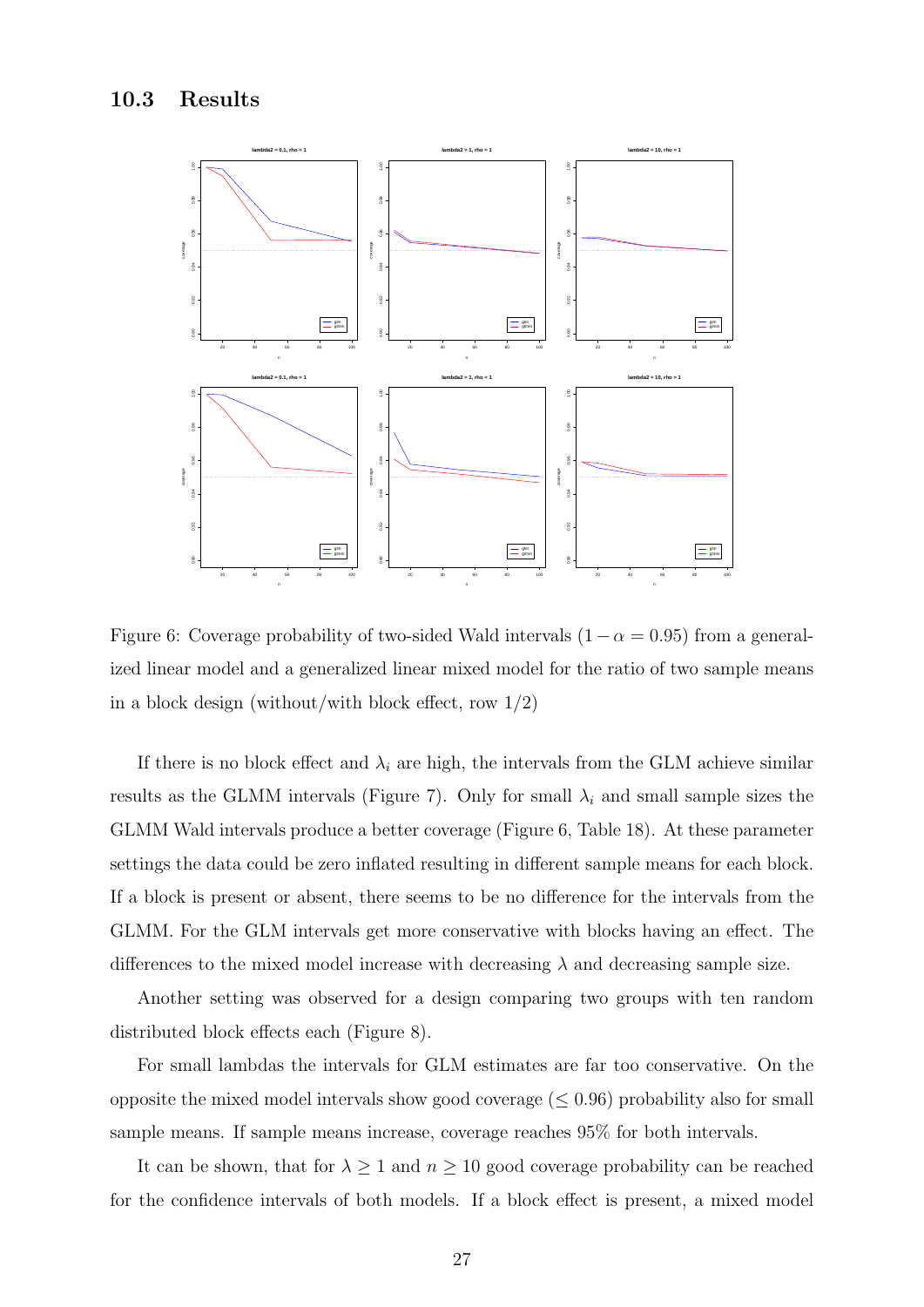

Figure 7: Coverage probability of two-sided Wald intervals  $(1 - \alpha = 0.95)$  from a generalized linear model and a generalized linear mixed model for the ratio of two sample means in a block design (without/with block effect, row  $1/2$ )

with the blocking factor taken as random is recommended.

# 11  $\alpha$ -Adjustment for multiplicity

If more than one comparison should be made, the probability of seeing a difference between two groups increases with the number of comparisons. A simple but conservative method of correcting this error is to divide the error  $\alpha$  by the number of comparisons (Bonferroni method). It is evident that only these levels of a factor should be compared, which are necessary. An enhancement for  $\alpha$ -adjustment is the inclusion of the correlation between contrasts using the multivariate normal distribution. For a many-to-one comparison this is called the Dunnett-procedure. In R this is provided by the package  $multcomp$  for multiple comparisons and mvtnorm for the multivariate t distribution. There should be no great difference between the multivariate t distribution and the multivariate normal distribution for large sample sizes. The computed confidence intervals are therefore approximate intervals.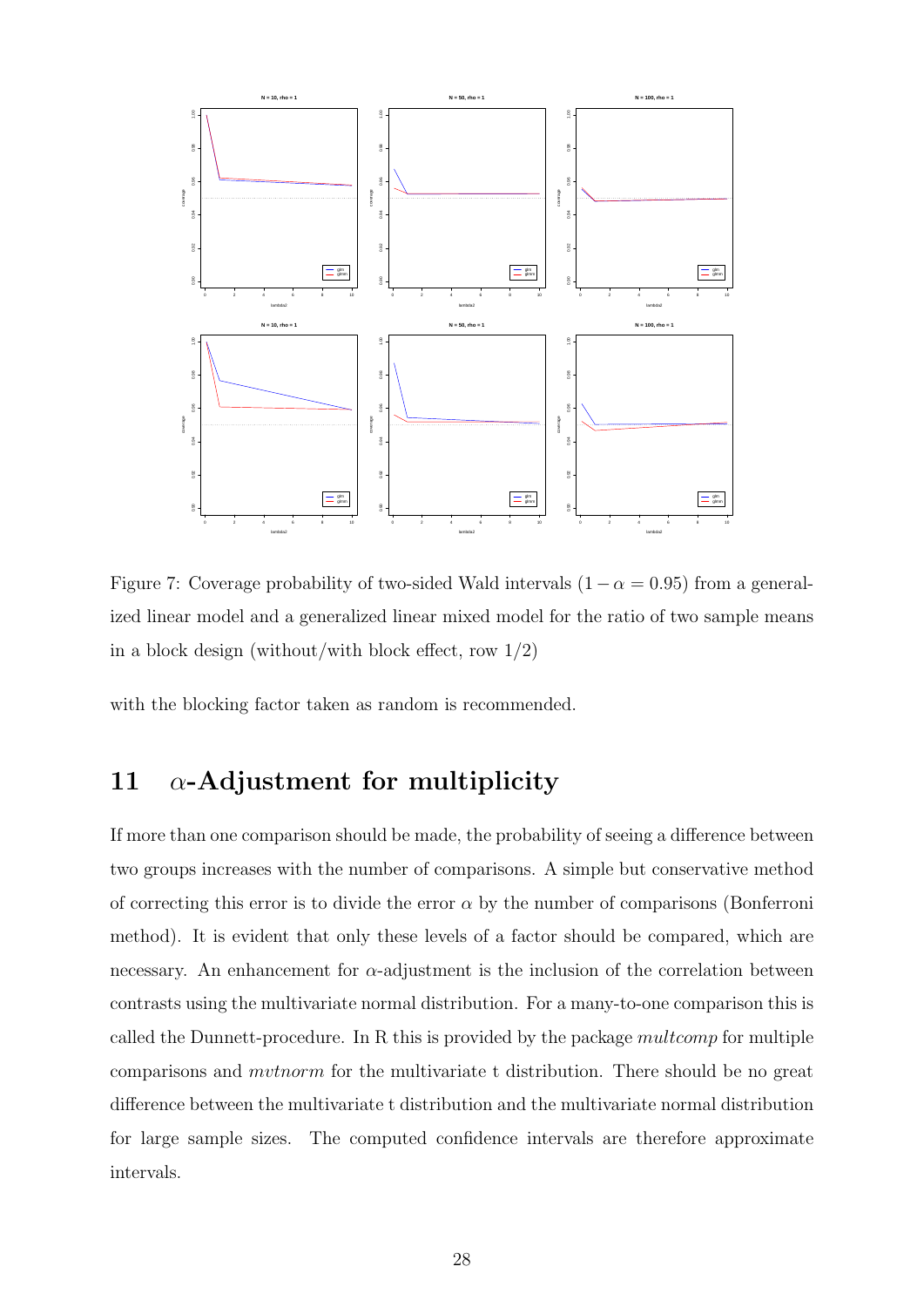

Figure 8: Coverage probability of Waldintervals from a generalized linear model and a generalized linear mixed model for the ratio of two sample means in a block design with random distributed block effects of ten block factors.

#### 11.1 Multiple contrasts for data with heterogeneous variances

Because for Poisson distributed responses the variance depends on the mean, the variance for samples with different means should be differing, too. Therefore the assumption for the application of contrast tests to have equal variances is violated. Simultaneous confidence intervals can be constructed using the unpooled variance estimator to deal with this problem.

$$
cl_{l,u} = \sum_{i=1}^{I} c_{ij} \hat{\lambda}_i \pm c_{J,1-\alpha,R} \sqrt{\sum_{i=1}^{I} c_{ij}^2 v \hat{a} r(\lambda_i)}
$$
(36)

, where  $i = 1, \ldots, I$  are the number of treatment groups and  $j = 1, \ldots, J$  represent the number of simultaneous estimated contrasts.  $c_{J,1-\alpha,R}$  is the J-variate normal distribution with correlation matrix R. The elements  $\rho_{jj'}$  of R are defined as:

$$
\rho_{jj'} = \frac{c_{ij}c_{ij'}\lambda_i}{\sqrt{\left(\sum_{i=1}^I c_{ij}^2 \lambda_i\right) \left(\sum_{i=1}^I c_{ij'}^2 \lambda_i\right)}}.
$$
\n(37)

As the variances are different, the assumption of multivariate normal distribution is violated. Therefore in the following section it is tested by simulation, if nevertheless the approximation can be used to obtain quite good results.

In *library(multcomp)* the function  $\epsilon \sin\text{int}(\epsilon)$  compute simultaneous confidence intervals with the multivariate t distribution for provided estimates, contrast matrix and variance-covariance matrix (Bretz, Genz, Hothorn (2001), [3]).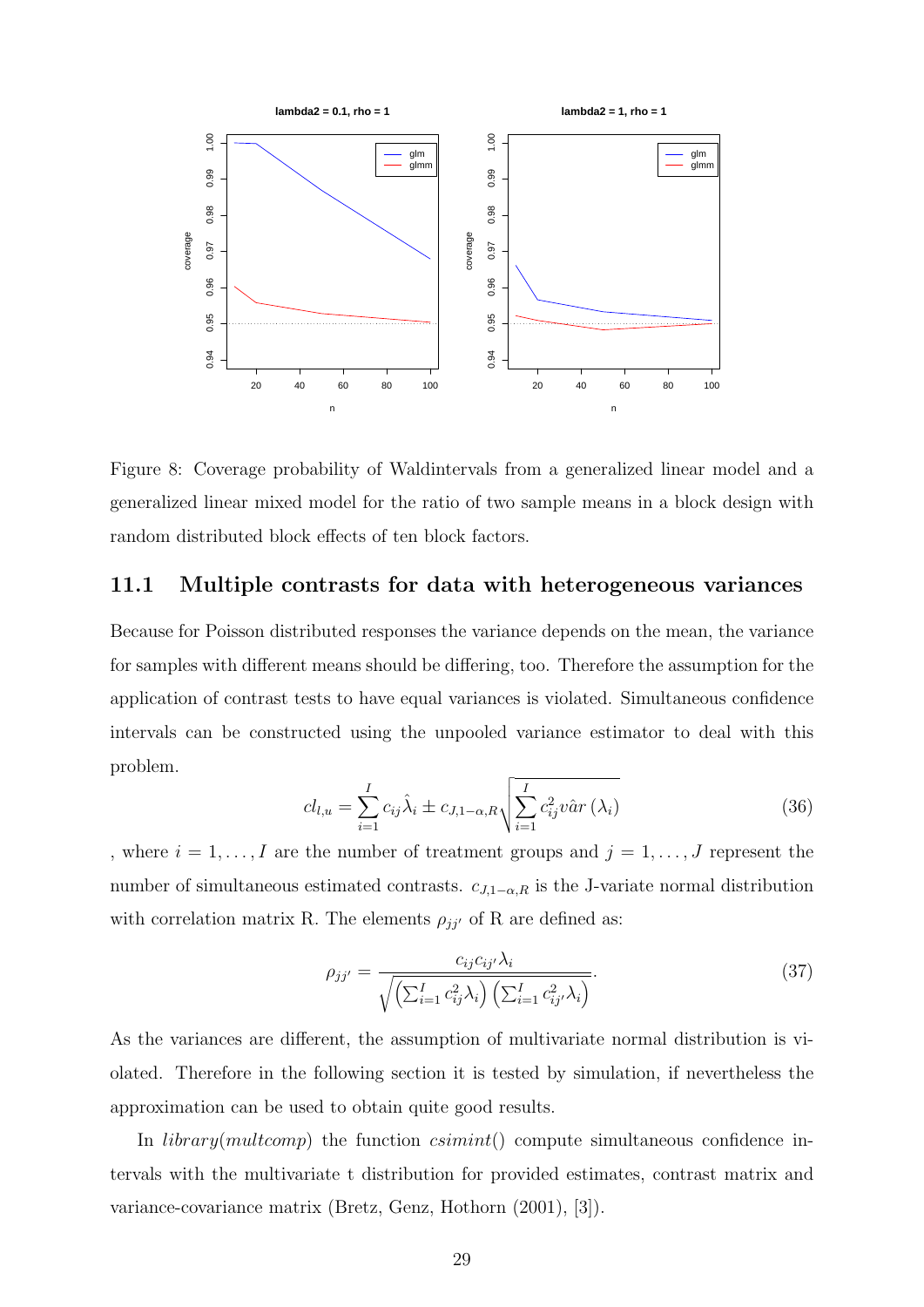#### 11.2 Example

In the dataset from Eckert (Table 21) a user specified contrast can be used to compare every level of the factor type with the average of the two other factors. A generalized linear model with formula:

$$
y_{ijk} = type_i + year_j + (type : year)_{ij} + \epsilon_{ijk}
$$

, log link and family Poisson was fit. The average contrast for comparisons of the estimates of the marginal means is presented in Table 8 and the computed results are shown in Table 9.

|                                                                     | <b>Bt</b> |  | Ins | Iso |  |  |
|---------------------------------------------------------------------|-----------|--|-----|-----|--|--|
| Comparison 2002 2003 2002 2003 2002 2003                            |           |  |     |     |  |  |
| Bt vs. $\overline{Ins, Iso}$   -0.5 -0.5 0.25 0.25 0.25 0.25        |           |  |     |     |  |  |
| <i>Ins</i> vs. $\overline{Bt, Iso}$   0.25 0.25 -0.5 -0.5 0.25 0.25 |           |  |     |     |  |  |
| <i>Iso</i> vs. $\overline{Ins, Bt}$   0.25 0.25 0.25 0.25 -0.5 -0.5 |           |  |     |     |  |  |

Table 8: Contrast for comparing one factor level (type) versus the average of two others, pooled over two levels of a second factor (year) (Example Eckert)

|             |                                     |          | Confidence interval |        |
|-------------|-------------------------------------|----------|---------------------|--------|
| Insect      | Comparison                          | Estimate | lower               | upper  |
| Thrips      | $Bt$ vs. $Ins, Iso$                 | 1.2399   | 1.0465              | 1.4689 |
|             | <i>Ins</i> vs. $\overline{Bt, Iso}$ | 0.6228   | 0.5066              | 0.7657 |
|             | $Iso$ vs. $Ins, Bt$                 | 1.2950   | 1.0925              | 1.5350 |
| Aphids      | Bt vs. $Ins, Iso$                   | 0.8643   | 0.8518              | 0.8771 |
|             | <i>Ins</i> vs. $Bt, Iso$            | 1.4640   | 1.4448              | 1.4836 |
|             | $Iso$ vs. $Ins, Bt$                 | 0.7902   | 0.7788              | 0.8019 |
| <b>Bugs</b> | $Bt$ vs. $Ins, Iso$                 | 1.8765   | 1.4307              | 2.4611 |
|             | <i>Ins</i> vs. $Bt, Iso$            | 0.5120   | 0.3757              | 0.6976 |
|             | $Iso$ vs. $Ins, Bt$                 | 1.0409   | 0.7740              | 1.3998 |

Table 9: Simultaneous confidence intervals for Poisson model estimates and average contrast setting (Example Eckert)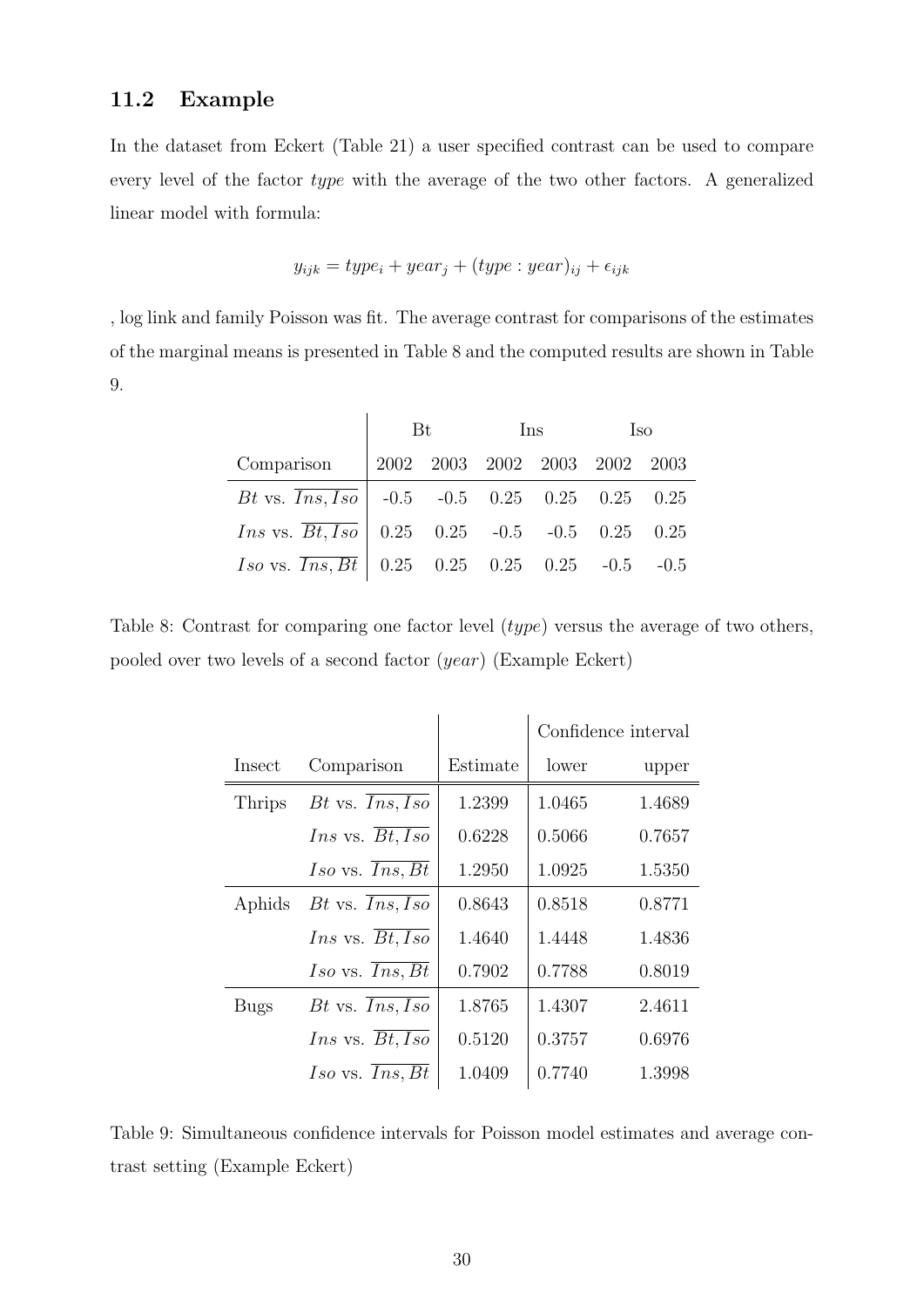For large counts (Aphids) the interval span is very narrow, but if less insects were counted and some zeros occur (Bugs) the confidence limits cover a wider range.

# 12 Simulation study for simultaneous confidence intervals for user defined contrasts

For some special situations coverage probability was observed for confidence intervals using the multivariate-t-distribution, Bonferroni adjusted intervals and unadjusted confidence intervals.

#### 12.1 Parameter setting

Poisson data was generated for four or five independent samples, with their mean defined by  $\lambda$  and  $\rho_i$ , with  $i = 1, \ldots, 5$ .

$$
\rho_i = 1, 1, 1.5, 2, 2.5
$$

where

 $\lambda_i = \rho_i \lambda_1$ 

Data were generated for:

$$
n = 5, 10, 20, 50, 100
$$

$$
\lambda = 3, 10
$$

The simulations had 10000 repetitions and a seed was set.

#### 12.2 Single contrasts

First the behaviour of the Wald interval was observed for testing hypotheses for single linear combinations of MLEs. Every sample mean was compared with the average of the three other sample means and the average of two sample means was compared with the average of the other two.

The coverage probabilities for every contrast nearly equal each other (Figure 9, Table 19). The same results are obtained with generated samples for different means and unbalanced designs. The intervals seem to be almost unaffected by emulating some variance heterogeneity, but the main influence on coverage of these intervals has zero inflation and departure from Poisson distribution.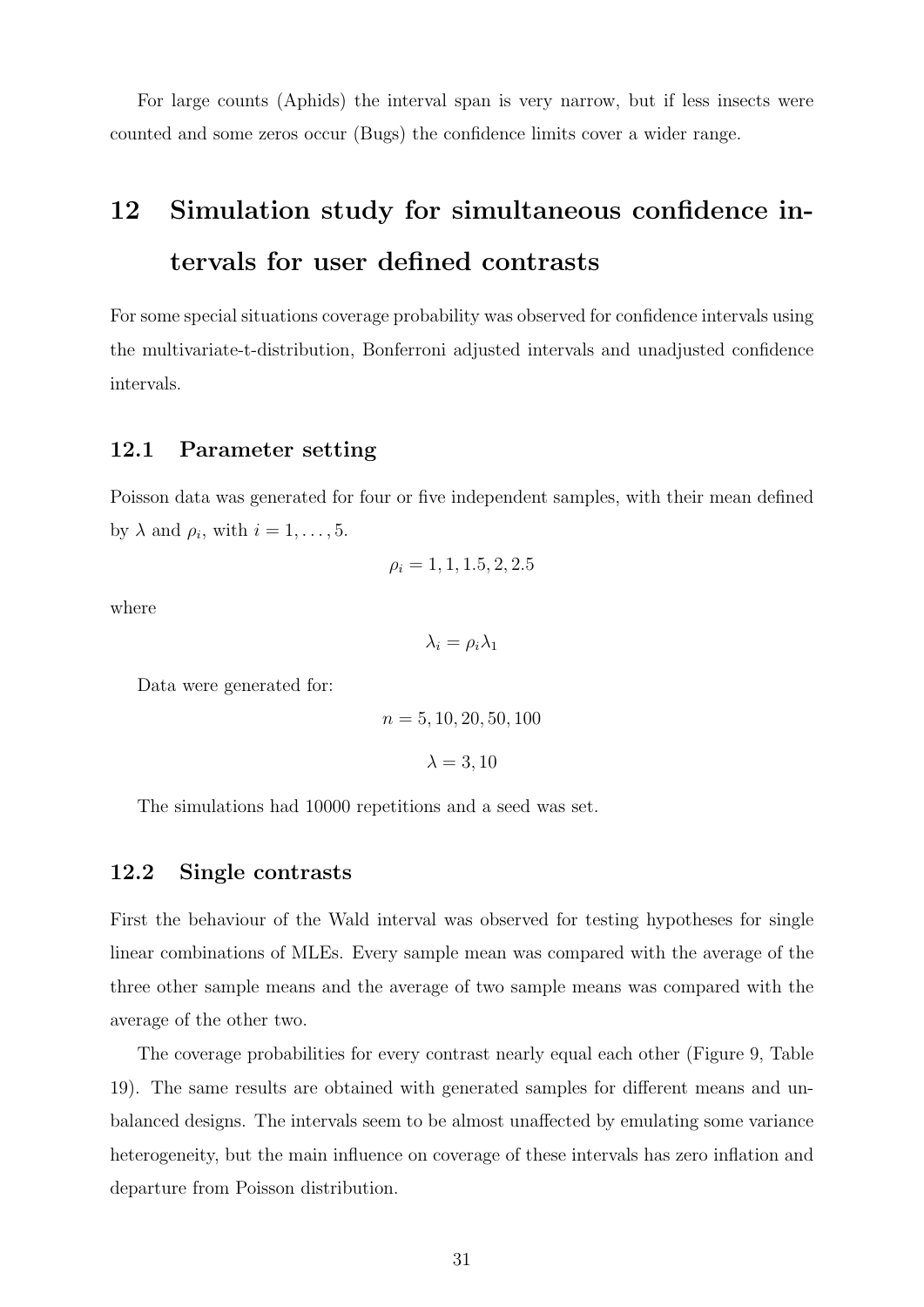

Figure 9: Coverage probability of two-sided Wald intervals  $(1 - \alpha = 0.95)$  for single linear combinations

#### 12.3 Coverage for different contrast settings

A Dunnett contrast (Table 10) is used to perform many-to-one comparisons, for example comparing every treatment versus a control. With the control being the first sample a Dunnett contrast for five groups is

| Comparison   Control Trt1 Trt2 Trt3 |      |  | $\mathrm{Tr}t4$ |
|-------------------------------------|------|--|-----------------|
| $1 \text{ vs. } 2$                  | $-1$ |  |                 |
| $1 \text{ vs. } 3$                  | $-1$ |  |                 |
| $1 \text{ vs. } 4$                  | $-1$ |  |                 |
| $1 \text{ vs. } 5$                  |      |  |                 |

Table 10: Dunnett contrast for four groups and a control

The intervals which are not adjusted for multiplicity are far too liberal, whereas the Bonferroni adjusted ones are conservative (Figure 10). The intervals using the multivariate t distribution for implying the correlation between the contrasts lie between the others at a coverage near above 0.95 for larger sample sizes. If decreasing the sample size, all intervals get more conservative, especially for the unadjusted intervals this effect is large. This effect will be delayed by comparing higher sample means to avoid zero inflation. If there are less numbers of groups compared, the Bonferroni-adjusted and the multivariate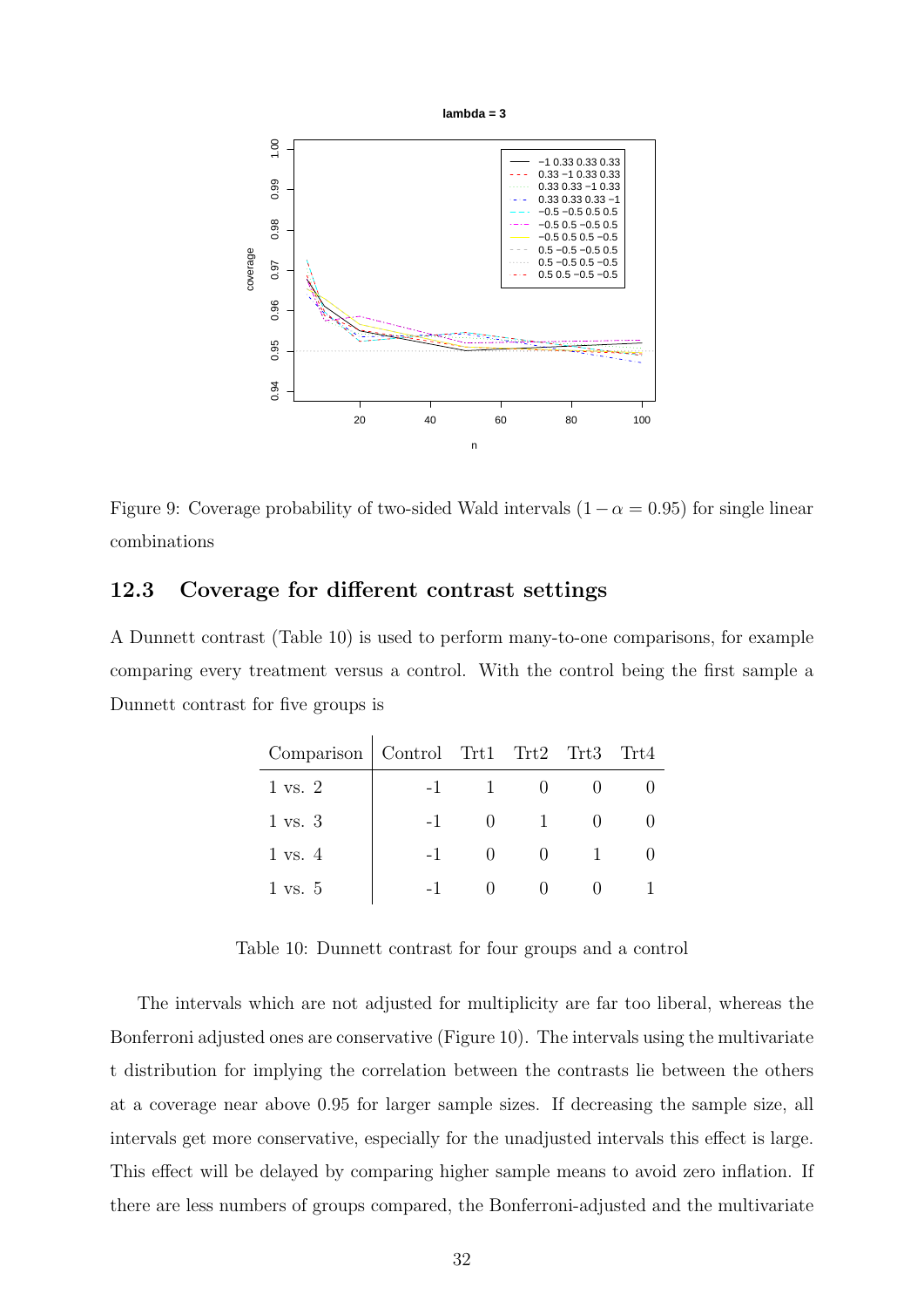

Figure 10: Coverage probability of many-to-one confidence intervals: unadjusted CIs, CIs with multivariate-t-distribution and adjusted intervals by Bonferroni method

intervals get less conservative and the unadjusted ones are less liberal. For fewer compared samples the intervals using the correlation between contrasts gain still the best results.

The Tukey contrast (Table 11) is set for doing all-pair comparisons. In difference to the Dunnett contrast there are some more linear combinations to compute and the group, which first was the control in the many to one setting, has less influence. Tukey contrast for four groups:

| Comparison         |                  | Trt1 Trt2 Trt3 Trt4 |                  |   |
|--------------------|------------------|---------------------|------------------|---|
| $1 \text{ vs. } 2$ | $-1$             | 1                   |                  |   |
| $1 \text{ vs. } 3$ | $-1$             | $\left( \right)$    | 1                |   |
| $1 \text{ vs. } 4$ | $-1$             |                     | $\left( \right)$ | 1 |
| 2 vs. 3            | 0                | $-1$                | 1                |   |
| $2 \text{ vs. } 4$ | $\left( \right)$ | $-1$                | $\mathcal{O}$    |   |
| 3 vs. 4            |                  |                     | - 1              |   |

Table 11: Tukey contrast for four groups

In an "average"'-contrast (Table 12) every single group is compared with the average of the other groups.

Using a Williams contrast (Table 13) results in the comparison of one control with the last group, the average of the last two groups and so on.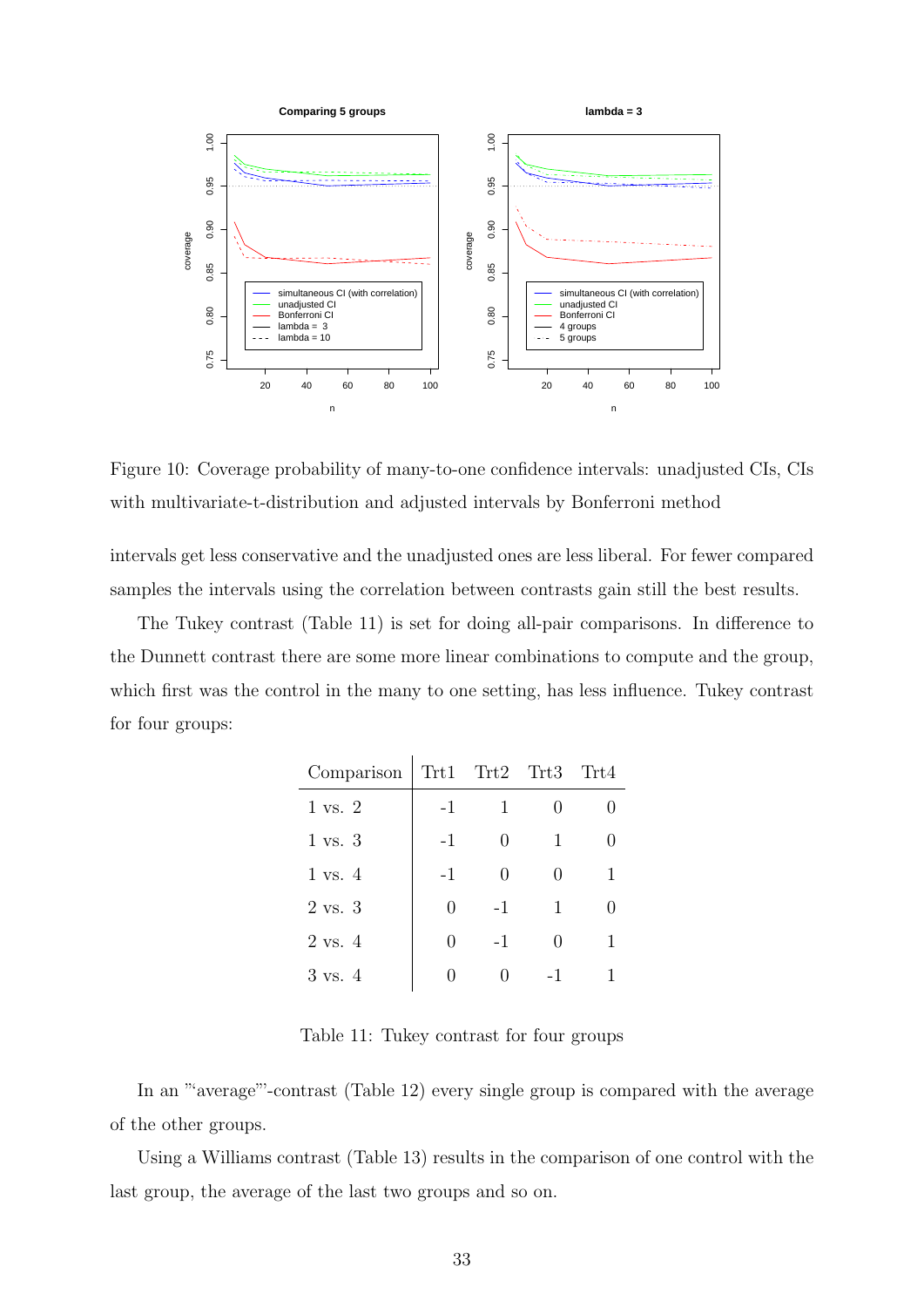| Comparison                      |  | Trt1 Trt2 Trt3 Trt4            |  |
|---------------------------------|--|--------------------------------|--|
| 1 vs. $\overline{234}$          |  | $1.00$ $-0.33$ $-0.33$ $-0.33$ |  |
| $2 \text{ vs. } \overline{134}$ |  | $-0.33$ $1.00$ $-0.33$ $-0.33$ |  |
| $3 \text{ vs. } \overline{124}$ |  | $-0.33$ $-0.33$ $1.00$ $-0.33$ |  |
| 4 vs. $\overline{123}$          |  | $-0.33 -0.33 -0.33 -1.00$      |  |

Table 12: Average contrast for four groups

| Comparison   Control Trt1 Trt2 Trt3 |  |                     |  |
|-------------------------------------|--|---------------------|--|
| $1 \text{ vs. } 4$                  |  | $-1$ 0.00 0.00 1.00 |  |
| 1 vs. $\overline{34}$               |  | $-1$ 0.00 0.50 0.50 |  |
| 1 vs. $\overline{234}$              |  | $-1$ 0.33 0.33 0.33 |  |

Table 13: Williams contrast for four groups

A McDermott contrast (Table 14) is like a reversed Williams contrast comparing the averages of the first, second, third, . . . group with the following one.

| Comparison Trt1 Trt2 Trt3 Trt4 |                        |  |
|--------------------------------|------------------------|--|
| 1 vs. 2                        | $-1.00$ $1.00$ $0.00$  |  |
| $\overline{12}$ vs. 3          | $-0.50$ $-0.50$ $1.00$ |  |
| $\overline{123}$ vs. 4         | $-0.33 -0.33 -0.33$    |  |

Table 14: McDermott contrast for four groups

The unadjusted intervals are, as expected, far too liberal with the average contrast at the lowest coverage probability, due to making four comparisons instead of three like the other contrasts (Figure 11). With the chosen parameters the Williams contrast shows the best performance, since the unadjusted intervals perform not such liberal at all, the performance of the Bonferroni adjustment works relatively poor. The intervals involving the correlation between contrasts perform overall well, with the Williams intervals being also better at small sample sizes.

# 13 Diagnostics for generalized linear models

To explore the adequacy of a model fit a look at the residuals can be useful. For Gaussian models the residuals are  $\hat{\varepsilon} = y - \hat{\mu}$ . In GLMs the variance of the response is not constant.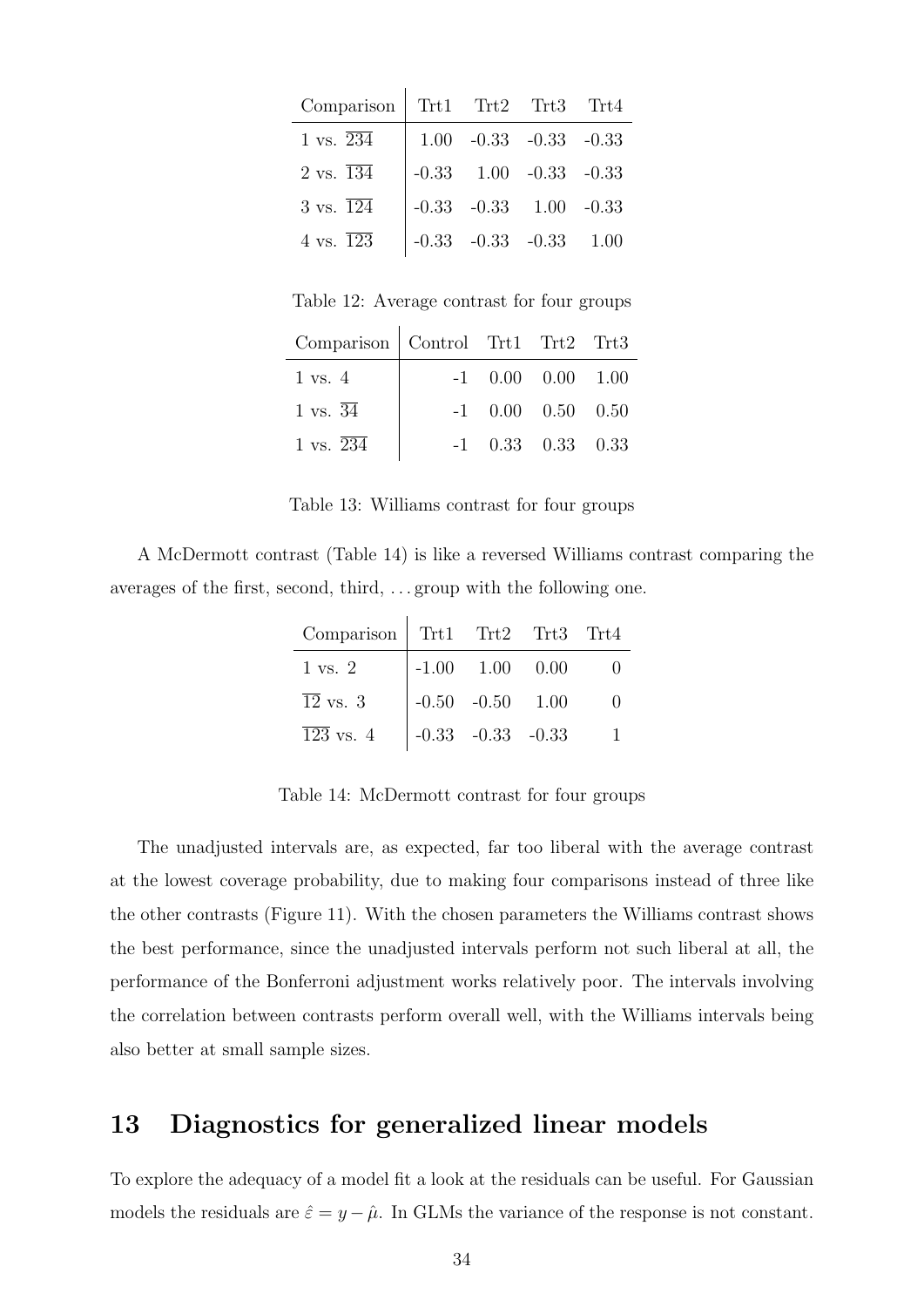



Figure 11: Coverage probability of confidence intervals for different contrasts: unadjusted CIs, CIs with multivariate-t-distribution and adjusted intervals by Bonferroni method

For a similar use, like in a Gaussian linear model, the Pearson residual  $y-\hat{\mu}$  gets rescaled:

$$
r_P = \frac{y - \hat{\mu}}{\sqrt{V(\hat{\mu})}}.\tag{38}
$$

The deviance residuals are defined in analogy:

$$
r_D = sign(y - \hat{\mu})\sqrt{d_i}.
$$
\n(39)

For the Poisson case, this is

$$
r_D = sign(y - \hat{\mu}) \sqrt{2 \left( y \frac{\log y}{\hat{\mu}} - y + \hat{\mu} \right)}.
$$
\n(40)

The residuals can be plotted against the predicted values. For detecting outliers, half-normal plots can be created for the jacknife residuals (Figure 12).

For the Gaussian linear model an increasing variance with increasing  $\hat{\mu}$  can be observed. This would violate the requirements of variance homogeneity for this model. Because for Poisson data the variance completely depends on the mean, the plot of the deviance residuals of the Poisson GLM shows constant variances over the whole range of  $\hat{\mu}$ , as the variance function has been already scaled out. By inspecting the response residuals we see the same picture as for the Gaussian model.

(Faraway (2006), [10])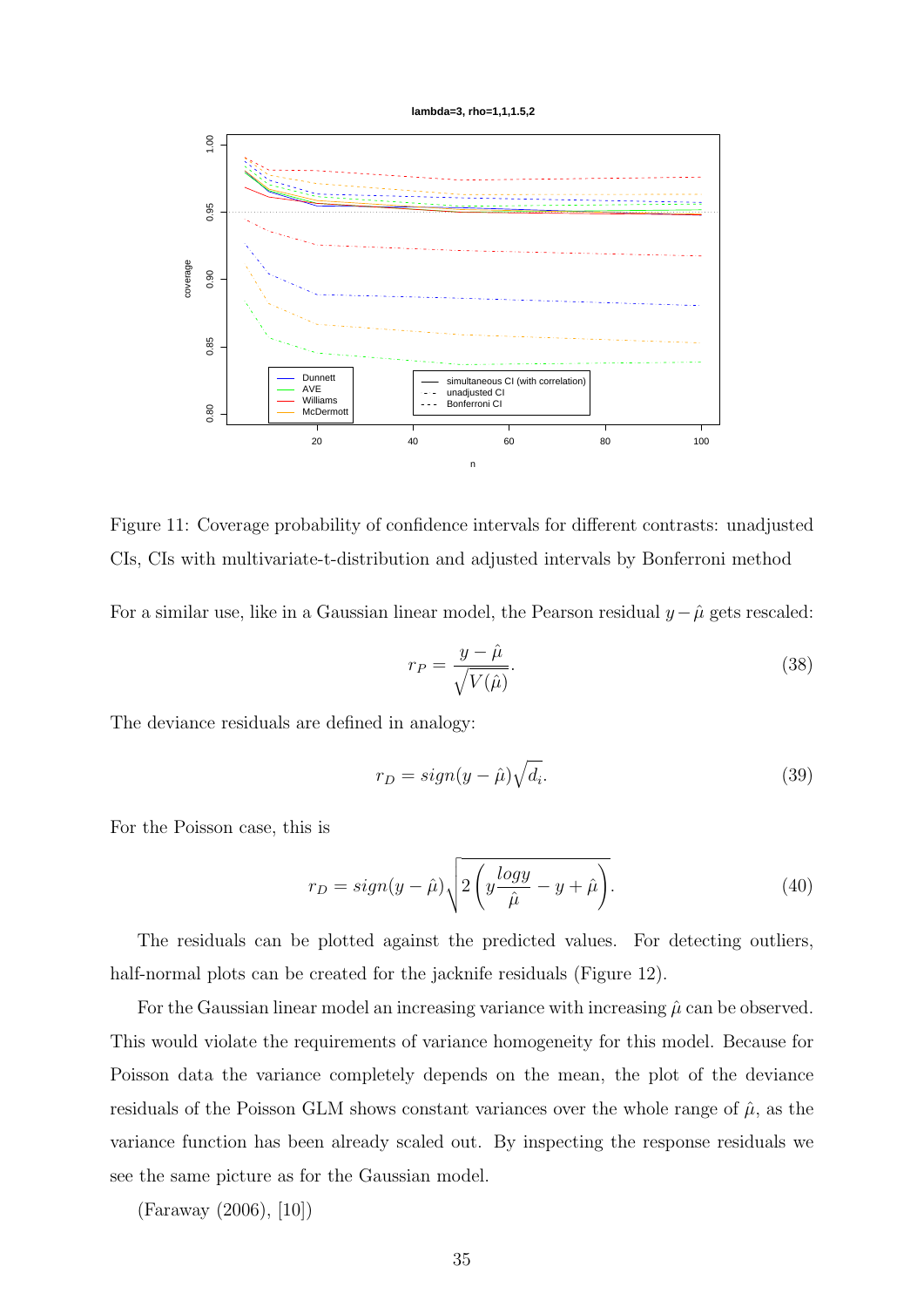

Figure 12: Diagnostic plots for generalized linear models

## 14 Models for zero inflated data

Often abundance data have many zeros (sometimes until 80 percent of all values), so the Poisson distribution is violated. If using a logarithmic transformation, small values like 0.1 are added up on the response vector to make the transformation possible. Because in generalized linear models the linear predictor is transformed by a link function, these problems do not arise. But if many zeros appear, a normal Poisson model provides no adequate fit. A possible way to deal with this problem is a zero-inflated Poisson model (ZIP). It assumes, that with probability  $p$  the only possible observation is zero, and with probability  $1 - p$  a  $Poisson(\lambda)$  variable is observed, so that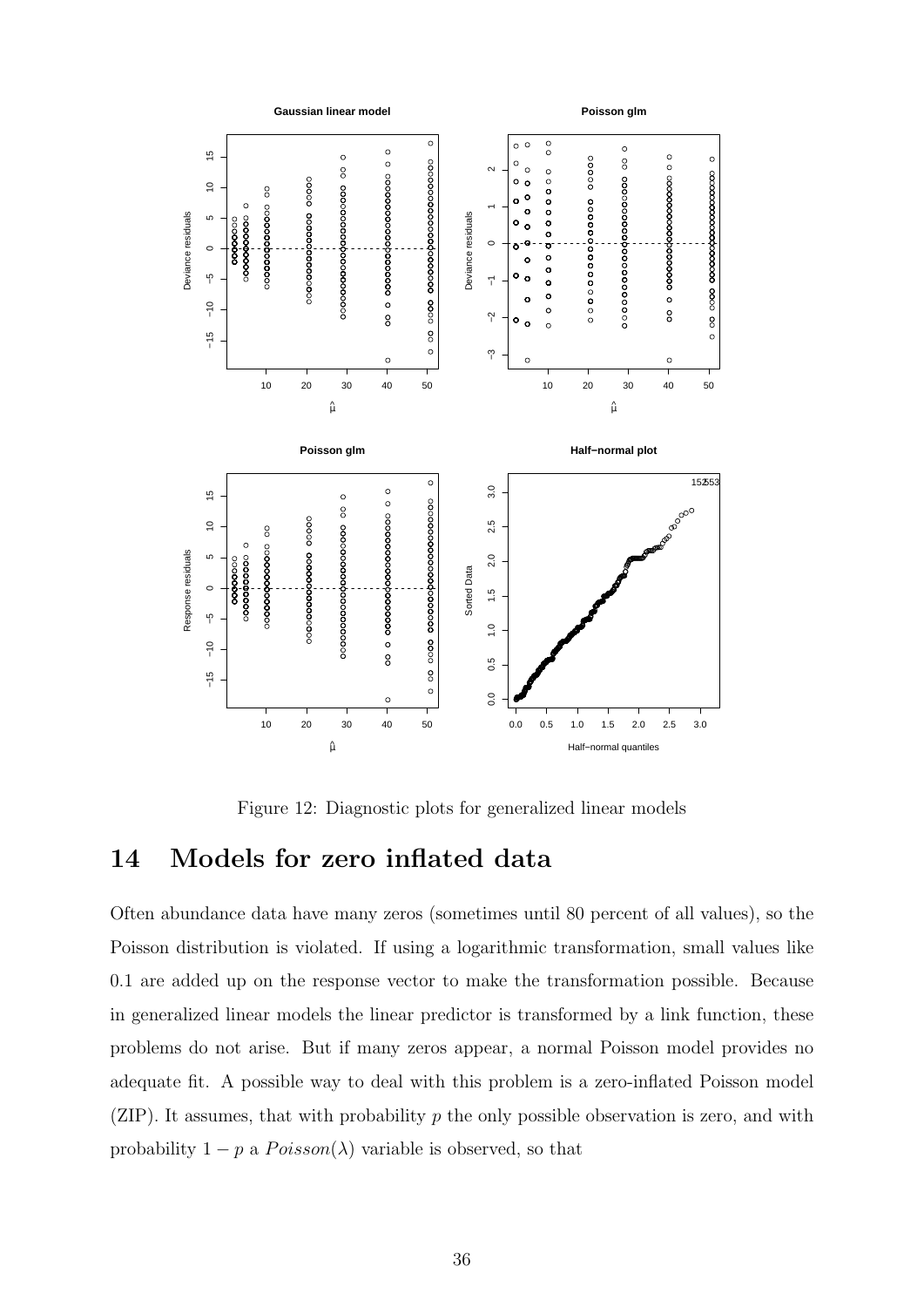$$
Y_i = 0
$$
 with probability  $p_i + (1 - p_i)e^{-\lambda_i}$  and  
\n $Y_i = k$  with probability  $(1 - p_i)\frac{e^{-\lambda_i}\lambda_i^k}{k!}$   
\n $k = 1, 2, ...$ 

(Lambert (1992) [14]).

Problems can occur with these models, if zero-inflation appears together with overdispersion, what often could happen. For these situation a zero-inflated negative binomial model (ZINB) turned out to be more reliable (Yau et al. (2003), [29]).

Zero-inflated Poisson models and zero-inflated negative binomial models can be fit in R with functions of the package zicounts. These results in two sets of estimates: one set for the Poisson or negative binomial part and a second set for the zero-inflated part.

## 15 Overdispersion

In the Poisson distribution the variance is related to the mean  $(V(\mu) = \mu)$ . If there where e.g. several events recorded on the same unit, the observations are not independent, so the variance could be greater than  $\mu$ . Overdispersion could also arise, if some variables cause differences in mean for different observations, which are not integrated into the model. Another reason for overdispersion is the dependency of one observation on the former observation in a time series (Lindsey (1997), [15].

A solution to solve the problem of overdispersion is to assume a random effects model, where the parameter which varies in an unknown way has a random distribution. A second way to deal with overdispersion is assuming different distributions.

#### 15.1 Mixed model

One can deal with overdispersion by using a generalized linear mixed model, treating a factor as random, to integrate the evoked overdispersion by this factor into the model (see section 9, p.23).

#### 15.2 Negative binomial distribution

In many cases a gamma mixing distribution, which leads to a negative binomial distribution, is considered for the observed data (Breslow (1990) [2], Warton (2005) [25]). These models can produce an adequate fit to overdispersed count data, with a variance function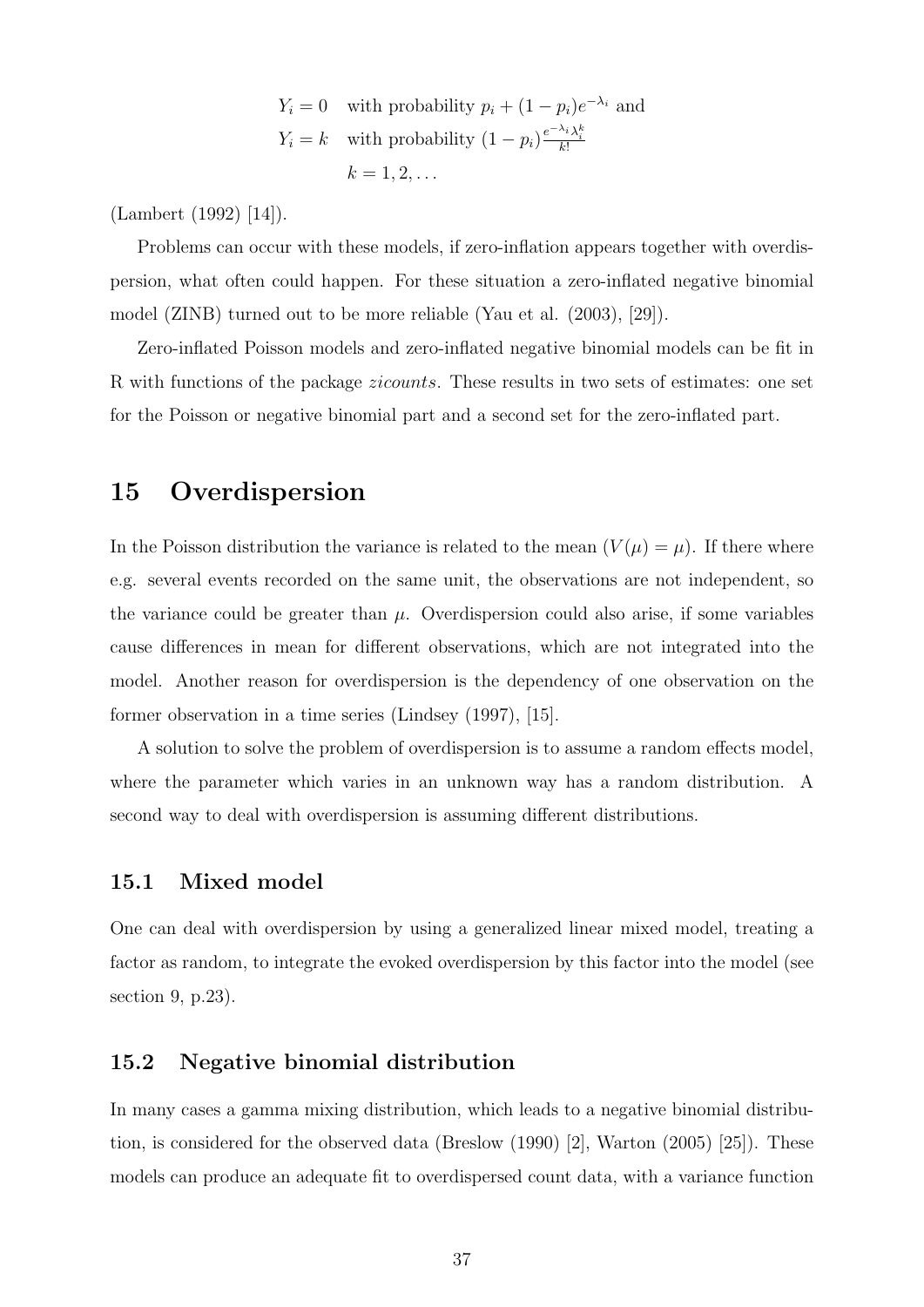$V(\mu) = \mu + \phi \mu^2$ . The probability mass function of the two parameter negative binomial family is written as

$$
p(x|\kappa,\lambda) = \frac{\Gamma\left(x + \frac{1}{\kappa}\right)\lambda^x}{k^{\frac{1}{\kappa}}\Gamma\left(\frac{1}{\kappa}\right)\Gamma(x+1)\left(\lambda + \frac{1}{\kappa}\right)^{x + \frac{1}{\kappa}}}
$$
(41)

(McCullagh and Nelder (1989), [18]).

A negative binomial generalized linear model can be fit in R [22] with the function  $g/m.nb()$  or with the family *negative.binomial*, where the specification of the additional parameter  $\theta$  is needed, while in  $qlm.nb$  it is estimated from the data.

#### 15.3 Quasilikelihood

The quasi-Poisson model allows the estimation of the dispersion factor  $\phi$ , instead of assuming it to be one, like in the Poisson distribution.

$$
V(\mu;\phi) = \phi V(\mu)
$$

In this model one parameter more has to be estimated, but it can provide a better fit than the ordinary Poisson GLM. In the quasi-likelihood models the parameter  $\phi$  still is fixed at a certain position. In more complex models  $\phi$  has not to be a constant, as it can vary in a systematic way with other covariates, for example as a quadratic term (McCullagh and Nelder (1989),[18]).

#### 15.3.1 Example

The data from Eckert could be used to estimate the dispersion parameter  $\phi$  by a quasipoisson model to determine if overdispersion is present in this data or if the Poisson distribution can be assumed.

Three models are fitted:

- Model 1:  $y_{ijk} = type_i + year_j + (type : year)_{ij} + \epsilon_{ijk}$ , with Poisson family and log-link
- Model 2:  $y_{ijk} = type_i + year_j + (type : year)_{ij} + \epsilon_{ijk}$ , with quasi family, log-link and the dispersion factor of the variance function estimated from the observed data.
- Model 3:  $y_{ijk} = type_i + year_j + (type : year)_{ij} + \epsilon_{ijk}$ , with negative binomial family, log link.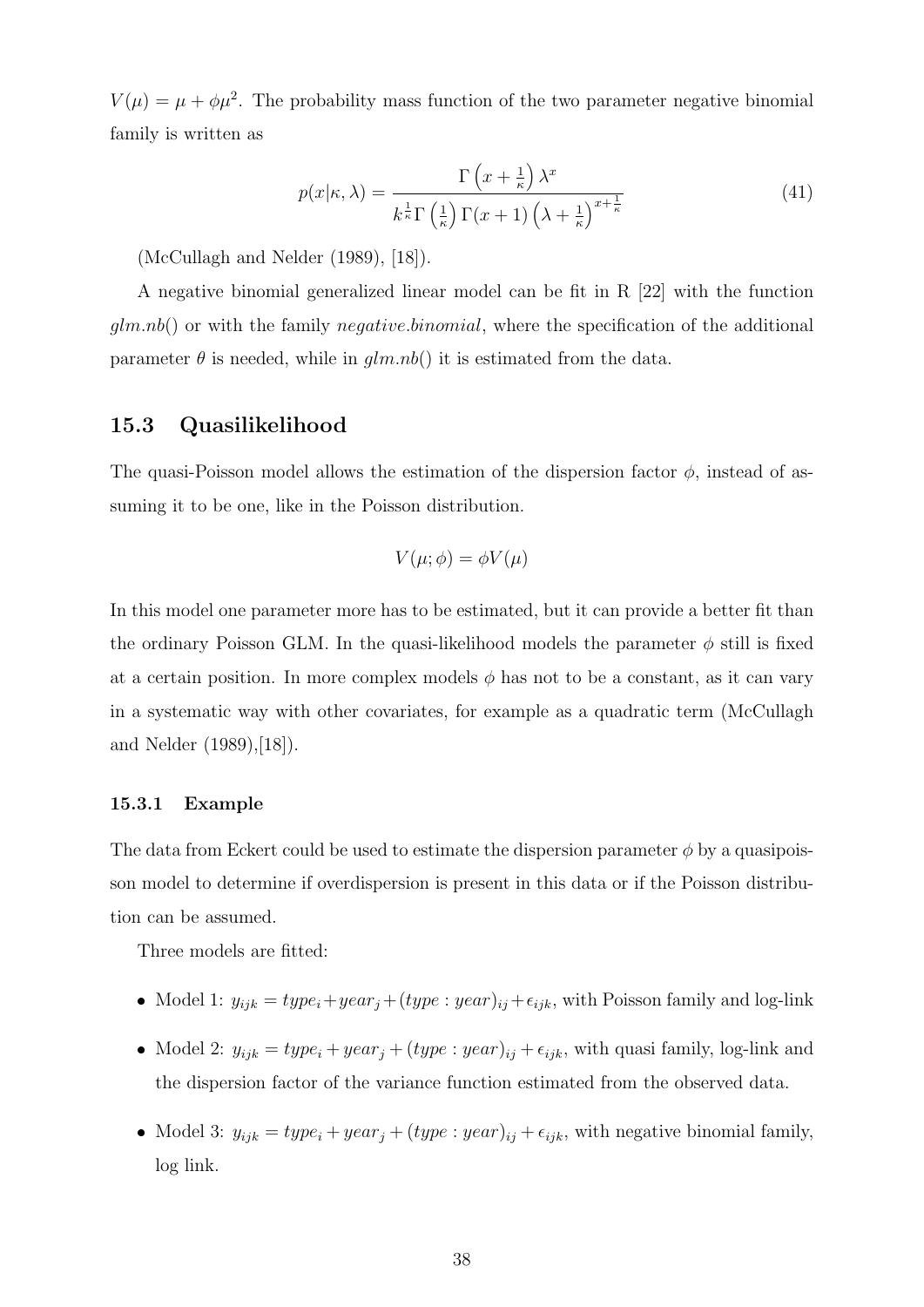| Type   |         |
|--------|---------|
| Thrips | 7.941   |
| Aphids | 716.025 |
| Bugs   | 3.322   |

Table 15: Dispersion parameters for different quasipoisson model fits (Example Eckert)

For the normal Poisson model the dispersion parameter is taken to be 1 and for the quasipoisson model the estimated  $\phi$  are shown in Table 15.

In the QQ-Plots in Figure 13 it can be ssen, that the Poisson model does not fit well to the thrips data, but with a negative binomial model an adequate fit can be obtained.



Figure 13: QQ-Plots for the Poisson and the negative binomial model,  $Type =$ Thrips (Example Eckert)

These differences in variance assumptions can also be shown, if comparing the related Wald intervals (Table 16).

As the dispersion parameter and therewith the standard errors for the parameter estimates change, the intervals for the quasipoisson model and for the negative binomial model are much wider than the normal Poisson intervals. The differences are largest, if the deviation from the Poisson distribution is greatest. Further, except for one case, the quasi-model contains the 1 (quotient, where both samples are equal) in the interval, while in the Poisson intervals it is only a single time present. Because the negative binomial model shows a better fit to the data and due to the presence of overdispersion, variance functions differing from the Poisson distribution can be assumed, estimates of the quasi or the negative binomial model should be used to calculate confidence intervals.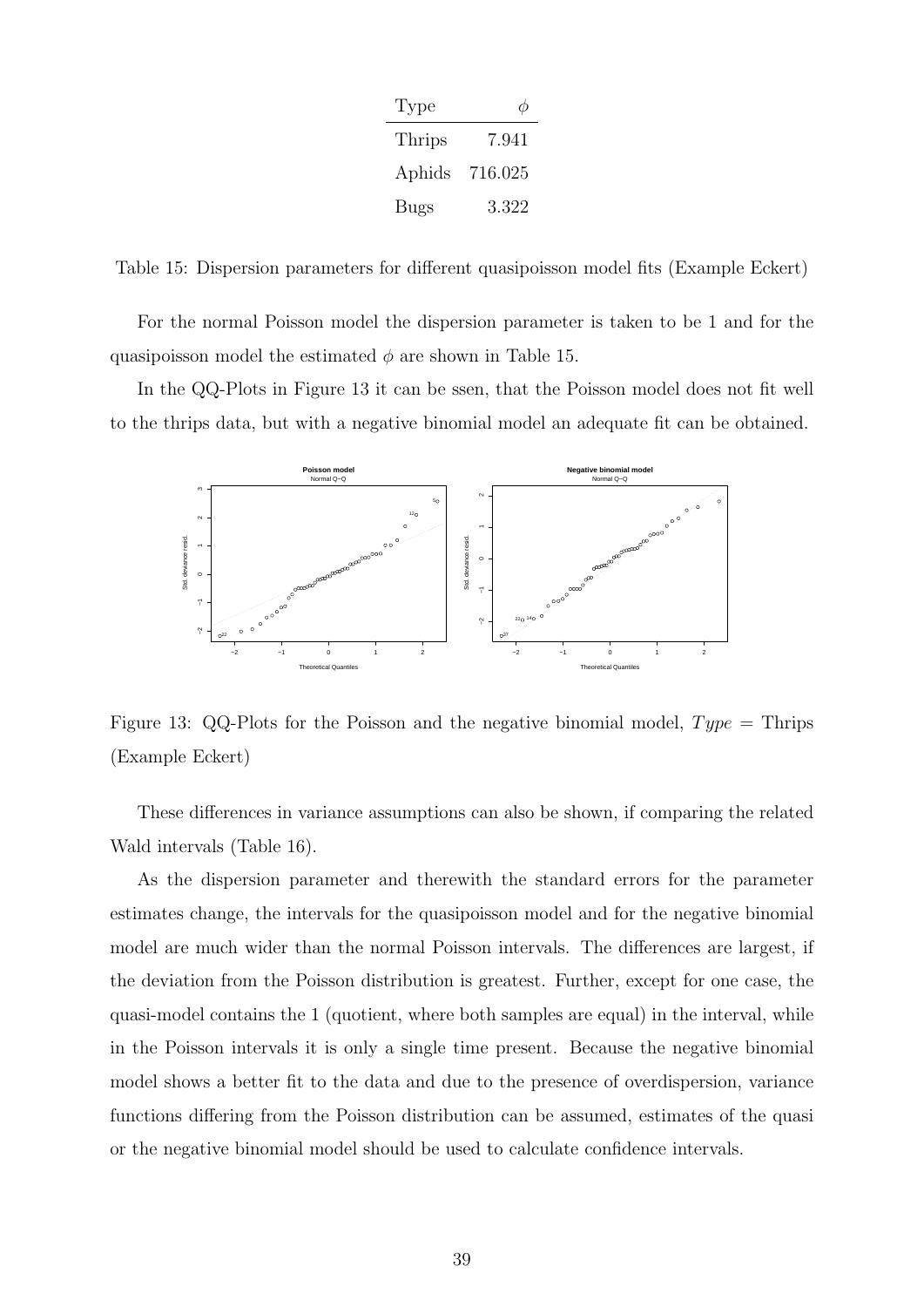|               |            |          | Poisson |        | Quasipoisson |        | Negative binomial |        |
|---------------|------------|----------|---------|--------|--------------|--------|-------------------|--------|
| Insect        | Comparison | Estimate | lower   | upper  | lower        | upper  | lower             | upper  |
| <b>Thrips</b> | Bt/ISO     | 0.9714   | 0.8413  | 1.1216 | 0.6478       | 1.4566 | 0.7103            | 1.3286 |
|               | INS/ISO    | 0.6138   | 0.5125  | 0.7352 | 0.3692       | 1.0205 | 0.4401            | 0.8561 |
| Aphid         | Bt/ISO     | 1.0616   | 1.0470  | 1.0764 | 0.7322       | 1.5391 | 0.7664            | 1.4704 |
|               | INS/ISO    | 1.5085   | 1.4895  | 1.5276 | 1.0758       | 2.1151 | 1.0891            | 2.0893 |
| <b>Bugs</b>   | Bt/ISO     | 1.4813   | 1.1497  | 1.9085 | 0.9334       | 2.3508 | 0.9814            | 2.2357 |
|               | INS/ISO    | 0.6231   | 0.4671  | 0.8312 | 0.3685       | 1.0536 | 0.4027            | 0.9643 |

Table 16: Confidence intervals for Poisson model, Quasipoisson model and negative binomial model estimates (Example Eckert)

## 16 General discussion

To compare multiple treatments in experiment designs with multiple factors a generalized linear model framework should be chosen. Considering the analysis of count data, a log link is recommended and, neglecting overdispersion and zero-inflation, the Poisson distribution is suitable for this data. The performance of confidence intervals for the ratio (difference in the logarithmic transformation) of model estimates was observed by simulation to predict their benefit for testing of equivalence in practical application. For small sample sizes and very small sample means near the zero truncation no useful confidence limits are obtained. In some extreme situations the profile likelihood confidence intervals perform slightly better than the Wald interval, but the overall behaviour of both intervals is adequate for normal parameter settings ( $\lambda > 1$ ,  $n > 10$ ). The advantage of the Wald interval is its easy calculation and its transferability to a wide range of methods. In more complex designs, here a quite simple block design, a generalized linear mixed model is superior to a normal GLM, so its usage is recommended. If comparing more than one treatment, alpha-adjustment for multiplicity has to be made. For some settings it is shown, that existing methods, which are incorporating the correlation between multiple contrasts by the multivariate-t-distribution, are transferable to confidence intervals for linear combinations of MLEs of generalized linear Poisson models. If the assumption of Poisson distributed data is violated by the occurrence of zero-inflation or overdispersion, the calculated confidence intervals will lose in precision, as the model fits not appropriate to the data. A solution of this problem is the choice of a different model, for example a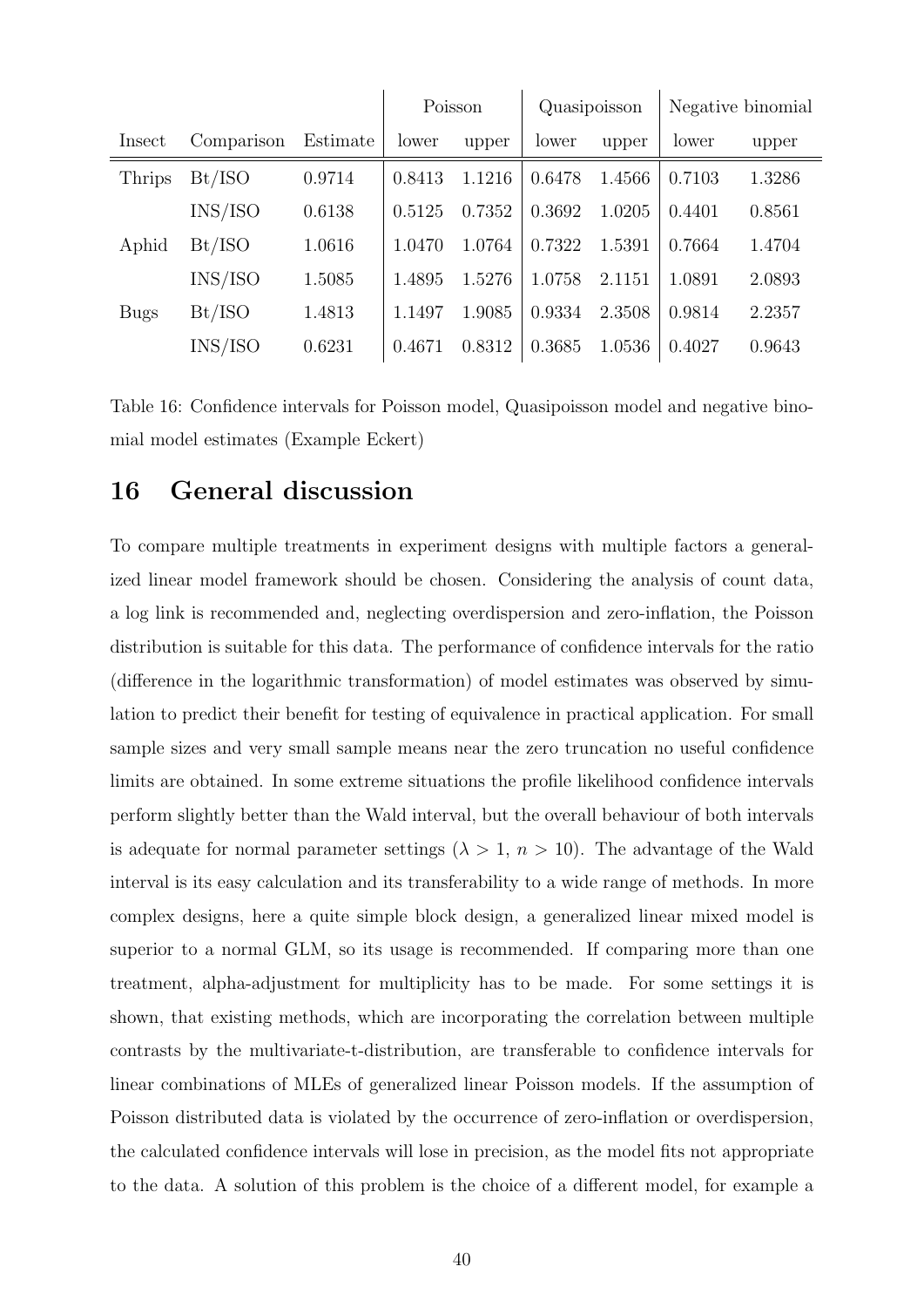zero-inflated Poisson model, a quasi-likelihood model or a negative binomial model.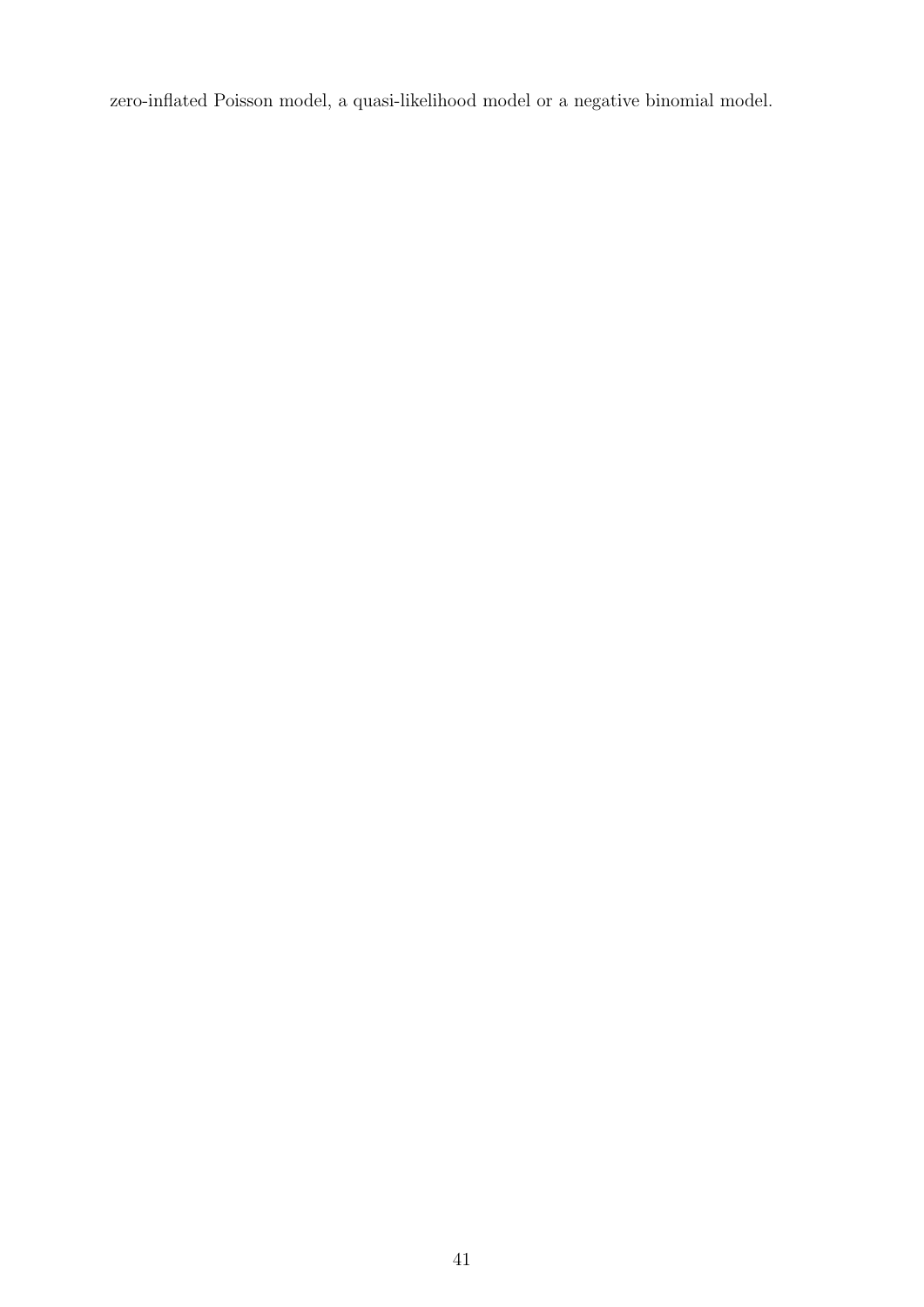# 17 Tables

# 17.1 Confidence intervals for a parameter of a GLM

|              |                |         | Profile likelihood | Wald interval  | Wald             | <b>Bootstrap</b> |                  |
|--------------|----------------|---------|--------------------|----------------|------------------|------------------|------------------|
| $\lambda 2$  | $\mathbf n$    | $\rho$  | interval           | (every sample) | interval         | interval         | $\% = 0$         |
| 0.1          | 100            | 0.1     | 0.9181             | 0.9693         | 0.8857           | 0.985            | 0.7313           |
| 0.1          | 50             | 0.1     | 0.7998             | 0.9652         | 0.6717           | 0.981            | 0.9071           |
| 0.1          | 20             | 0.1     | 0.4804             | 0.9862         | 0.1471           | 0.991            | 0.9898           |
| 0.1          | 10             | 0.1     | 0.0833             | 0.9968         | $\boldsymbol{0}$ | 1.000            | 0.9988           |
| 0.1          | $\overline{5}$ | 0.1     | $\boldsymbol{0}$   | 0.9997         | $\overline{0}$   | 1.000            | 0.9997           |
| $\mathbf{1}$ | 100            | 0.1     | 0.9461             | 0.9567         | 0.9569           | 0.936            | 3.00E-04         |
| $\mathbf{1}$ | 50             | 0.1     | 0.9734             | 0.967          | 0.9657           | 0.963            | 0.0373           |
| $\mathbf{1}$ | 20             | 0.1     | 0.961              | 0.968          | 0.9465           | 0.986            | 0.4018           |
| $\mathbf{1}$ | 10             | 0.1     | 0.9158             | 0.9685         | 0.8804           | 0.967            | 0.7375           |
| $\mathbf{1}$ | $\overline{5}$ | 0.1     | 0.7879             | 0.9656         | 0.6465           | 0.952            | 0.9109           |
| 10           | 100            | 0.1     | 0.9506             | 0.9511         | 0.9511           | 0.949            | $\boldsymbol{0}$ |
| 10           | 50             | 0.1     | 0.9469             | 0.9499         | 0.9499           | 0.946            | $\overline{0}$   |
| 10           | 20             | 0.1     | 0.9486             | 0.9503         | 0.9503           | 0.927            | $\overline{0}$   |
| 10           | 10             | 0.1     | 0.951              | 0.9594         | 0.9599           | 0.904            | 5.00E-04         |
| 10           | $\overline{5}$ | 0.1     | 0.9723             | 0.967          | 0.9659           | 0.875            | 0.0393           |
| 0.1          | 100            | 0.2     | 0.9646             | 0.9703         | 0.95             | 0.983            | 0.4061           |
| 0.1          | 50             | 0.2     | 0.9432             | 0.9695         | 0.8953           | 0.977            | 0.7411           |
| 0.1          | 20             | 0.2     | 0.9372             | 0.9931         | 0.8901           | 0.977            | 0.9618           |
| 0.1          | 10             | 0.2     | 0.9268             | 0.9993         | 0.9268           | 1.000            | 0.9959           |
| 0.1          | $\overline{5}$ | 0.2     | 0.7778             | 0.9998         | 0.7778           | 0.857            | 0.9991           |
| $\mathbf{1}$ | 100            | 0.2     | 0.9474             | 0.9549         | 0.9549           | 0.944            | $\overline{0}$   |
| $\mathbf{1}$ | 50             | 0.2     | 0.9466             | 0.9572         | 0.9575           | 0.939            | 3.00E-04         |
| $\mathbf{1}$ | 20             | 0.2     | 0.971              | 0.9664         | 0.963            | 0.973            | 0.0908           |
| $\mathbf{1}$ | 10             | 0.2     | 0.9661             | 0.9712         | 0.9513           | 0.972            | 0.4132           |
| $\mathbf{1}$ | $\overline{5}$ | 0.2     | 0.945              | 0.9706         | 0.8943           | 0.938            | 0.7436           |
| 10           | 100            | 0.2     | 0.9492             | 0.9496         | 0.9496           | 0.950            | $\boldsymbol{0}$ |
| 10           | 50             | 0.2     | 0.9523             | 0.9528         | 0.9528           | 0.945            | $\overline{0}$   |
| 10           | 20             | 0.2     | 0.9494             | 0.951          | 0.951            | 0.931            | $\overline{0}$   |
| 10           | 10             | 0.2     | 0.9469             | 0.9535         | 0.9535           | 0.914            | $\overline{0}$   |
| 10           | $\overline{5}$ | 0.2     | 0.9471             | 0.9577         | 0.9581           | 0.867            | 5.00E-04         |
| 0.1          | 100            | 0.5     | 0.9625             | 0.9702         | 0.9712           | 0.960            | 0.0392           |
| 0.1          | 50             | 0.5     | 0.9753             | 0.9849         | 0.9835           | 0.980            | 0.3194           |
| 0.1          | 20             | 0.5     | 0.9944             | 0.9982         | 0.9994           | 0.994            | 0.8394           |
| 0.1          | 10             | 0.5     | 0.9957             | 0.9998         | $\mathbf{1}$     | 0.996            | 0.9769           |
| 0.1          | $\overline{5}$ | 0.5     | $\mathbf{1}$       | $\mathbf{1}$   | $\mathbf 1$      | 1.000            | 0.9975           |
| $\mathbf{1}$ | 100            | 0.5     | 0.9516             | 0.9531         | 0.9531           | 0.946            | $\boldsymbol{0}$ |
| $\mathbf{1}$ | 50             | 0.5     | 0.9501             | 0.9534         | 0.9534           | 0.943            | $\boldsymbol{0}$ |
| $\mathbf{1}$ | 20             | 0.5     | 0.95               | 0.9597         | 0.9599           | 0.932            | 3.00E-04         |
| $\mathbf{1}$ | 10             | 0.5     | 0.9685             | 0.9757         | 0.9762           | 0.943            | 0.0383           |
| $\mathbf{1}$ | $\overline{5}$ | 0.5     | 0.9721             | 0.983          | 0.9806           | 0.953            | 0.3053           |
| 10           | 100            | 0.5     | 0.948              | 0.9487         | 0.9487           | 0.949            | $\boldsymbol{0}$ |
| 10           | $50\,$         | $0.5\,$ | 0.9505             | 0.9507         | 0.9507           | 0.948            | $\overline{0}$   |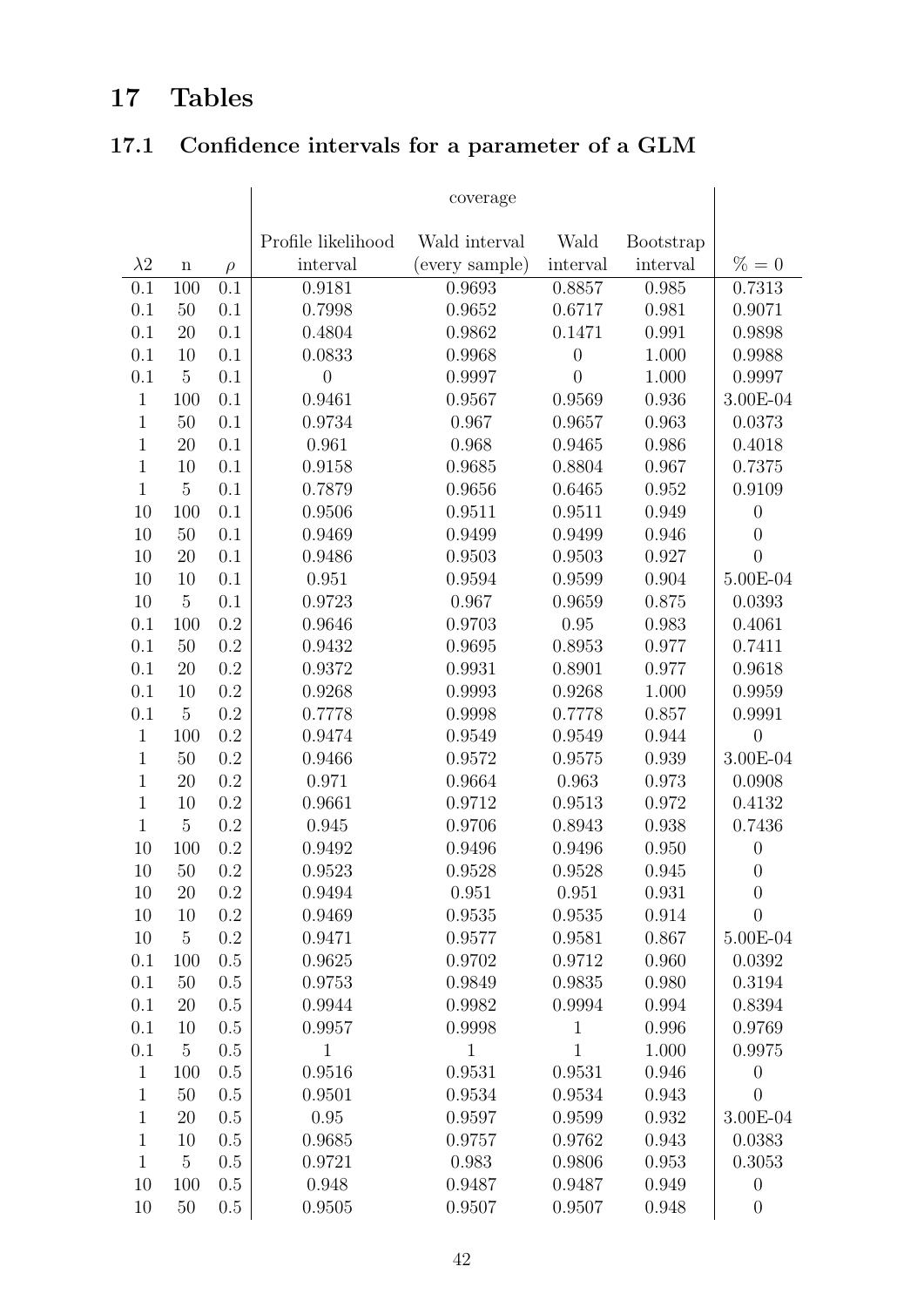|              |                |                | Profile likelihood | Wald interval  | Wald           | Bootstrap |                  |
|--------------|----------------|----------------|--------------------|----------------|----------------|-----------|------------------|
| $\lambda 2$  | $\mathbf n$    | $\rho$         | interval           | (every sample) | interval       | interval  | $\% = 0$         |
| 10           | 20             | 0.5            | 0.9468             | 0.9478         | 0.9478         | 0.934     | $\boldsymbol{0}$ |
| 10           | 10             | 0.5            | 0.9529             | 0.9541         | 0.9541         | 0.925     | $\theta$         |
| 10           | $\overline{5}$ | 0.5            | 0.947              | 0.9493         | 0.9493         | 0.880     | $\theta$         |
| 0.1          | 100            | $\mathbf{1}$   | 0.9456             | 0.956          | 0.9562         | 0.949     | 6.00E-04         |
| 0.1          | $50\,$         | $\mathbf{1}$   | 0.9634             | 0.9809         | 0.9895         | 0.971     | 0.075            |
| 0.1          | $20\,$         | $1\,$          | 0.998              | 0.9996         | $\mathbf 1$    | 0.998     | 0.645            |
| 0.1          | 10             | $\mathbf{1}$   | $1\,$              | $\mathbf{1}$   | $\mathbf{1}$   | 0.999     | 0.927            |
| 0.1          | $\overline{5}$ | $\mathbf{1}$   | $\mathbf{1}$       | $\mathbf{1}$   | $\overline{1}$ | 1.000     | 0.9917           |
| $\mathbf{1}$ | 100            | $\mathbf{1}$   | 0.9507             | 0.9519         | 0.9519         | NA        | $\theta$         |
| $\mathbf{1}$ | 50             | $\mathbf{1}$   | 0.9518             | 0.9541         | 0.9541         | NA        | $\theta$         |
| $\mathbf 1$  | 20             | $\mathbf{1}$   | 0.9477             | 0.9544         | 0.9544         | NA        | $\theta$         |
| $\mathbf{1}$ | 10             | $\mathbf{1}$   | 0.9527             | 0.963          | 0.9636         | NA        | 7.00E-04         |
| $\mathbf{1}$ | $\mathbf 5$    | $\mathbf{1}$   | 0.961              | 0.9813         | 0.9881         | NA        | 0.0772           |
| 10           | 100            | $\mathbf{1}$   | 0.9518             | 0.9518         | 0.9518         | NA        | $\theta$         |
| 10           | $50\,$         | $\mathbf{1}$   | 0.9501             | 0.9501         | 0.9501         | NA        | $\boldsymbol{0}$ |
| 10           | 20             | $\mathbf{1}$   | 0.9506             | 0.9509         | 0.9509         | NA        | $\theta$         |
| 10           | 10             | $\mathbf{1}$   | 0.9496             | 0.9501         | 0.9501         | NA        | $\boldsymbol{0}$ |
| 10           | $\mathbf 5$    | $\mathbf{1}$   | 0.9475             | 0.9499         | 0.9499         | <b>NA</b> | $\overline{0}$   |
| 0.1          | 100            | $\overline{2}$ | 0.9473             | 0.9557         | 0.9559         | <b>NA</b> | 3.00E-04         |
| 0.1          | $50\,$         | $\overline{2}$ | 0.9644             | 0.9714         | 0.9722         | NA        | 0.0391           |
| 0.1          | 20             | $\overline{2}$ | 0.9782             | 0.9898         | 0.9871         | NA        | 0.4581           |
| 0.1          | 10             | $\overline{2}$ | 0.992              | 0.9988         | 0.9981         | <b>NA</b> | 0.838            |
| 0.1          | $\overline{5}$ | $\overline{2}$ | $\mathbf{1}$       | $\mathbf{1}$   | $\mathbf{1}$   | <b>NA</b> | 0.9772           |
| $\mathbf{1}$ | 100            | $\overline{2}$ | 0.9506             | 0.9513         | 0.9513         | <b>NA</b> | $\theta$         |
| $\mathbf{1}$ | $50\,$         | $\overline{2}$ | 0.9513             | 0.9534         | 0.9534         | NA        | $\theta$         |
| $\mathbf{1}$ | 20             | $\overline{2}$ | 0.9486             | 0.9528         | 0.9528         | NA        | $\overline{0}$   |
| $\mathbf{1}$ | 10             | $\overline{2}$ | 0.9542             | 0.9628         | 0.963          | NA        | 2.00E-04         |
| $\mathbf{1}$ | $\bf 5$        | $\overline{2}$ | 0.9656             | 0.9738         | 0.9746         | NA        | 0.0406           |
| 10           | 100            | $\overline{2}$ | 0.9504             | 0.9507         | 0.9507         | NA        | $\boldsymbol{0}$ |
| 10           | 50             | $\overline{2}$ | 0.9509             | 0.951          | 0.951          | NA        | $\overline{0}$   |
| 10           | 20             | $\overline{2}$ | 0.9514             | 0.9514         | 0.9514         | NA        | $\boldsymbol{0}$ |
| 10           | 10             | $\overline{2}$ | 0.9451             | 0.9454         | 0.9454         | NA        | $\boldsymbol{0}$ |
| 10           | $\mathbf 5$    | $\overline{2}$ | 0.9485             | 0.9493         | 0.9493         | <b>NA</b> | $\overline{0}$   |
| 0.1          | 100            | $\overline{5}$ | 0.9455             | 0.9561         | 0.9563         | NA        | 3.00E-04         |
| 0.1          | $50\,$         | $\overline{5}$ | 0.9689             | 0.9666         | 0.9659         | NA        | 0.0388           |
| 0.1          | 20             | $\overline{5}$ | 0.9631             | 0.9685         | 0.947          | NA        | 0.4057           |
| 0.1          | 10             | $\overline{5}$ | 0.9517             | 0.9714         | 0.8996         | NA        | 0.7391           |
| 0.1          | $\mathbf 5$    | $\overline{5}$ | 0.9368             | 0.9906         | 0.8983         | NA        | 0.9351           |
| $\mathbf{1}$ | 100            | $\overline{5}$ | 0.9499             | 0.951          | 0.951          | NA        | $\theta$         |
| $\mathbf{1}$ | $50\,$         | $\overline{5}$ | 0.9515             | 0.9531         | 0.9531         | NA        | $\overline{0}$   |
| $\mathbf{1}$ | 20             | $\overline{5}$ | 0.9469             | 0.9506         | 0.9506         | NA        | $\overline{0}$   |
| $\mathbf{1}$ | 10             | $\overline{5}$ | 0.9521             | 0.962          | 0.9622         | NA        | 2.00E-04         |
| $\mathbf{1}$ | $\overline{5}$ | $\overline{5}$ | 0.9701             | 0.9685         | 0.968          | NA        | 0.0402           |
| 10           | 100            | $\overline{5}$ | 0.951              | 0.9508         | 0.9508         | NA        | $\boldsymbol{0}$ |
| 10           | 50             | $\overline{5}$ | 0.95               | 0.9501         | 0.9501         | NA        | $\overline{0}$   |
| 10           | 20             | $\overline{5}$ | 0.9492             | 0.9491         | 0.9491         | NA        | $\boldsymbol{0}$ |
| 10           | 10             | $\overline{5}$ | 0.9515             | 0.952          | 0.952          | <b>NA</b> | $\theta$         |
| 10           | $\overline{5}$ | $\overline{5}$ | 0.946              | 0.9493         | 0.9493         | NA        | $\boldsymbol{0}$ |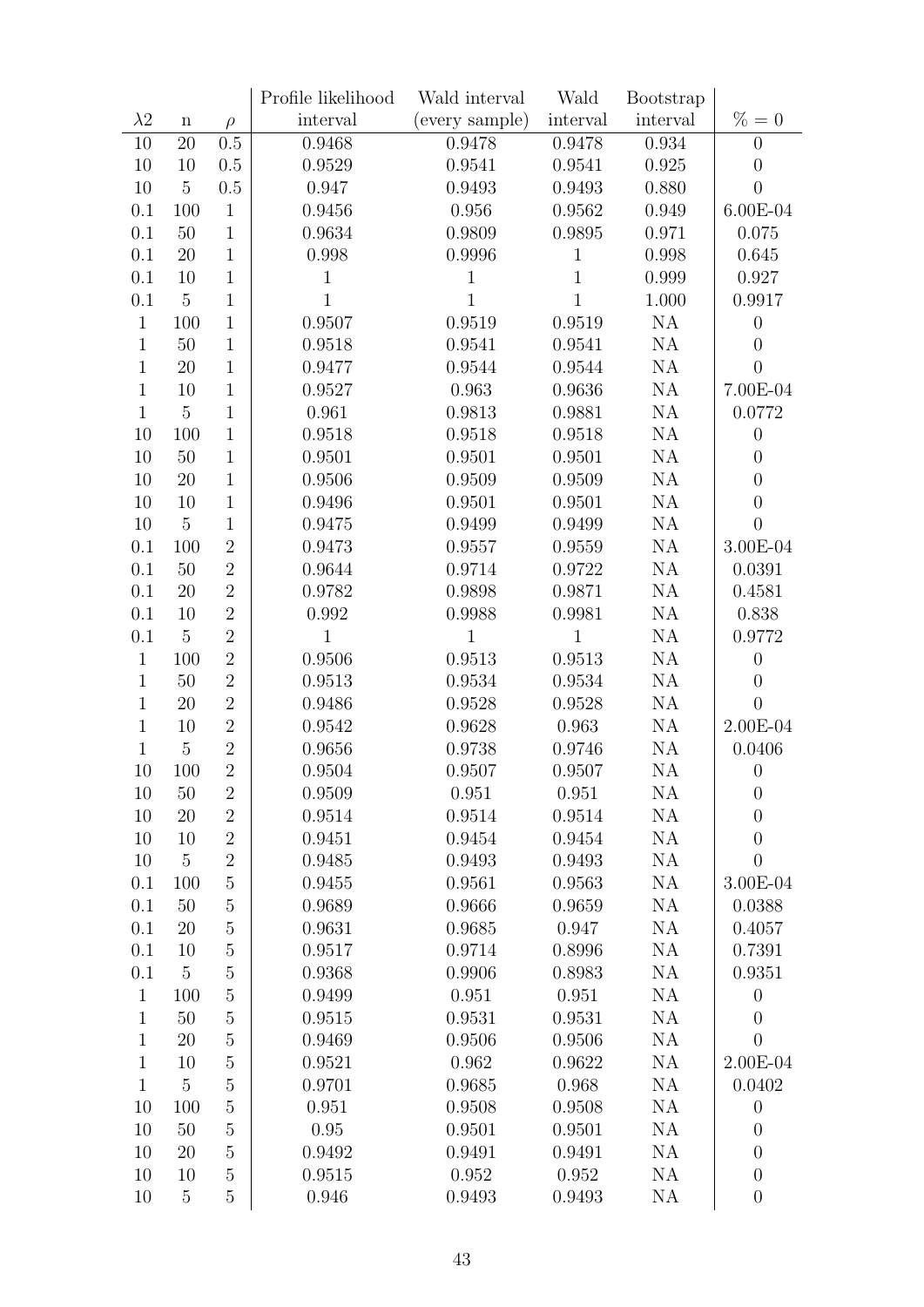|              |             |        | Profile likelihood | Wald interval  |          | <b>Bootstrap</b> |          |
|--------------|-------------|--------|--------------------|----------------|----------|------------------|----------|
| $\lambda 2$  | $\mathbf n$ | $\rho$ | interval           | (every sample) | interval | interval         | $\% = 0$ |
| 0.1          | 100         | 10     | 0.9465             | 0.956          | 0.9562   | <b>NA</b>        | 3.00E-04 |
| 0.1          | 50          | 10     | 0.9735             | 0.966          | 0.9646   | <b>NA</b>        | 0.0388   |
| 0.1          | 20          | 10     | 0.962              | 0.9656         | 0.9421   | NA               | 0.4056   |
| 0.1          | 10          | 10     | 0.9173             | 0.9697         | 0.8883   | <b>NA</b>        | 0.7305   |
| 0.1          | 5           | 10     | 0.8028             | 0.9686         | 0.6647   | <b>NA</b>        | 0.9138   |
| 1            | 100         | 10     | 0.95               | 0.9516         | 0.9516   | <b>NA</b>        | $\theta$ |
| $\mathbf 1$  | 50          | 10     | 0.9514             | 0.9521         | 0.9521   | <b>NA</b>        | $\theta$ |
| 1            | 20          | 10     | 0.9499             | 0.9504         | 0.9504   | <b>NA</b>        | $\theta$ |
| $\mathbf{1}$ | 10          | 10     | 0.9481             | 0.9592         | 0.9597   | <b>NA</b>        | 5.00E-04 |
| $\mathbf{1}$ | 5           | 10     | 0.9725             | 0.9658         | 0.9644   | <b>NA</b>        | 0.0393   |
| 10           | 100         | 10     | 0.9506             | 0.9503         | 0.9503   | <b>NA</b>        | $\theta$ |
| 10           | 50          | 10     | 0.9518             | 0.9513         | 0.9513   | <b>NA</b>        | $\theta$ |
| 10           | 20          | 10     | 0.9526             | 0.953          | 0.953    | <b>NA</b>        | $\theta$ |
| 10           | 10          | 10     | 0.9492             | 0.9513         | 0.9513   | <b>NA</b>        | $\theta$ |
| 10           | 5           | 10     | 0.9489             | 0.9499         | 0.9499   | <b>NA</b>        | $\theta$ |

Table 17: Coverage probability of Waldintervals, profilelikelihood-intervals and bootstrap intervals for estimates of a generalized linear model, comparison of two samples

# 17.2 Block design

|              |             |         | coverage   |                 |            |                   |               |             |  |
|--------------|-------------|---------|------------|-----------------|------------|-------------------|---------------|-------------|--|
|              |             |         |            | - block effects |            | $+$ block effects | random blocks |             |  |
| $\lambda$ 2  | $\mathbf n$ | $\rho$  | <b>GLM</b> | <b>GLMM</b>     | <b>GLM</b> | <b>GLMM</b>       | <b>GLM</b>    | <b>GLMM</b> |  |
| 0.1          | 100         | 0.1     | 0.9768     | 0.9683          | 0.9785     | 0.9670            | 0.9987        | 0.9559      |  |
| 0.1          | 50          | 0.1     | 0.9762     | 0.9641          | 0.9797     | 0.9650            | 1.0000        | 0.9700      |  |
| 0.1          | 20          | 0.1     | 0.9884     | 0.9671          | 0.9933     | 0.9679            | 1.0000        | 0.9654      |  |
| 0.1          | 10          | 0.1     | 0.9979     | 0.9841          | 0.9970     | 0.9812            | 1.0000        | 0.9686      |  |
| $\mathbf{1}$ | 100         | 0.1     | 0.9574     | 0.9547          | 0.9671     | 0.9559            | 0.9576        | 0.9530      |  |
| $\mathbf{1}$ | 50          | 0.1     | 0.9680     | 0.9577          | 0.9728     | 0.9569            | 0.9797        | 0.9518      |  |
| $\mathbf{1}$ | 20          | 0.1     | 0.9776     | 0.9705          | 0.9736     | 0.9654            | 0.9958        | 0.9519      |  |
| $\mathbf{1}$ | 10          | 0.1     | 0.9790     | 0.9711          | 0.9790     | 0.9710            | 0.9988        | 0.9593      |  |
| 10           | 100         | 0.1     | 0.9517     | 0.9510          | 0.9497     | 0.9470            | 0.9507        | 0.9511      |  |
| 10           | 50          | 0.1     | 0.9517     | 0.9527          | 0.9528     | 0.9561            | 0.9529        | 0.9497      |  |
| 10           | 20          | 0.1     | 0.9574     | 0.9578          | 0.9588     | 0.9542            | 0.9517        | 0.9501      |  |
| 10           | 10          | 0.1     | 0.9604     | 0.9589          | 0.9724     | 0.9613            | 0.9587        | 0.9531      |  |
| 0.1          | 100         | 0.2     | 0.9766     | 0.9680          | 0.9778     | 0.9659            | 0.9961        | 0.9541      |  |
| 0.1          | 50          | 0.2     | 0.9809     | 0.9677          | 0.9838     | 0.9652            | 0.9991        | 0.9578      |  |
| 0.1          | 20          | 0.2     | 0.9936     | 0.9836          | 0.9969     | 0.9844            | 1.0000        | 0.9668      |  |
| 0.1          | 10          | 0.2     | 0.9980     | 0.9946          | 0.9996     | 0.9938            | 1.0000        | 0.9712      |  |
| $\mathbf{1}$ | 100         | 0.2     | 0.9511     | 0.9510          | 0.9570     | 0.9510            | 0.9508        | 0.9520      |  |
| $\mathbf{1}$ | 50          | 0.2     | 0.9536     | 0.9526          | 0.9679     | 0.9547            | 0.9593        | 0.9504      |  |
| $\mathbf{1}$ | 20          | $0.2\,$ | 0.9740     | 0.9652          | 0.9760     | 0.9667            | 0.9840        | 0.9522      |  |
| $\mathbf{1}$ | 10          | 0.2     | 0.9791     | 0.9761          | 0.9821     | 0.9761            | 0.9963        | 0.9555      |  |
| 10           | 100         | 0.2     | 0.9521     | 0.9523          | 0.9476     | 0.9518            | 0.9455        | 0.9493      |  |
| 10           | 50          | 0.2     | 0.9545     | 0.9536          | 0.9549     | 0.9559            | 0.9518        | 0.9504      |  |
| 10           | 20          | 0.2     | 0.9574     | 0.9586          | 0.9566     | 0.9534            | 0.9566        | 0.9552      |  |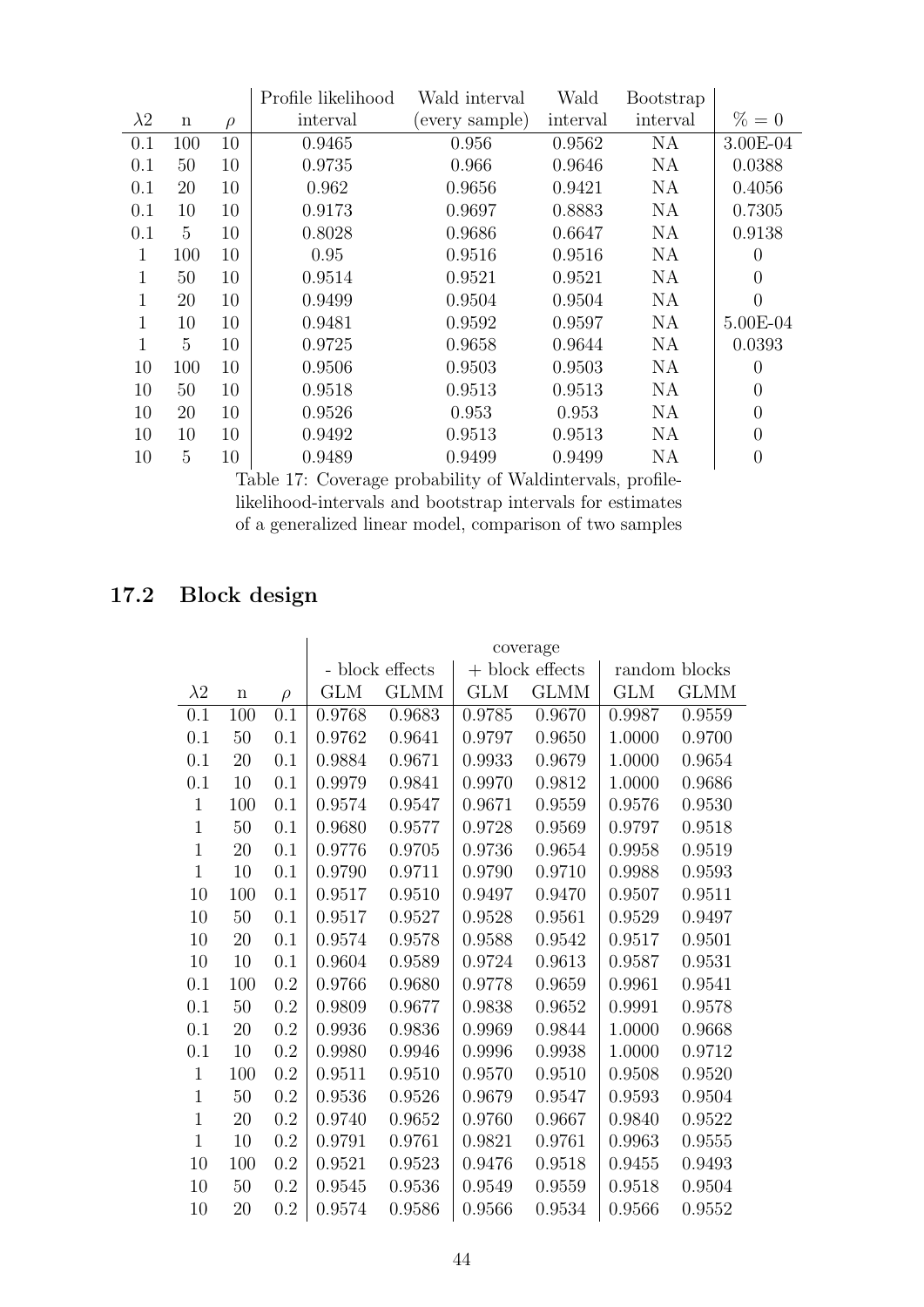|              |             |                  |        | - block effects |        | $+$ block effects | random blocks |             |
|--------------|-------------|------------------|--------|-----------------|--------|-------------------|---------------|-------------|
| $\lambda$ 2  | $\mathbf n$ | $\rho$           | GLM    | <b>GLMM</b>     | GLM    | <b>GLMM</b>       | <b>GLM</b>    | <b>GLMM</b> |
| 10           | 10          | 0.2              | 0.9574 | 0.9572          | 0.9633 | 0.9597            | 0.9567        | 0.9538      |
| 0.1          | 100         | 0.5              | 0.9614 | 0.9571          | 0.9780 | 0.9580            | 0.9784        | 0.9536      |
| 0.1          | $50\,$      | 0.5              | 0.9808 | 0.9716          | 0.9892 | 0.9712            | 0.9952        | 0.9524      |
| 0.1          | $20\,$      | 0.5              | 0.9977 | 0.9908          | 0.9985 | 0.9911            | 1.0000        | 0.9585      |
| $0.1\,$      | 10          | 0.5              | 0.9997 | 0.9986          | 1.0000 | 0.9992            | 1.0000        | 0.9761      |
| $\mathbf{1}$ | 100         | 0.5              | 0.9464 | 0.9476          | 0.9484 | 0.9512            | 0.9500        | 0.9479      |
| $1\,$        | $50\,$      | 0.5              | 0.9503 | 0.9522          | 0.9541 | 0.9557            | $0.9556\,$    | 0.9515      |
| $1\,$        | $20\,$      | 0.5              | 0.9566 | 0.9576          | 0.9684 | 0.9584            | 0.9595        | 0.9481      |
| $\mathbf{1}$ | 10          | 0.5              | 0.9695 | 0.9627          | 0.9820 | 0.9647            | 0.9803        | 0.9527      |
| 10           | 100         | 0.5              | 0.9520 | 0.9513          | 0.9486 | 0.9509            | 0.9499        | 0.9507      |
| 10           | $50\,$      | 0.5              | 0.9548 | 0.9549          | 0.9502 | 0.9557            | 0.9516        | 0.9488      |
| 10           | $20\,$      | 0.5              | 0.9551 | 0.9561          | 0.9527 | 0.9527            | 0.9499        | 0.9523      |
| 10           | 10          | 0.5              | 0.9556 | 0.9557          | 0.9610 | 0.9571            | 0.9567        | 0.9510      |
| 0.1          | 100         | $\mathbf{1}$     | 0.9553 | 0.9563          | 0.9628 | 0.9522            | 0.9679        | 0.9504      |
| 0.1          | $50\,$      | $\mathbf{1}$     | 0.9675 | 0.9560          | 0.9872 | 0.9561            | 0.9869        | 0.9528      |
| 0.1          | 20          | $\mathbf{1}$     | 0.9989 | 0.9947          | 0.9995 | 0.9916            | 0.9998        | 0.9558      |
| 0.1          | 10          | $\mathbf{1}$     | 1.0000 | 0.9999          | 1.0000 | 0.9997            | 1.0000        | 0.9603      |
| $1\,$        | 100         | $\mathbf{1}$     | 0.9481 | 0.9483          | 0.9504 | 0.9467            | 0.9509        | 0.9500      |
| $\mathbf{1}$ | $50\,$      | $\mathbf{1}$     | 0.9524 | 0.9528          | 0.9545 | 0.9519            | 0.9533        | 0.9483      |
| $1\,$        | $20\,$      | $\mathbf{1}$     | 0.9546 | 0.9556          | 0.9578 | 0.9545            | 0.9566        | 0.9509      |
| $1\,$        | 10          | $\mathbf{1}$     | 0.9610 | 0.9622          | 0.9767 | 0.9609            | 0.9661        | 0.9522      |
| 10           | 100         | $\mathbf{1}$     | 0.9497 | 0.9496          | 0.9508 | 0.9516            | 0.9491        | 0.9500      |
| 10           | $50\,$      | $\mathbf{1}$     | 0.9526 | 0.9528          | 0.9509 | 0.9520            | 0.9507        | 0.9475      |
| 10           | 20          | $\mathbf{1}$     | 0.9571 | 0.9580          | 0.9556 | 0.9585            | 0.9521        | 0.9509      |
| 10           | 10          | $\mathbf{1}$     | 0.9575 | 0.9579          | 0.9591 | 0.9593            | 0.9546        | 0.9527      |
| 0.1          | 100         | $\boldsymbol{2}$ | 0.9520 | 0.9533          | 0.9586 | 0.9472            | 0.9637        | 0.9526      |
| 0.1          | $50\,$      | $\sqrt{2}$       | 0.9648 | 0.9599          | 0.9767 | 0.9622            | 0.9806        | 0.9522      |
| 0.1          | 20          | $\overline{2}$   | 0.9879 | 0.9746          | 0.9932 | 0.9763            | 0.9979        | 0.9564      |
| 0.1          | 10          | $\overline{2}$   | 0.9981 | 0.9934          | 0.9993 | 0.9923            | 1.0000        | 0.9602      |
| $\mathbf{1}$ | 100         | $\overline{2}$   | 0.9477 | 0.9485          | 0.9501 | 0.9508            | 0.9505        | 0.9485      |
| $\mathbf{1}$ | $50\,$      | $\overline{2}$   | 0.9523 | 0.9536          | 0.9543 | 0.9528            | 0.9510        | 0.9493      |
| $1\,$        | $20\,$      | $\boldsymbol{2}$ | 0.9550 | 0.9554          | 0.9582 | 0.9551            | 0.9548        | 0.9494      |
| $\mathbf{1}$ | 10          | $\overline{2}$   | 0.9631 | 0.9626          | 0.9722 | 0.9614            | 0.9628        | 0.9513      |
| 10           | 100         | $\overline{2}$   | 0.9496 | 0.9494          | 0.9476 | 0.9505            | 0.9494        | 0.9494      |
| 10           | $50\,$      | $\boldsymbol{2}$ | 0.9507 | 0.9510          | 0.9487 | 0.9510            | 0.9516        | 0.9490      |
| 10           | $20\,$      | $\boldsymbol{2}$ | 0.9530 | 0.9536          | 0.9553 | 0.9563            | 0.9548        | 0.9499      |
| 10           | 10          | $\overline{2}$   | 0.9580 | 0.9581          | 0.9585 | 0.9614            | 0.9538        | 0.9495      |
| 0.1          | 100         | $\bf 5$          | 0.9532 | 0.9522          | 0.9619 | 0.9501            | 0.9592        | 0.9495      |
| 0.1          | $50\,$      | $\bf 5$          | 0.9655 | 0.9598          | 0.9707 | 0.9577            | 0.9784        | 0.9536      |
| 0.1          | 20          | $\mathbf 5$      | 0.9755 | 0.9680          | 0.9758 | 0.9673            | 0.9954        | 0.9544      |
| 0.1          | 10          | $\bf 5$          | 0.9837 | 0.9759          | 0.9883 | 0.9729            | 0.9989        | 0.9562      |
| $\mathbf{1}$ | 100         | $\bf 5$          | 0.9479 | 0.9484          | 0.9478 | 0.9504            | 0.9509        | 0.9486      |
| $\mathbf{1}$ | 50          | $\bf 5$          | 0.9541 | 0.9546          | 0.9540 | 0.9513            | 0.9553        | 0.9475      |
| $1\,$        | $20\,$      | $\bf 5$          | 0.9548 | 0.9536          | 0.9587 | 0.9543            | 0.9560        | 0.9516      |
| $\mathbf{1}$ | 10          | $\overline{5}$   | 0.9642 | 0.9627          | 0.9727 | 0.9613            | 0.9584        | 0.9497      |
| 10           | 100         | $\bf 5$          | 0.9496 | 0.9493          | 0.9555 | 0.9526            | 0.9499        | 0.9452      |
| 10           | $50\,$      | $\bf 5$          | 0.9550 | 0.9554          | 0.9508 | 0.9497            | 0.9526        | 0.9500      |
| 10           | $20\,$      | $\bf 5$          | 0.9565 | 0.9567          | 0.9511 | 0.9507            | 0.9517        | 0.9493      |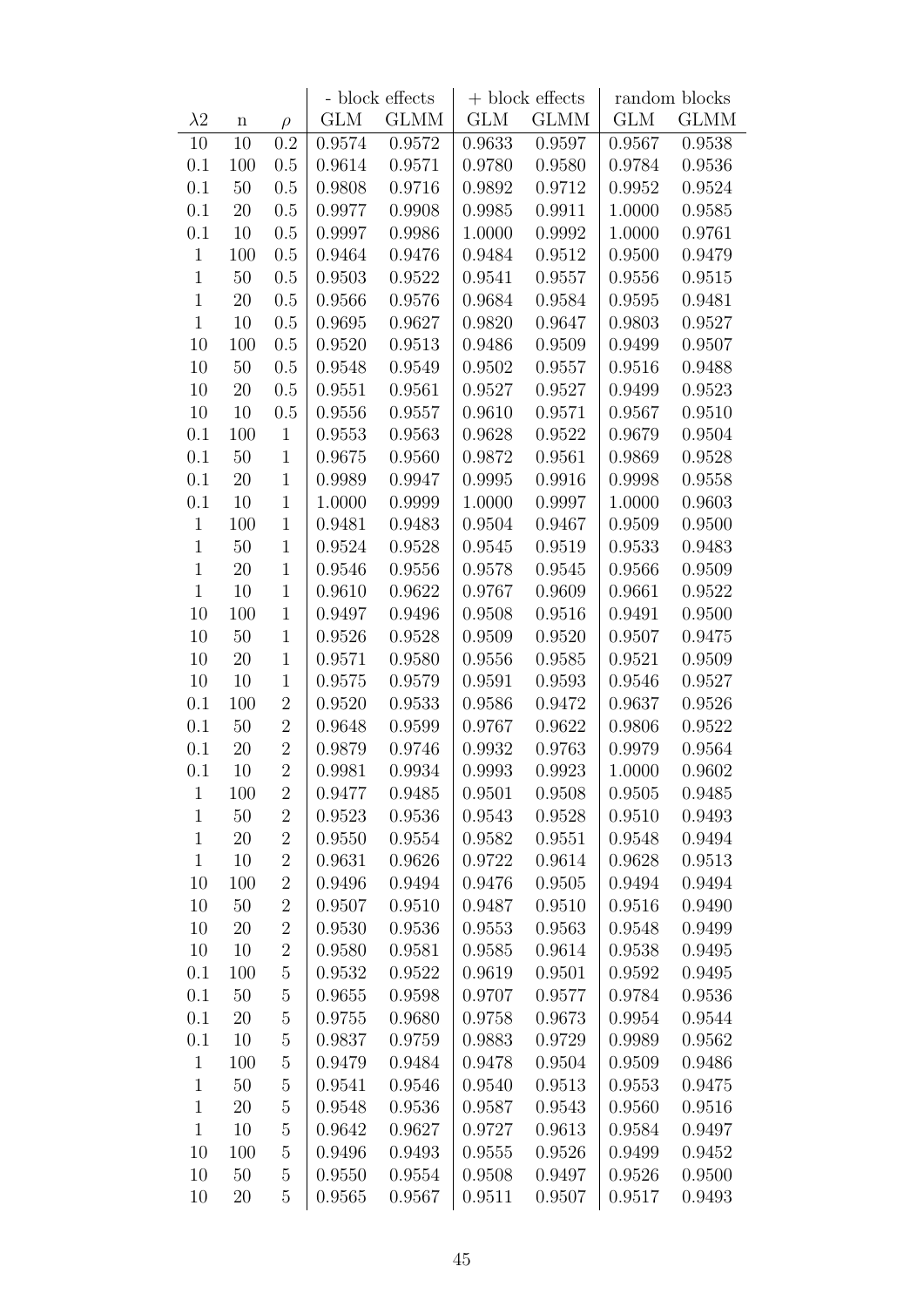|              |                                                            |        | - block effects |             |            | $+$ block effects | random blocks |             |  |  |
|--------------|------------------------------------------------------------|--------|-----------------|-------------|------------|-------------------|---------------|-------------|--|--|
| $\lambda$ 2  | $\mathbf n$                                                | $\rho$ | <b>GLM</b>      | <b>GLMM</b> | <b>GLM</b> | <b>GLMM</b>       | <b>GLM</b>    | <b>GLMM</b> |  |  |
| 10           | 10                                                         | 5      | 0.9593          | 0.9583      | 0.9591     | 0.9578            | 0.9504        | 0.9517      |  |  |
| 0.1          | 100                                                        | 10     | 0.9527          | 0.9503      | 0.9650     | 0.9504            | 0.9605        | 0.9510      |  |  |
| 0.1          | 50                                                         | 10     | 0.9670          | 0.9589      | 0.9725     | 0.9590            | 0.9790        | 0.9535      |  |  |
| 0.1          | 20                                                         | 10     | 0.9741          | 0.9659      | 0.9724     | 0.9653            | 0.9962        | 0.9539      |  |  |
| 0.1          | 10                                                         | 10     | 0.9808          | 0.9735      | 0.9821     | 0.9699            | 0.9987        | 0.9572      |  |  |
| 1            | 100                                                        | 10     | 0.9480          | 0.9484      | 0.9513     | 0.9509            | 0.9541        | 0.9521      |  |  |
| $\mathbf{1}$ | 50                                                         | 10     | 0.9521          | 0.9531      | 0.9558     | 0.9538            | 0.9489        | 0.9453      |  |  |
| $\mathbf{1}$ | 20                                                         | 10     | 0.9587          | 0.9597      | 0.9588     | 0.9527            | 0.9479        | 0.9464      |  |  |
| $\mathbf{1}$ | 10                                                         | 10     | 0.9606          | 0.9588      | 0.9706     | 0.9609            | 0.9582        | 0.9512      |  |  |
| 10           | 100                                                        | 10     | 0.9501          | 0.9499      | 0.9495     | 0.9528            | 0.9516        | 0.9514      |  |  |
| 10           | 50                                                         | 10     | 0.9494          | 0.9494      | 0.9519     | 0.9517            | 0.9532        | 0.9520      |  |  |
| 10           | 20                                                         | 10     | 0.9525          | 0.9519      | 0.9545     | 0.9568            | 0.9556        | 0.9545      |  |  |
| 10           | 10                                                         | 10     | 0.9590          | 0.9590      | 0.9565     | 0.9603            | 0.9494        | 0.9511      |  |  |
|              | Coverage probability of Waldintervals for GLM<br>Table 18: |        |                 |             |            |                   |               |             |  |  |

Table 18: Coverage probability of Waldintervals for GLM and GLMM estimates, comparing two factor levels in a block design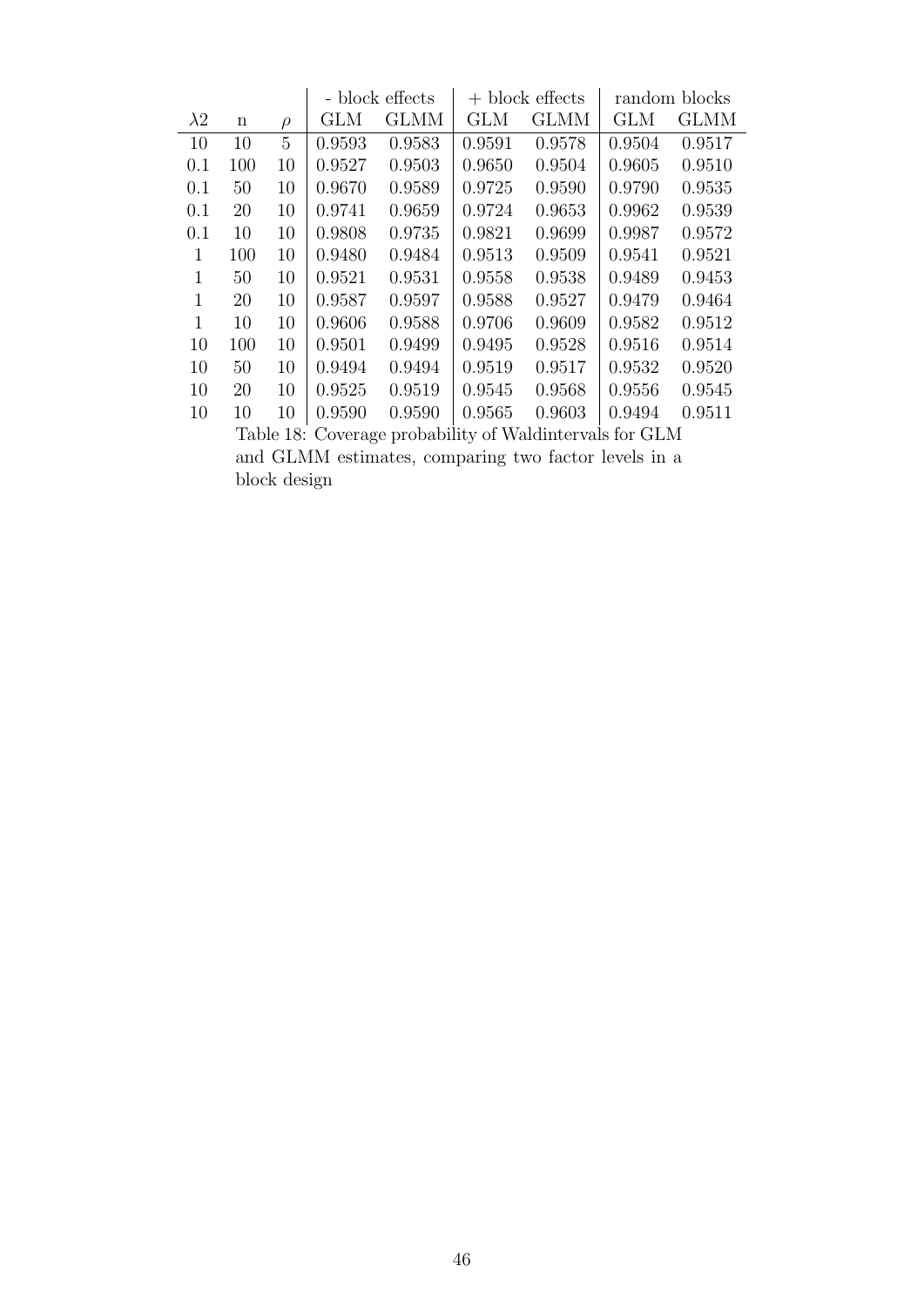# 17.3 Simultaneous confidence intervals

# 17.3.1 Single linear combinations

|                       | contrast       |                   |        |                | coverage (for different sample sizes) |        |            |            |        |
|-----------------------|----------------|-------------------|--------|----------------|---------------------------------------|--------|------------|------------|--------|
| $\lambda$             | $_{\rm grp}$ 1 | $\mathrm{grp}\ 2$ | grp 3  | $_{\rm grp}$ 4 | 5                                     | 10     | $20\,$     | 50         | 100    |
| $\overline{3,3,3}$ ,3 | $-1$           | 0.33              | 0.33   | 0.33           | 0.9678                                | 0.9611 | 0.955      | 0.9501     | 0.952  |
|                       | 0.33           | $-1$              | 0.33   | 0.33           | 0.9687                                | 0.9588 | 0.9552     | 0.951      | 0.9493 |
|                       | 0.33           | 0.33              | $-1$   | 0.33           | 0.9703                                | 0.9575 | 0.9542     | 0.9533     | 0.9507 |
|                       | 0.33           | 0.33              | 0.33   | $-1$           | 0.964                                 | 0.9593 | $0.9535\,$ | 0.9542     | 0.9471 |
|                       | $-0.5$         | $-0.5$            | 0.5    | 0.5            | 0.9725                                | 0.9597 | 0.9524     | 0.9546     | 0.9489 |
|                       | $-0.5\,$       | 0.5               | $-0.5$ | 0.5            | 0.9677                                | 0.9575 | 0.9586     | 0.952      | 0.9527 |
|                       | $-0.5$         | 0.5               | 0.5    | $-0.5$         | 0.9654                                | 0.963  | 0.9566     | 0.951      | 0.9496 |
|                       | 0.5            | $-0.5$            | $-0.5$ | 0.5            | 0.9654                                | 0.963  | 0.9566     | 0.951      | 0.9496 |
|                       | 0.5            | $-0.5$            | 0.5    | $-0.5$         | 0.9677                                | 0.9575 | 0.9586     | 0.952      | 0.9527 |
|                       | 0.5            | 0.5               | $-0.5$ | $-0.5$         | 0.9725                                | 0.9597 | 0.9524     | 0.9546     | 0.9489 |
| 3,15,15,15            | $-1$           | 0.33              | 0.33   | 0.33           | 0.9684                                | 0.9618 | 0.9582     | 0.9498     | 0.948  |
|                       | 0.33           | $^{\rm -1}$       | 0.33   | 0.33           | 0.969                                 | 0.9601 | 0.9608     | 0.952      | 0.9504 |
|                       | 0.33           | 0.33              | $-1$   | 0.33           | 0.9689                                | 0.9586 | 0.9549     | 0.9496     | 0.9494 |
|                       | 0.33           | 0.33              | 0.33   | $-1$           | 0.9662                                | 0.9613 | 0.9578     | 0.9526     | 0.953  |
|                       | $-0.5$         | $-0.5$            | 0.5    | 0.5            | 0.9693                                | 0.9636 | 0.9577     | 0.9502     | 0.9499 |
|                       | $-0.5$         | $0.5\,$           | $-0.5$ | 0.5            | 0.9675                                | 0.9599 | 0.9605     | 0.952      | 0.9505 |
|                       | $-0.5$         | 0.5               | 0.5    | $-0.5$         | 0.969                                 | 0.9629 | 0.9556     | 0.9524     | 0.9478 |
|                       | 0.5            | $-0.5$            | $-0.5$ | 0.5            | 0.969                                 | 0.9629 | 0.9556     | 0.9524     | 0.9478 |
|                       | 0.5            | $-0.5$            | 0.5    | $-0.5$         | 0.9675                                | 0.9599 | 0.9605     | 0.952      | 0.9505 |
|                       | 0.5            | 0.5               | $-0.5$ | $-0.5$         | 0.9693                                | 0.9636 | 0.9577     | 0.9502     | 0.9499 |
| 15,15,15,3            | $-1$           | 0.33              | 0.33   | 0.33           | 0.9659                                | 0.9565 | 0.9544     | 0.9546     | 0.9481 |
|                       | 0.33           | $-1$              | 0.33   | 0.33           | 0.9652                                | 0.9613 | 0.9554     | 0.9461     | 0.9518 |
|                       | 0.33           | 0.33              | $-1$   | 0.33           | 0.9673                                | 0.9588 | 0.955      | 0.9497     | 0.9476 |
|                       | 0.33           | 0.33              | 0.33   | $-1$           | 0.9693                                | 0.9587 | 0.9562     | 0.9522     | 0.9499 |
|                       | $-0.5$         | $-0.5$            | 0.5    | 0.5            | 0.9659                                | 0.9577 | 0.953      | 0.9492     | 0.9518 |
|                       | $-0.5$         | 0.5               | $-0.5$ | 0.5            | 0.9648                                | 0.9599 | 0.9572     | 0.9486     | 0.9506 |
|                       | $-0.5$         | 0.5               | 0.5    | $-0.5$         | 0.9681                                | 0.9594 | 0.9564     | 0.9509     | 0.9485 |
|                       | 0.5            | $-0.5$            | $-0.5$ | 0.5            | 0.9681                                | 0.9594 | 0.9564     | 0.9509     | 0.9485 |
|                       | 0.5            | $-0.5$            | 0.5    | $-0.5$         | 0.9648                                | 0.9599 | 0.9572     | 0.9486     | 0.9506 |
|                       | 0.5            | 0.5               | $-0.5$ | $-0.5$         | 0.9659                                | 0.9577 | 0.953      | 0.9492     | 0.9518 |
| 3, 15, 15, 15         | $-1$           | 0.33              | 0.33   | 0.33           | 0.9612                                | 0.9535 | 0.9554     | 0.9522     | 0.9505 |
| unbalanced            | 0.33           | $-1$              | 0.33   | 0.33           | 0.9619                                | 0.9569 | 0.9511     | 0.9544     | 0.95   |
| $n=n,2(n,n,n)$        | 0.33           | $0.33\,$          | $-1$   | 0.33           | 0.961                                 | 0.9549 | 0.9549     | $0.9497\,$ | 0.9491 |
|                       | 0.33           | 0.33              | 0.33   | $-1$           | 0.9581                                | 0.9565 | 0.9513     | 0.9518     | 0.9542 |
|                       | $-0.5$         | $-0.5$            | 0.5    | 0.5            | 0.9603                                | 0.9539 | 0.9545     | 0.9516     | 0.9515 |
|                       | $-0.5$         | 0.5               | $-0.5$ | 0.5            | 0.9634                                | 0.9601 | 0.9548     | 0.9537     | 0.9497 |
|                       | $-0.5$         | 0.5               | 0.5    | $-0.5$         | 0.9626                                | 0.9543 | 0.9539     | 0.9503     | 0.9513 |
|                       | 0.5            | $-0.5$            | $-0.5$ | 0.5            | 0.9626                                | 0.9543 | 0.9539     | 0.9503     | 0.9513 |
|                       | 0.5            | $-0.5$            | 0.5    | $-0.5$         | 0.9634                                | 0.9601 | 0.9548     | 0.9537     | 0.9497 |
|                       | $0.5\,$        | $0.5\,$           | $-0.5$ | $-0.5$         | 0.9603                                | 0.9539 | 0.9545     | 0.9516     | 0.9515 |

Table 19: Coverage probability of confidence intervals for single linear combinations of model estimates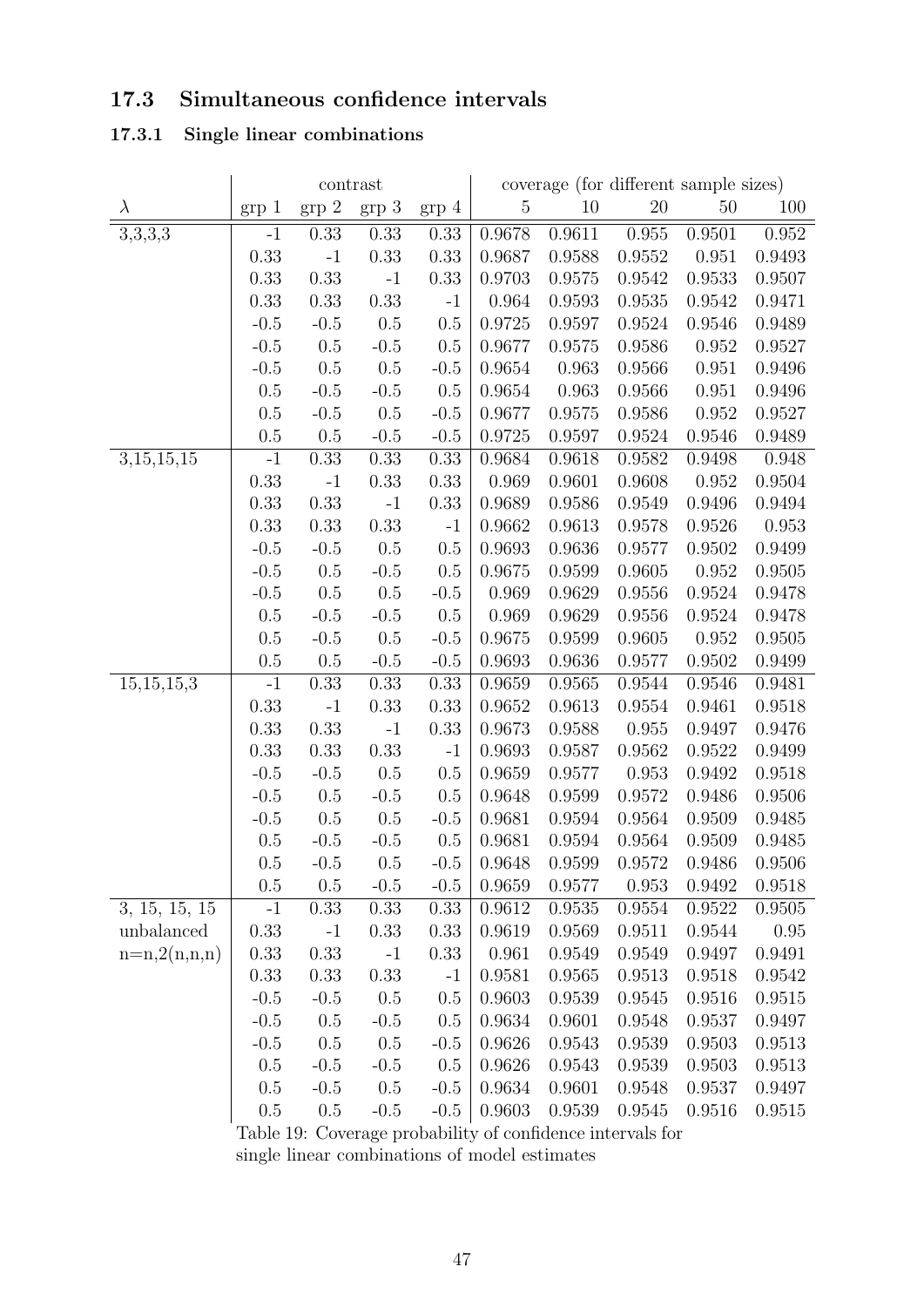## 17.3.2 Various contrast settings

|                               |                | Interval coverage |                        |                     |  |  |  |  |
|-------------------------------|----------------|-------------------|------------------------|---------------------|--|--|--|--|
| Contrast type                 | $\mathbf n$    | with correlation  | unadjusted             | Bonferroni adjusted |  |  |  |  |
| Dunnett                       | $\overline{5}$ | 0.9807            | 0.9267                 | 0.9878              |  |  |  |  |
|                               | 10             | 0.9653            | 0.9042                 | 0.9739              |  |  |  |  |
|                               | 20             | 0.9547            | 0.8888                 | 0.9635              |  |  |  |  |
|                               | 50             | 0.9534            | 0.8861                 | 0.9607              |  |  |  |  |
|                               | 100            | 0.9478            | 0.8806                 | 0.9573              |  |  |  |  |
| Tukey                         | $\overline{5}$ | 0.9805            | 0.7886                 | 0.9882              |  |  |  |  |
|                               | 10             | 0.9670            | 0.7406                 | 0.9773              |  |  |  |  |
|                               | 20             | 0.9600            | 0.7399                 | 0.9701              |  |  |  |  |
|                               | 50             | 0.9539            | 0.7198                 | 0.9646              |  |  |  |  |
| Average                       | $\overline{5}$ | 0.9794            | 0.8840                 | 0.9842              |  |  |  |  |
|                               | 10             | 0.9661            | 0.8567                 | 0.9705              |  |  |  |  |
|                               | 20             | 0.9566            | 0.8454                 | 0.9616              |  |  |  |  |
|                               | 50             | 0.9501            | 0.8368                 | 0.9545              |  |  |  |  |
|                               | 100            | 0.9518            | 0.8386                 | 0.9561              |  |  |  |  |
| Williams                      | $\overline{5}$ | 0.9682            | 0.9454                 | 0.9883              |  |  |  |  |
|                               | 10             | 0.9589            | 0.9323                 | 0.9811              |  |  |  |  |
|                               | 20             | 0.9556            | 0.9323                 | 0.9787              |  |  |  |  |
|                               | 50             | 0.9508            | 0.9252                 | 0.9733              |  |  |  |  |
|                               | 100            | 0.9517            | 0.9262                 | 0.9730              |  |  |  |  |
| $\overline{\text{McDermott}}$ | $\overline{5}$ | 0.9809            | 0.9116                 | 0.9903              |  |  |  |  |
|                               | 10             | 0.9672            | 0.8821                 | 0.9776              |  |  |  |  |
|                               | 20             | 0.9587            | 0.8667                 | 0.9713              |  |  |  |  |
|                               | 50             | 0.9520            | 0.8590                 | 0.9632              |  |  |  |  |
|                               | 100            | 0.9486            | 0.8529                 | 0.9633              |  |  |  |  |
| Table                         | 20:            | Coverage          | probability<br>of      | simultaneous        |  |  |  |  |
| confidence                    |                | for<br>intervals  | different<br>contrasts | $(\lambda_1=3,$     |  |  |  |  |
| $rho_i = 1, 1.5, 2)$          |                |                   |                        |                     |  |  |  |  |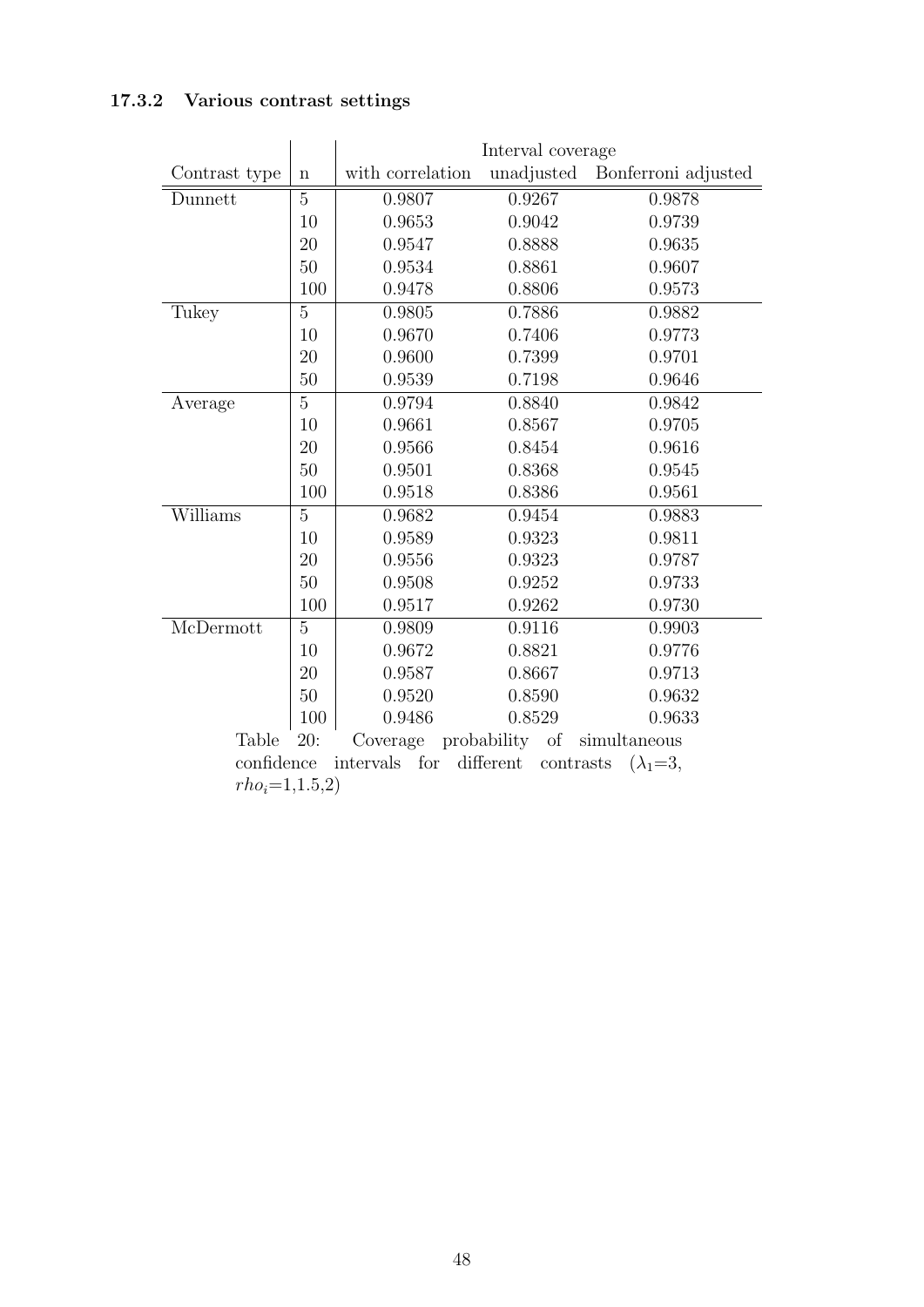# 18 Example Data: Eckert

|            |                |        | 2002          |                |        | 2003           |                |
|------------|----------------|--------|---------------|----------------|--------|----------------|----------------|
| Type       | <b>Block</b>   | Aphids | <b>Thrips</b> | <b>Bugs</b>    | Aphids | <b>Thrips</b>  | <b>Bugs</b>    |
| BT         | $\mathbf{1}$   | 700    | 41            | 8              | 1404   | $\overline{7}$ | 9              |
| BT         | $\overline{2}$ | 3270   | 55            | 30             | 1456   | 16             | 3              |
| BT         | 3              | 5814   | 50            | 25             | 2674   | 9              | $\overline{7}$ |
| BT         | $\overline{4}$ | 3054   | 62            | 40             | 2141   | 12             | 3              |
| BT         | $\overline{5}$ | 4024   | 103           | 13             | 1132   | 11             | $\mathbf{1}$   |
| BT         | 6              | 619    | 26            | 27             | 370    | 9              | $\mathbf{1}$   |
| BT         | $\overline{7}$ | 3679   | 23            | 10             | 858    | 10             | $\overline{4}$ |
| BT         | 8              | 1730   | 24            | 25             | 735    | 10             | $\overline{4}$ |
| <b>INS</b> | $\mathbf 1$    | 2339   | 60            | 8              | 4284   | 8              | 10             |
| <b>INS</b> | $\overline{2}$ | 2524   | 47            | $\mathbf{1}$   | 2619   | $\overline{2}$ | 3              |
| <b>INS</b> | 3              | 4441   | 66            | 11             | 3053   | $\overline{7}$ | $\overline{5}$ |
| <b>INS</b> | $\overline{4}$ | 2876   | 89            | $\mathbf{1}$   | 5809   | $\overline{5}$ | $\mathbf{1}$   |
| <b>INS</b> | $\overline{5}$ | 5692   | 41            | 8              | 3179   | $\overline{0}$ | 3              |
| <b>INS</b> | 6              | 829    | 15            | 4              | 444    | $\overline{2}$ | $\mathbf{1}$   |
| <b>INS</b> | $\overline{7}$ | 3432   | 16            | $\overline{0}$ | 1317   | $\overline{2}$ | $\mathbf{1}$   |
| <b>INS</b> | 8              | 1012   | 34            | 3              | 801    | 9              | $\overline{4}$ |
| <b>ISO</b> | $\mathbf 1$    | 2098   | 65            | 18             | 1778   | $\overline{4}$ | $\overline{0}$ |
| <b>ISO</b> | $\overline{2}$ | 2631   | 62            | 31             | 2045   | $\overline{7}$ | $\overline{5}$ |
| <b>ISO</b> | 3              | 1948   | 60            | 10             | 3203   | 12             | $\overline{4}$ |
| <b>ISO</b> | $\overline{4}$ | 1728   | 74            | 11             | 2855   | 9              | $\overline{2}$ |
| <b>ISO</b> | $\overline{5}$ | 1587   | 89            | 24             | 1383   | 12             | $\overline{4}$ |
| <b>ISO</b> | 6              | 1097   | 17            | 9              | 651    | 9              | $\overline{4}$ |
| <b>ISO</b> | $\overline{7}$ | 884    | 32            | 8              | 1303   | 6              | $\overline{2}$ |
| <b>ISO</b> | 8              | 1417   | 23            | $\overline{7}$ | 3119   | 22             | $\mathbf{1}$   |

Table 21: Example dataset from Eckert (Sum of counts over the time covariate)

# 19 R Code

#### 19.1 GLM fit

A generalized linear model can be fitted in R [22] by the function glm().

```
glm(formula, family = gaussian, data, weights, subset,
    na.action, start = NULL, etastart, mustart,
    offset, control = glm.control(...), model = TRUE,
    method = "glm.fit", x = FALSE, y = TRUE, contrasts = NULL, ...)
```
A generalized linear poisson model with one factor including three parameters can be fitted by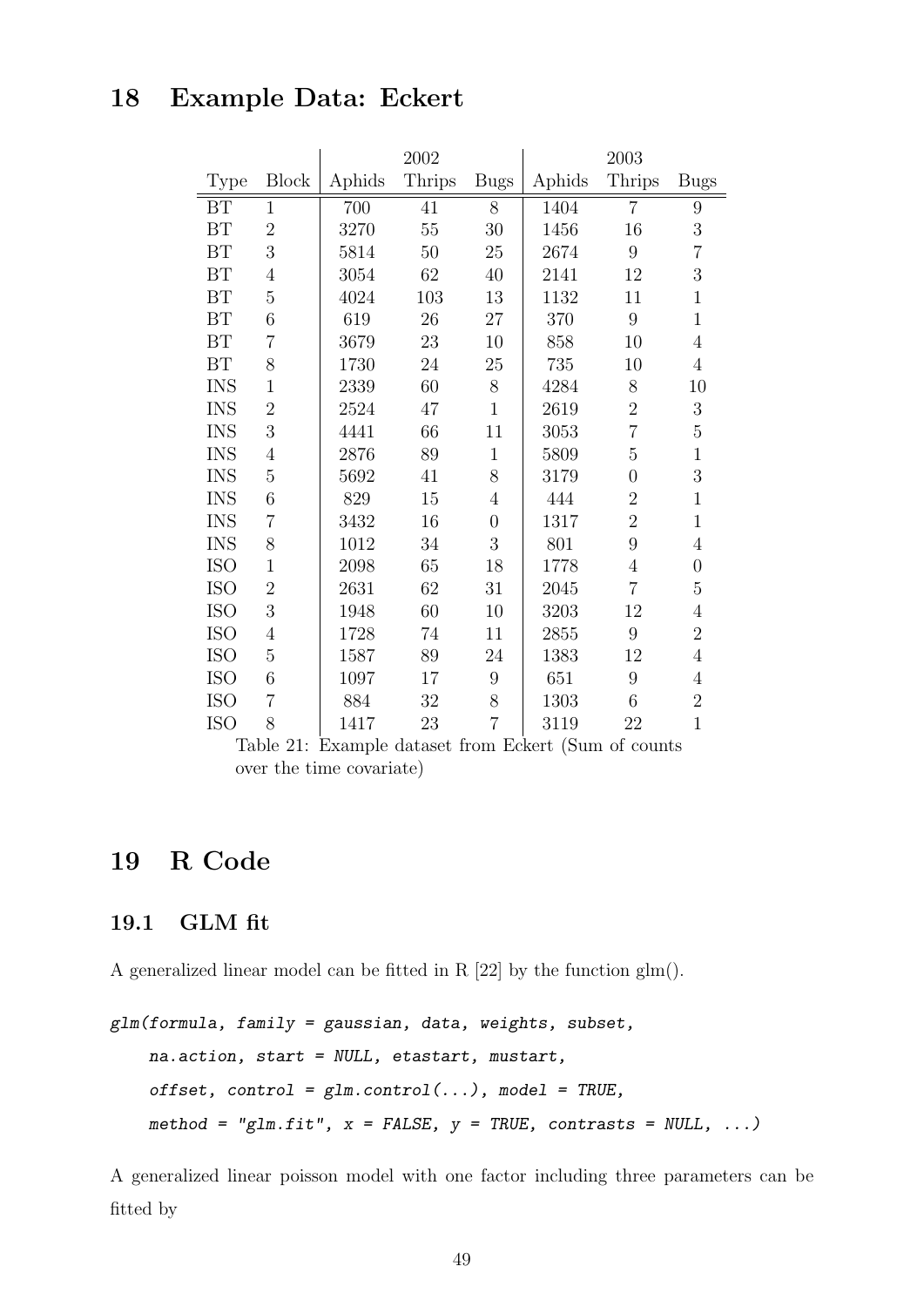```
# data generation (3 groups A,B,C with mean 5,10,20)
> n=100> mu < - rep(c(5, 10, 20), each=n)> dat <- data.frame(count=rpois(length(mu),mu),
+ trt=rep(c("A", "B", "C"), each=n))
> # Poisson glm
> poi.glm <- glm(count ~ trt, data=dat, family=poisson(link="log"))
> # Cell-means model
> poi.glm.cm <- glm(count ~ trt -1, data=dat, family=poisson(link="log"))
> # Maximum likelihood estimates
> mle <- exp(poi.glm.cm$coefficients) #$
> mle
trtA trtB trtC
5.31 9.85 20.11
> # Variances
> diag(vcov(poi.glm.cm))
    trtA trtB trtC
0.001883221 0.001015228 0.000497265
```
### 19.2 Extracting marginal means

To extract the marginal means and the matching variance-covariance matrix following function is used:

```
lsmeans \leq function(fit){
```
fmd <- fit\$model

 $fn \leftarrow length(names(fmd))$ dl <- length(fmd[,1]) ord.fmd <- fmd[do.call(order,fmd),]

```
sf <- character(length=dl)
```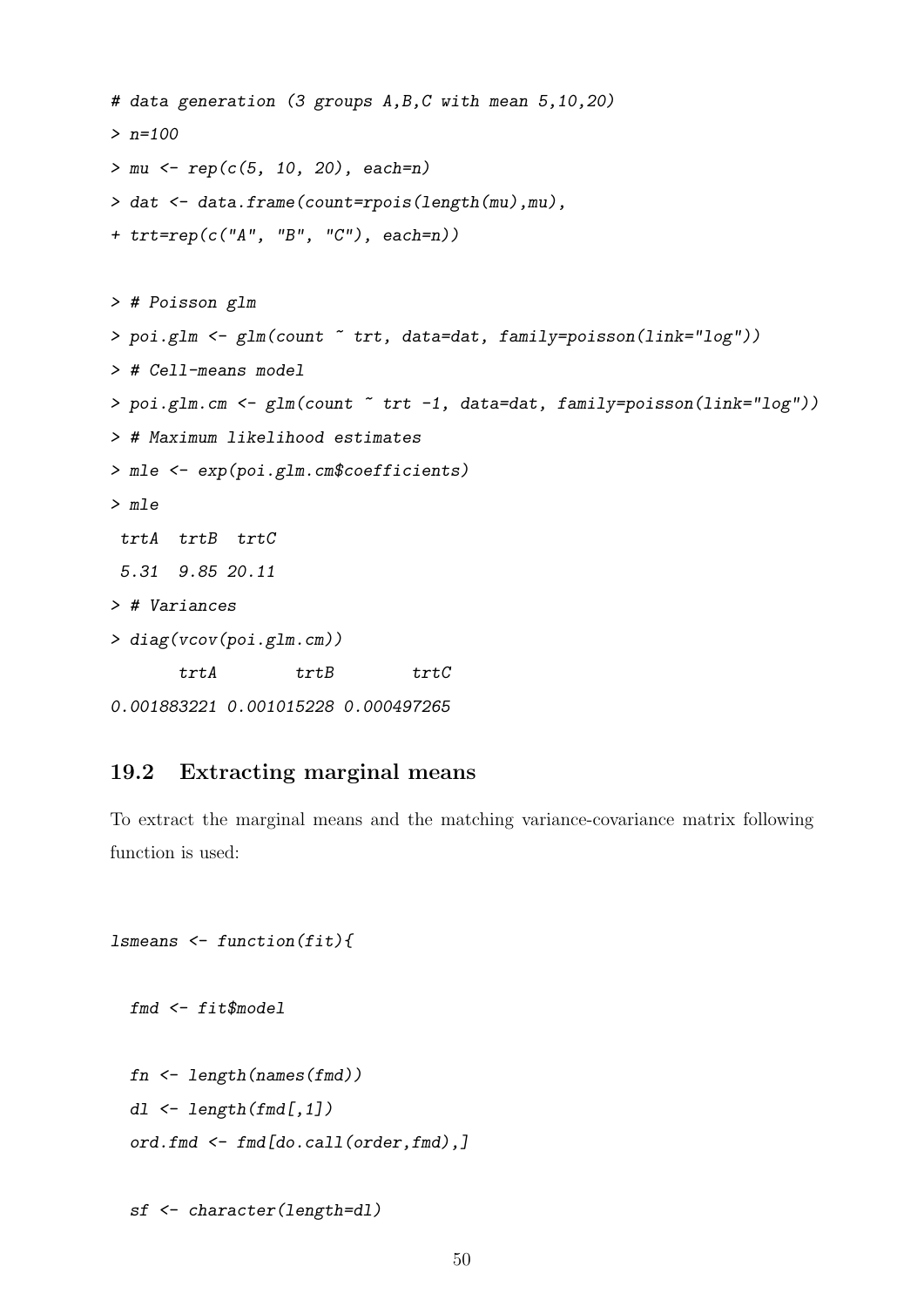```
for (i in 2:fn) {sf <- paste(sf, ord.fmd[,i], sep="")}
ind \leq data.frame(sf, z=1:d1)
ind \leq tapply(ind$z, ind$sf, min)
dat.neu <- ord.fmd[ind.]
mm <- model.matrix(as.formula(fit$call[2]), dat.neu)
rownames(mm) \leftarrow names(ind)para <- fit$coefficients
est \leq mm \frac{1}{2} \frac{1}{2} para
vcmat \leq vcov(fit)stdr \leq sqrt(diag(mm %*% vcmat %*% t(mm)))
est.sd <- data.frame(est, stdr)
vcovmat \leq mm \frac{9}{8} \frac{1}{2} vcmat \frac{9}{8} \frac{1}{2} (mm)
return(list(estimate = est.sd, vcovm = vcovmat)) $
```
}

#### 19.3 GLMM fit

A generalized linear mixed model can be fitted in R [22] by the function lmer() in the package lme4 (Bates, D. and Sarkar, D. (2006)).

Generating data for a block design with 10 random distributed blocks and two groups with means  $\lambda = 5,10$  and sample size 20 for each block-treatment combination.

```
> n < -20> lambdas \leftarrow c(5, 10)> nb <- 10
> N <- n*nb*length(lambdas)
> A <- rep(as.character(1:length(lambdas)), each=n*nb)
> Bl <- rep(rep(as.character(1:nb), times=n), 2)
> zz \leftarrow rnorm(nb, 0, 0.5*lambdas[1])
> lamb2bl <- (lambdas[1] + zz)/lambdas[1]
> rbl <- rep(lamb2bl, times=n*nb)
```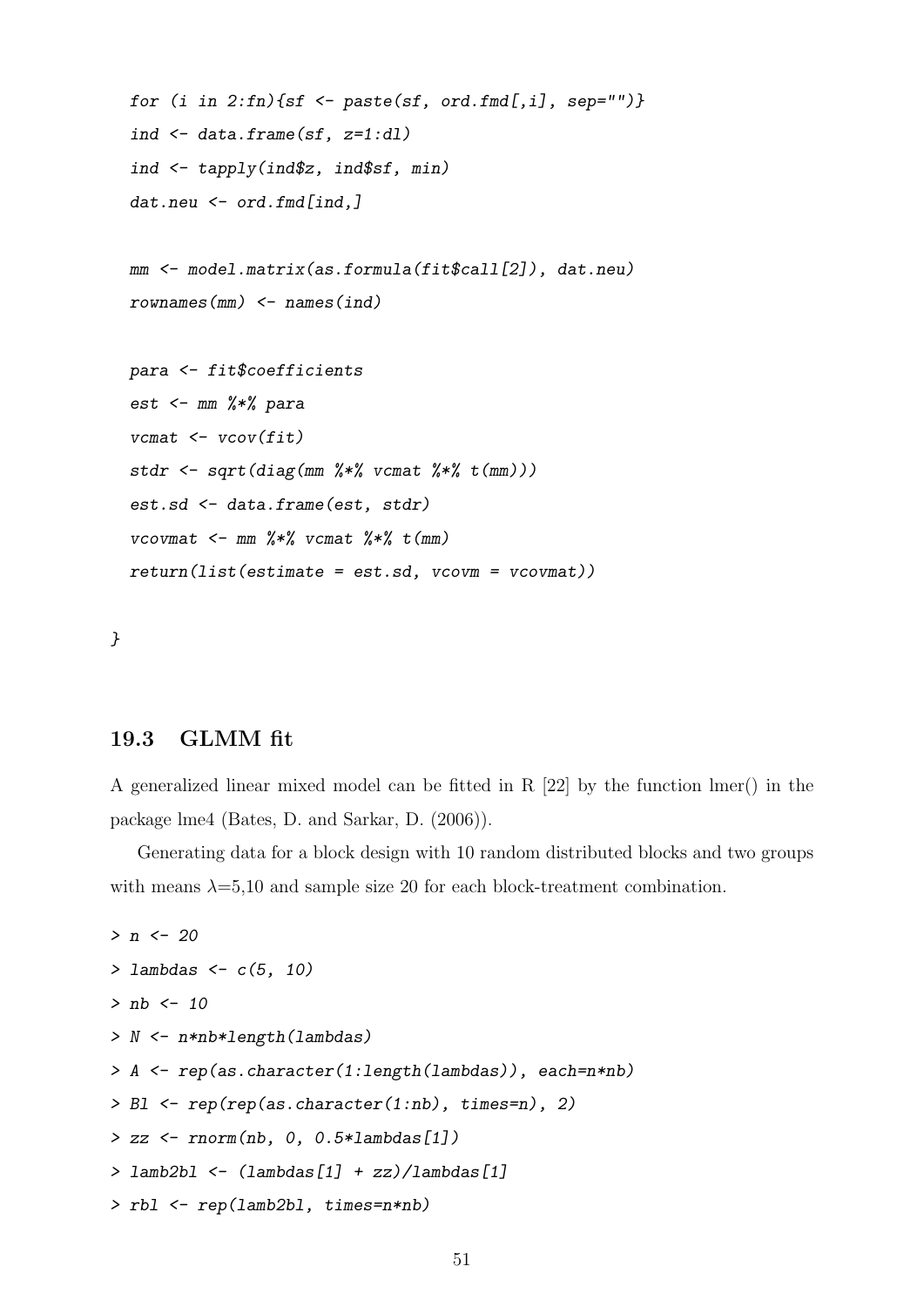```
> rlam <- rep(rep(lambdas, each=n), each=nb)
> mus <- rlam * rbl
> resp <- rpois(N, mus)
> dat <- data.frame(resp, A, Bl)
```
Fit of a generalized linear mixed Poisson model with lmer() and extracting estimates and the variance covariance matrix:

```
> fit \le lmer(resp \sim A -1 + (1|Bl), data=dat, family=poisson())
> est \leq fixef(fit)
> est
     A1 A2
1.511424 2.188384
> vcmat \leq as.matrix(vcov(fit))
> vcmat
          A1 A2A1 0.07779600 0.07690394
A2 0.07690394 0.07735725
```
These parameters can be used to compute intervals, based on normal theory.

#### 19.4 Diagnostics

First some count data are generated for seven groups with different means.

```
> muT <- c(2, 5, 10, 20, 30, 40, 50)> n \leftarrow c(100, 100, 100, 100, 100, 100, 100)> muT1 \leq rep(muT, n)
> dat <- rpois(lambda=muT1, n=sum(n))
> trt <- as.factor(rep(1:length(n),n))
> data <- data.frame(count=dat,trt=trt)
```
Then two generalized linear models with Gaussian- and with Poisson-family are fitted

```
> gmod <- glm(count ~ trt, data=data, family=gaussian(link="identity"))
> pmod <- glm(count ~ trt, data=data, family=poisson(link="log"))
```
Now the residuals can be plotted against the predicted values.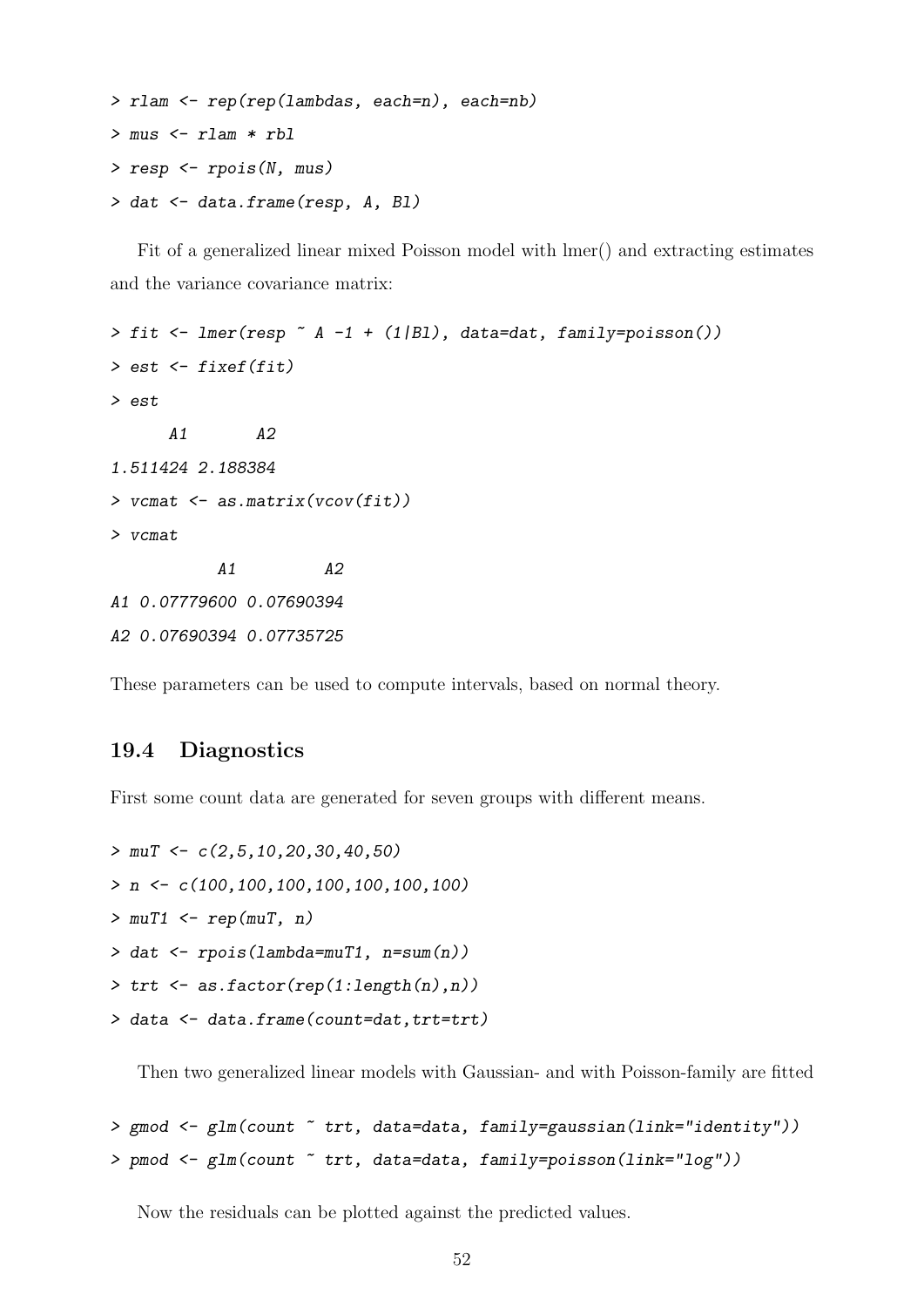```
> plot(residuals(gmod) ~ predict(gmod, type="response"),
+ xlab=expression(hat(mu)),
+ ylab="Deviance residuals", main="Gaussian linear model")
> abline(h=0, lty=2)
```
> plot(residuals(pmod) ~ predict(pmod, type="response"),

+ xlab=expression(hat(mu)),

+ ylab="Deviance residuals", main="Poisson glm")

> abline(h=0, lty=2)

```
> plot(residuals(pmod, type="response") ~ predict(pmod, type="response"),
```

```
+ xlab=expression(hat(mu)), ylab="Response residuals", main="Poisson glm")
```
> abline(h=0, lty=2)

For detecting outliers, half-normal plots can be created for the jacknife residuals

```
> library(faraway)
```

```
> halfnorm(rstudent(pmod))
```
### 19.5 Confidence intervals

#### 19.5.1 Profile likelihood interval

Fit and profile of a generalized linear model:

```
> library(MASS)
> fit.glm <- glm(y ~ factor, data=data, family=poisson())
> pr.glm <- profile(fit.glm)
```
Extraction of the profile t statistic ( $\tau$ ) and the relevant range of  $\theta_2$  for the parameter  $\beta_2$ (difference of the parameter " $trt2$ "' and the intercept (" $trt1$ ")) from an glm-profile

```
> nam.coef <- names(d.glm$coefficients) $
> trt.nr <- 2
> trt <- nam.coef[trt.nr]
> z \leftarrow pr.glm[[trt]][, 1]> beh \leq exp(pr.glm[[trt]][,2][,trt.nr])
> tdf < -sum(n)-length(nam.coef)> alpha <- 0.025
```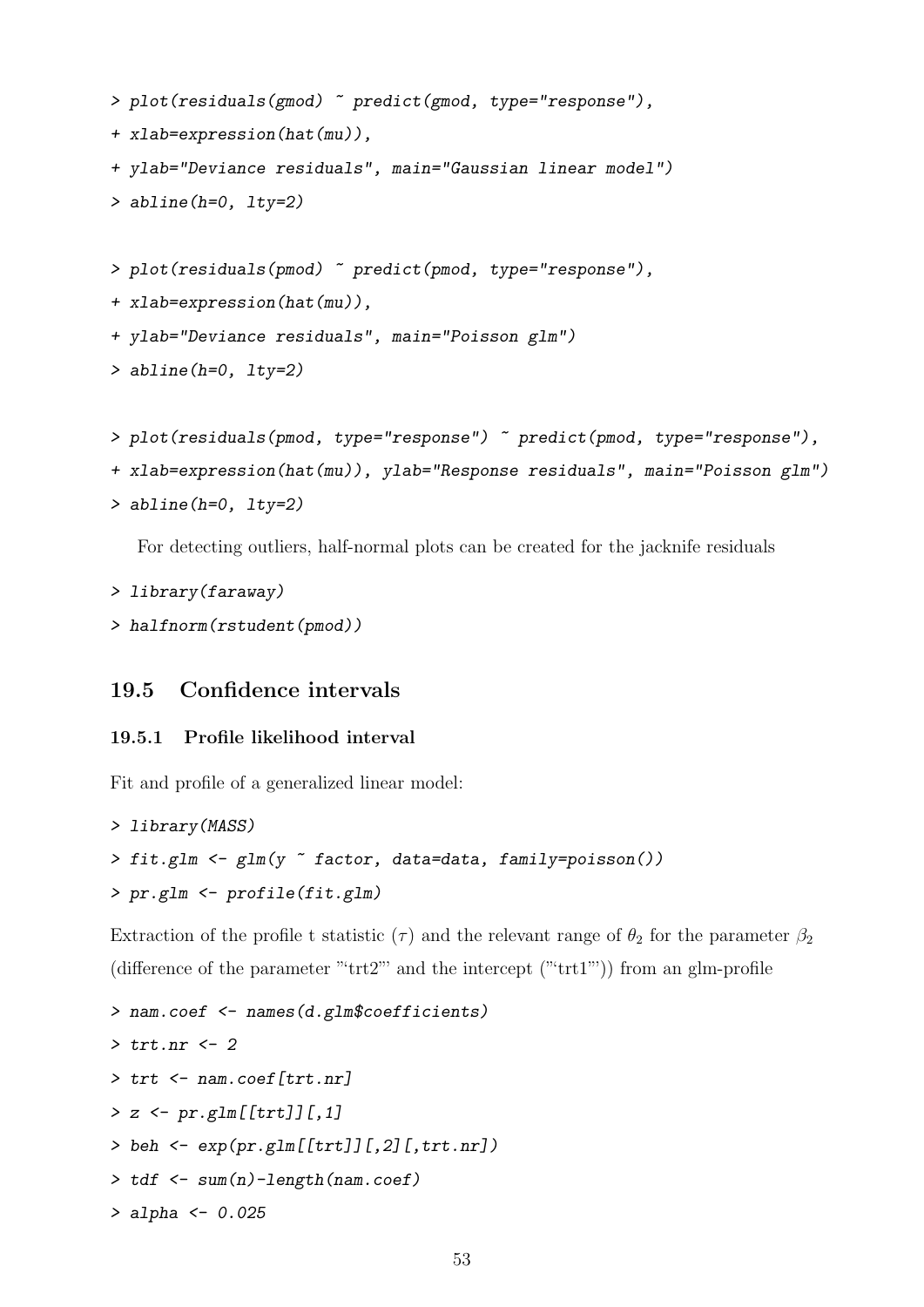Plot of the profile t values for the matching  $\theta_2$ s

```
> plot(z ~ beh, type="n", xlab=expression(theta),
+ ylab=expression(tau))
# profile function
> lines(spline(beh, z))
# estimate
> int.pro.glm <- data.frame(tau=z, beh)
> est <- as.numeric(int.pro.glm[z==0,])
> lines(x=c(est[2], est[2]), y=c(est[1], min(z)), col="orange", lty=2)> lines(x=c(min(beh), est[2]), y=c(est[1], est[1]), col="orange", lty=2)
# CIs
> sf <- splinefun(z, beh)
> cil <- sf(qt(alpha, tdf))
> lines(x=c(cil, cil), y=c(qt(alpha,tdf), min(z)), col="blue", lty=2)
> lines(x=c(min(beh), max(beh)), y=c(qt(alpha,tdf),
+ qt(alpha,tdf)), col="blue", lty=2)
\geq ciu \leq sf(qt(1-alpha, tdf))
> lines(x=cdciu, ciu), y=c(qt(1-alpha,tdf), min(z)), col="blue", lty=2)
> lines(x=c(min(beh), max(beh)), y=c(qt(1-a)pha, tdf),
+ qt(1-alpha,tdf)), col="blue", lty=2)
> MASS.cis <- exp(confint(pr.glm))
> CI <- data.frame(c(cil, MASS.cis[trt.nr,1]),
+ c(ciu, MASS.cis[trt.nr,2]),
+ row.names=c("aus grafik", "confint()"))
> names(CI) <- c("2.5 %", "97.5 %")
19.5.2 Wald interval
# data generation + model fit
> muT <- c(2,5,10,20,30,40,50)> n \leftarrow c(100, 100, 100, 100, 100, 100, 100)
```

```
> muT1 \leq rep(muT, n)
```
- > dat <- rpois(lambda=muT1, n=sum(n))
- $\triangleright$  trt  $\leq$  as.factor(rep(1:length(n),n))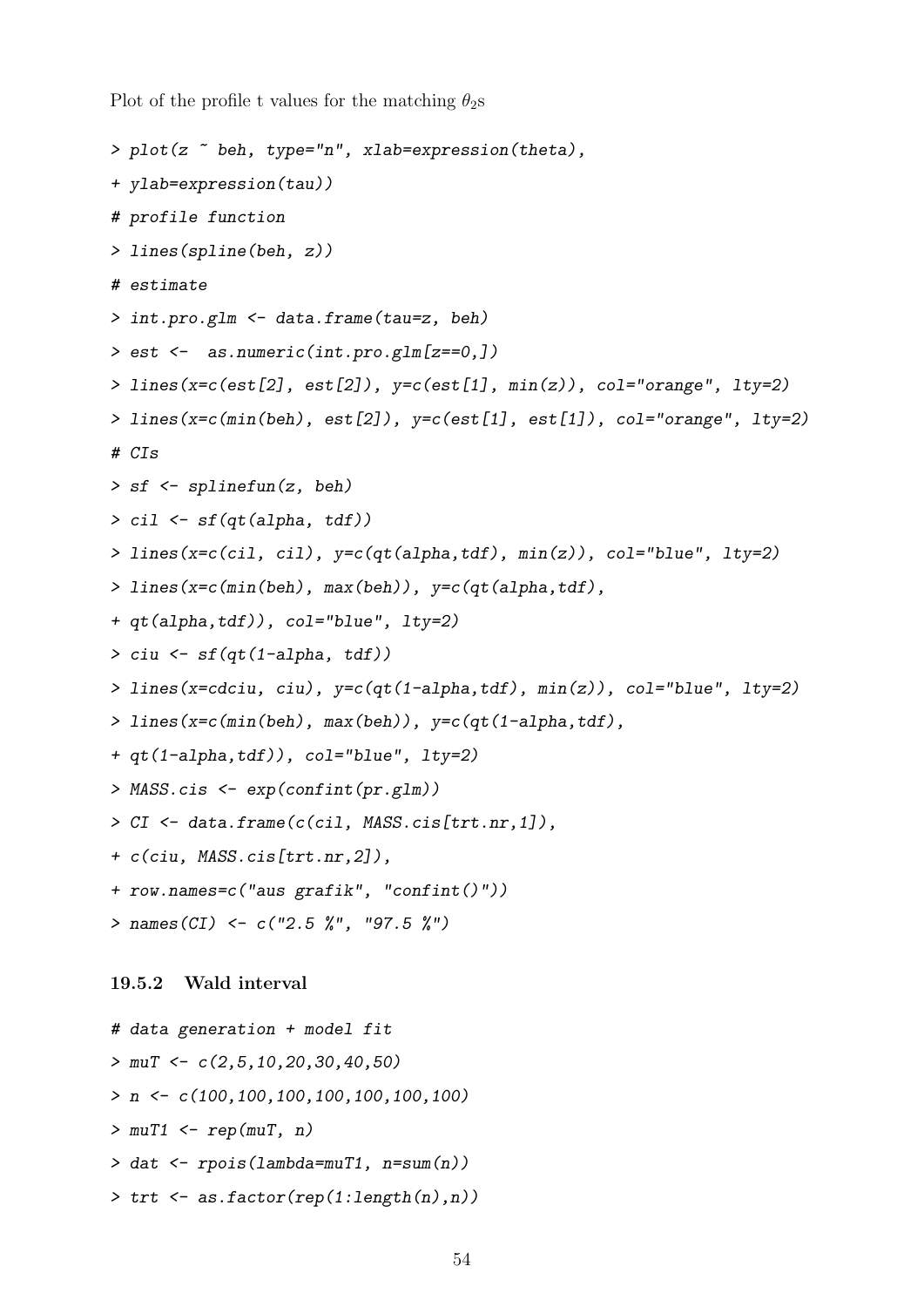```
> data <- data.frame(count=dat,trt=trt)
> pmod <- glm(count ~ trt, data=data, family=poisson(link="log"))
# CIs
> est <- data.frame(para=pmod$coefficients,stdr=sqrt(diag(vcov(pmod))))
> df.res <- pmod$df.res
> CI.1 <- est[,1]-qt(0.975, df=df.res)*est[,2]
> CI.u <- est[,1]+qt(0.975, df=df.res)*est[,2]
> CI <- data.frame(para=est[,1], lower.limit=CI.l, upper.limit=CI.u)
> exp(CI)
```
#### 19.5.3 Nonparametric bootstrap interval

The bootstrab confidnce interval for the comparison of two groups on page 22 was computed in R [22] with the function boot.ci() of the package boot:

```
library(boot)
> boot.glm2<-function(Y, GROUP, conf.level=0.95, R=100)
+ {
+ ylist <- split(Y, GROUP)
+ data<-data.frame(Y=Y, GROUP=GROUP)
+ k <- length(ylist)
+ ni <- lapply(ylist, length)
+ indlist<-split(1:length(Y), GROUP)
+ bootglm <- function(d, i)
+ {
+ datnew <-d[i,1]
+
+ c.Interest <- glm(datnew~GROUP,
+ family=poisson())$coefficients[2]
+ return(c.Interest)
+ }
+ boot.out<-boot(sim="ordinary", stype="i",
+ R=R, statistic=bootglm, data=data, strata=data[,2])
+ conf.int <- boot.ci(boot.out=boot.out, conf=conf.level,
```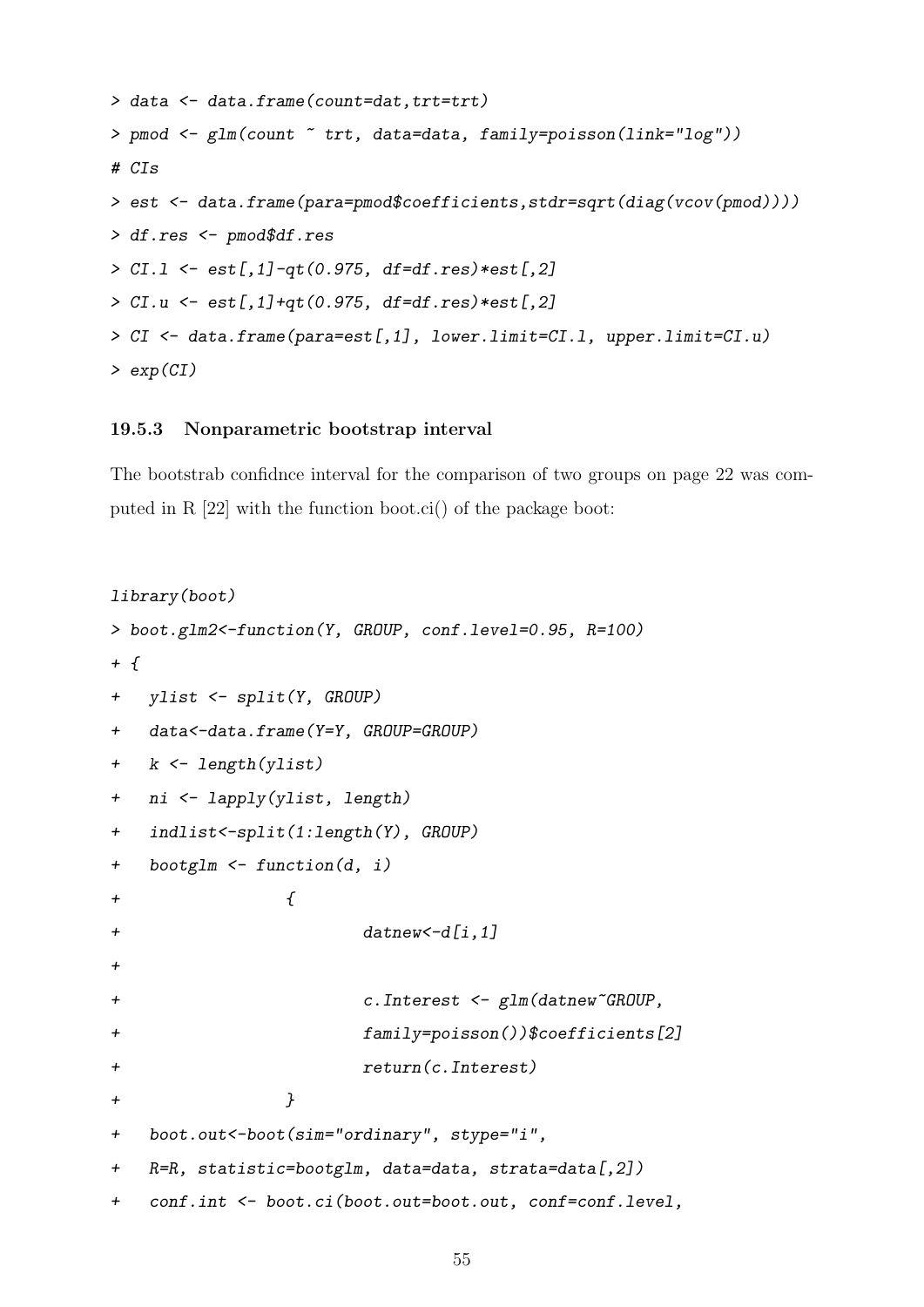```
+ type =c("perc"))$perc[4:5]
+ estimate=glm(Y~GROUP, data=data, family=poisson())$coefficients[2]
+ return(list(conf.int=conf.int,estimate=estimate
+ ))
+ }
> bstr.ci <- exp(boot.glm2(Y=count, GROUP=as.factor(grp),
+ conf.level=0.95, R=100)$conf.int)
```
### 19.6 Simultaneous confidence intervals

Dunnett confidence intervals can be computed in R for MLEs of a generalized linear model with the package multcomp (Bretz, F., Hothorn, T., Westfall, P. (2004)) by

```
# data generation
> muT \leq c(2,5,10,20,30,40,50)> n \leftarrow c(100, 100, 100, 100, 100, 100, 100)> muT1 \leq rep(muT, n)
> dat <- rpois(lambda=muT1, n=sum(n))
\geq trt \leq as.factor(rep(1:length(n),n))
> data <- data.frame(count=dat,trt=trt)
# Cell means Poisson-model
> pmod <- glm(count ~ trt -1, data=data, family=poisson(link="log"))
# Extracting coefficients of the glm-object
> estpar <- pmod$coefficients
> p <- length(estpar)
> covm <- vcov(pmod)
> df <- pmod$df.res
# Building the Dunnett contrast matrix
> library(multcomp)
> names(n) <- names(estpar)
```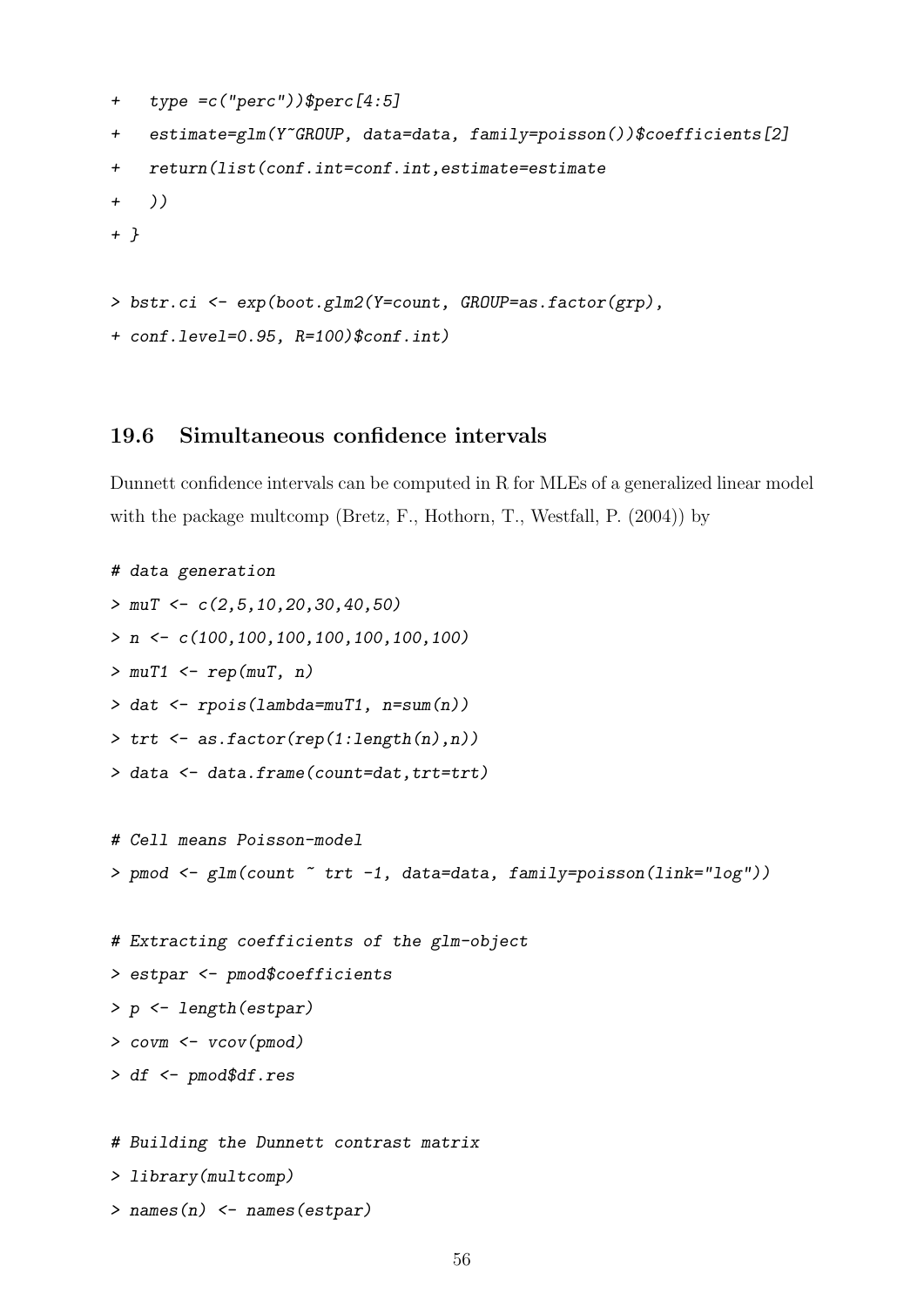```
> cm <- contrMat(n, type="Dunnett")
> cmtrt1 trt2 trt3 trt4 trt5 trt6 trt7
trt2-trt1 -1 1 0 0 0 0 0trt3-trt1 -1 0 1 0 0 0 0
trt4-trt1 -1 0 0 1 0 0 0
trt5-trt1 -1 0 0 0 1 0 0
trt6-trt1 -1 0 0 0 0 1 0
trt7-trt1 -1 0 0 0 0 0 1
# Getting estimates and standard errors for the difference to the control
# from the parameter verctor, the variance-covariance matrix and
# the contrast matrix
> covma \leq cm \frac{2*}{2} covm \frac{2*}{2} t(cm)
> d <- 1/sqrt(diag(covma))
> dd \leq diag(d)> cr < - dd \frac{9}{8} covma \frac{9}{8} \frac{1}{8} dd
> ests <- cm %*% estpar
> ses <- sqrt(diag(covma))
# Computing the quantile of the multivariate standard normal distribution
> conf.level <- 0.95
> dim \leftarrow ncol(cr)> eps = 0.001
> pfct \le function(q, conf = FALSE) {
+ low <- rep(-abs(q), dim)
+ upp <- rep(abs(q), dim)
+ pmvt(lower = low, upper = upp, df = df, corr = cr,
+ abseps = eps/10, maxpts = 1e+06) - conf.level
+ }
> calpha <- uniroot(pfct, lower = 0, upper = 5, tol = eps, conf = TRUE)$root
# Computing confidence intervals for the ratio
```

```
> LowerCL <- ests - calpha * ses
```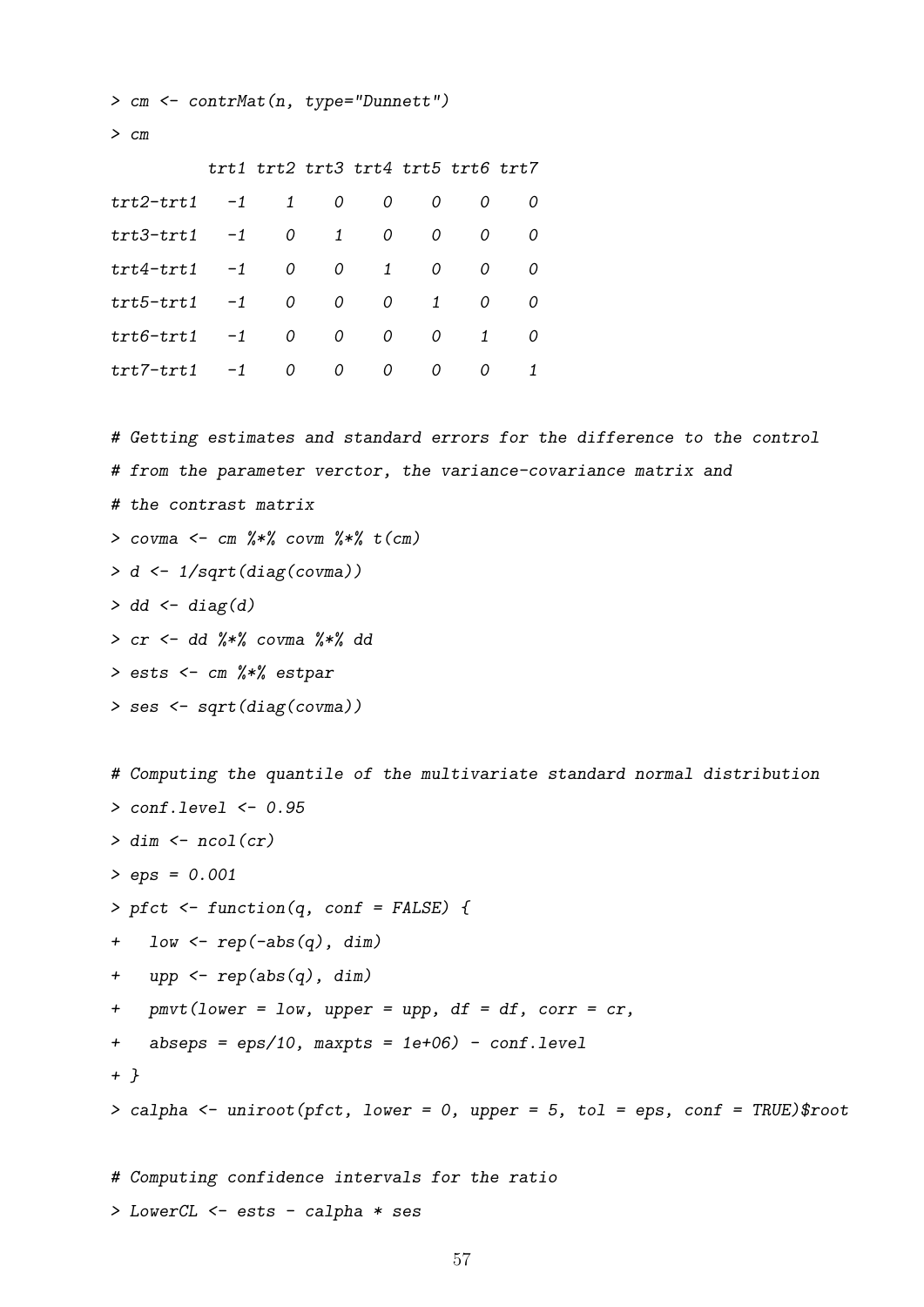> UpperCL <- ests + calpha \* ses

```
> cint <- cbind(ests, LowerCL, UpperCL)
> colnames(cint) <- c("estimate", "lower", "upper")
> exp(cint)
```
estimate lower upper trt2-trt1 2.456311 2.026082 2.977897 trt3-trt1 4.587379 3.834961 5.487420 trt4-trt1 9.475728 7.988913 11.239254 trt5-trt1 14.378641 12.156522 17.006946 trt6-trt1 19.441748 16.460641 22.962748 trt7-trt1 24.004854 20.339835 28.330271

This code is provided by the function csimint of the library(multcomp):

> cis <- csimint(estpar, df, covm, cmatrix=cm) > exp(cis\$conf.int) \$

```
lower upper
trt2-trt1 2.026162 2.977778
trt3-trt1 3.835103 5.487217
trt4-trt1 7.989195 11.238858
trt5-trt1 12.156943 17.006357
trt6-trt1 16.461207 22.961959
trt7-trt1 20.340530 28.329303
attr(,"conf.level")
[1] 0.95
```
### 19.7 Quasipoisson

A quasi-poisson model can be fit in R by

```
> fit.glm <- glm(count ~ factor, data=data,
```
+ family=quasipoisson(link="log"))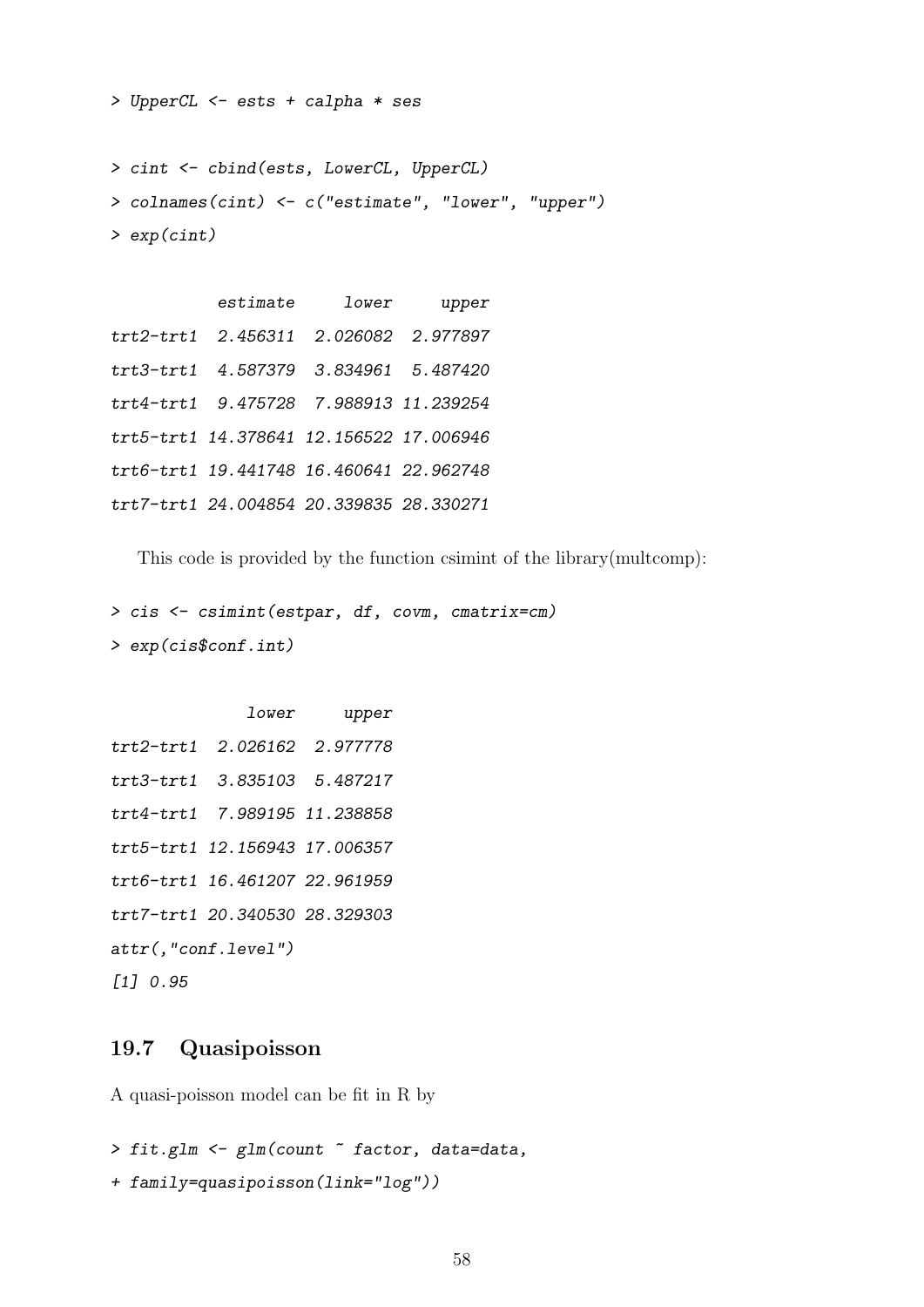For using different variance functions, like a quadratic dependency on the mean a quasi family can be used:

```
> quasi.glm <- glm(count ~ factor, data=data, family=quasi(var="mu^2", link="log"))
```
## 19.8 Negative binomial GLM

A negative binomial generalized linear model can be fit with the function glm.nb() in the package MASS.

```
> negbin.glm <- glm.nb(count ~ factor, data=data)
```
or with:

```
> glm(count ~ factor, family = negative.binomial(theta), data = data)
```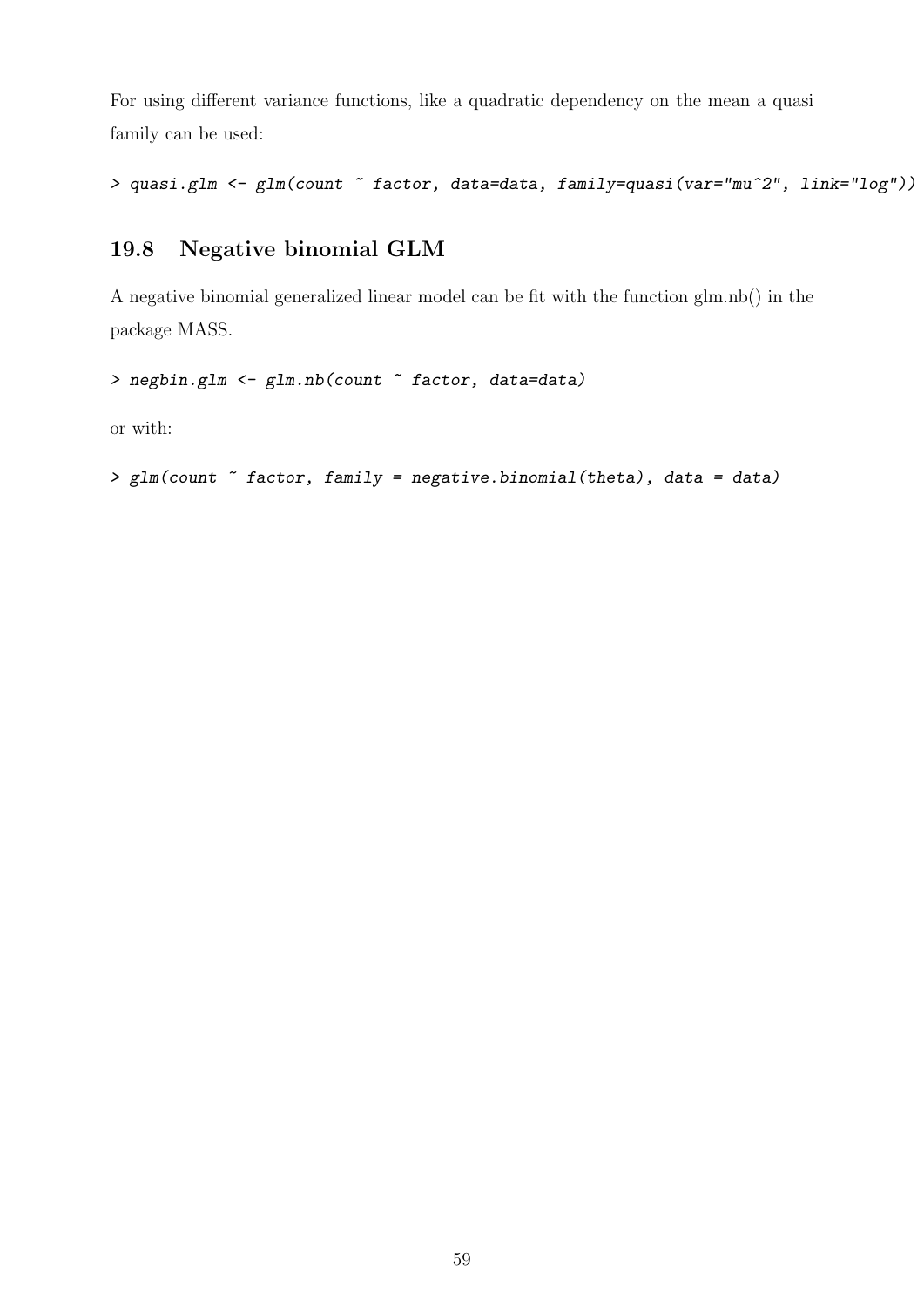# References

- [1] Bates, D.M. and Watts, D.G. (1988): Nonlinear regression analysis and its applications, John Wiley, New York.
- [2] Breslow, N. (1990): Tests of Hypotheses in overdispersed Poisson regression and other quasi-likelihood models. JASA 85(410): 565-571.
- [3] BRETZ, F., GENZ, A., HOTHORN, L.A.  $(2001)$ : On the numerical availability of multiple comparison procedures. Biometrical Journal 43(5): 645-656.
- [4] BROWN, L.D., CAI, T.T., DASGUPTA, A. (2003): Interval estimation in exponential families. Statistica Sinica 13: 19-49.
- [5] CANDY, S.G. (2000): The application of generalized linear mixed models to multi-level sampling for insect population. Environmental and Ecological Statistics 7: 217-238.
- [6] Chen, J.S. and Jennrich, R.I. (1996): The signed root deviance profile and confidence intervals in maximum likelihood analysis. JASA 91(435): 993-998.
- [7] Chen, Y.H. and Zhou, X.H. (2004): Interval estimates for the ratio and difference of two lognormal means. Statistics in medicine (in press)
- [8] Dobson, A.J. (1990): An introduction to generalized linear models. Chapman & Hall, London.
- [9] Everitt, B. and Hothorn, T.(2006): A Handbook of Statistical Analyses Using R. Chapman & Hall/CRC, Boca Raton, FL.
- [10] Faraway, J.J. (2006): Extending the linear model with R. Generalized linear, mixed effects and nonparametric regression models. Chapman & Hall / CRC.
- [11] Giminez, Choquet, Lamor, Scofield, Fletcher, Lebreton and Pradel (2005): Profile-likelihood based confidence intervals for capture-recapture models. JABES 10(2): 184-196.
- [12] GRAHAM, P.L., MENGERSEN, K., MORTON, A.P. (2003): Confidence limits for the ratio of two rates based on likelihood scores: non-iterative method. Statistics in Medicine 22: 2071-2083.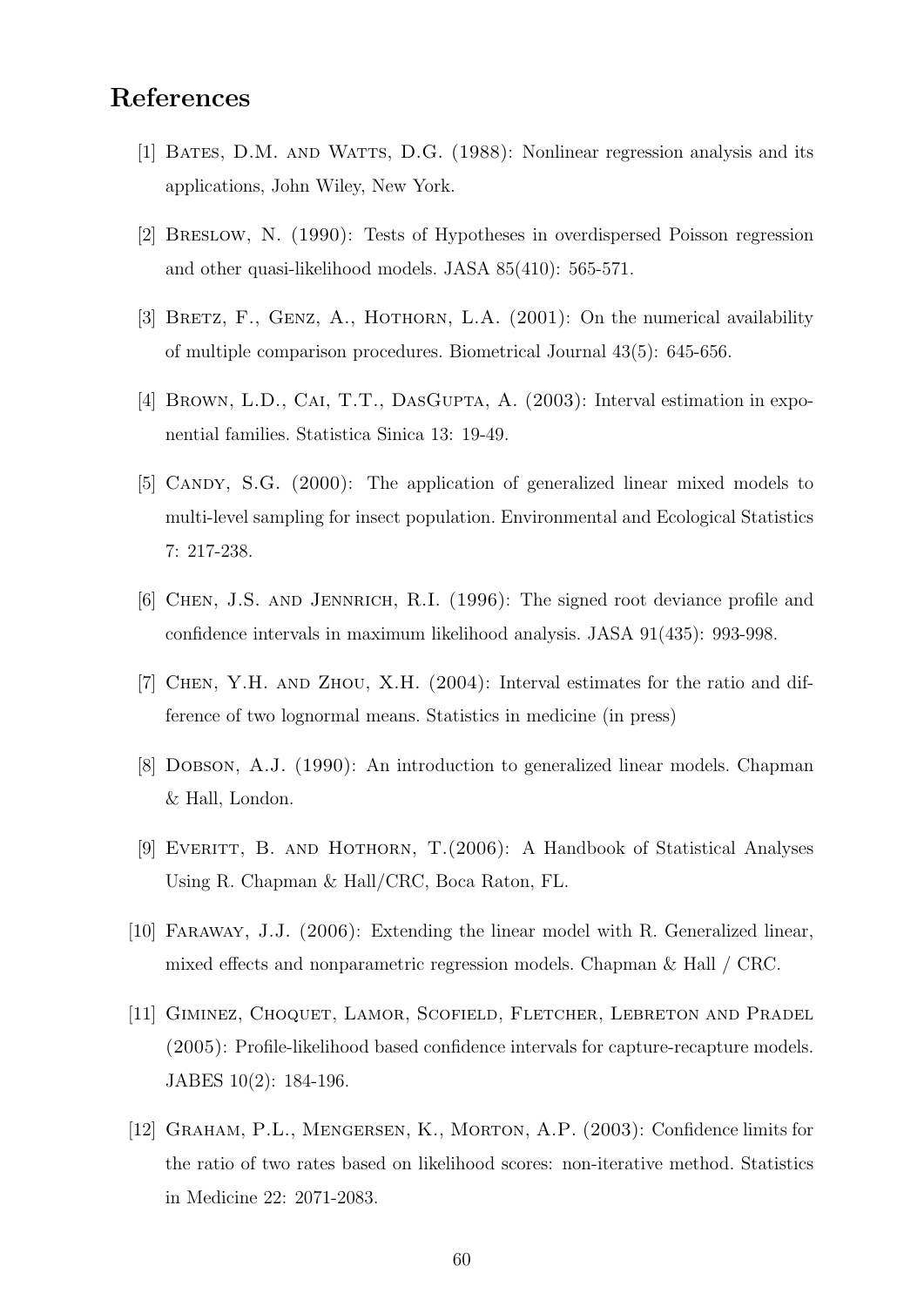- [13] Jaech J.L. (1970): Comparing two methods of obtaining a confdence interval for the ratio of Poisson parameters. Technometrics 12(2): 383–387.
- [14] Lambert, D (1992): Zero-inflated Poisson regression, with an application to defects in manufacturing. Technometrics 34(1): 1-14.
- [15] LINDSEY, J.K. (1997): Modelling frequency and count data. Oxford Statistical Science Series 15, 2ed., Oxford Science Publications.
- [16] Liu, G.F., Wang, J., Liu, K., Snavely, D.B. (2006): Confidence intervals for an exposure adjusted incidence rate difference with applications to clinical trials. Statistics in Medicine 25(8): 1275-1286.
- [17] Lui, K.J. (2004): Eight interval estimators of a common rate ratio under stratifed Poisson sampling. Statistics in Medicine 23: 1283-1296.
- [18] McCullagh, P. and Nelder, J.A. (1989): Generalized linear models, 2nd edn. Chapman & Hall, London.
- [19] McCulloch, C.E. AND SEARLE, S.R. (2001): Generalized, linear and mixed models. John Wiley & Sons, Inc.
- [20] Ng, H.K.T. and Tang, M.L. (2005): Testing the equality of two Poisson means using the rate ratio. Statistics in Medicine 24: 955-965.
- [21] PRICE, R.M., BONNETT, G.B. (2000): Estimating the ratio of two Poisson rates. Computational Statistics & Data Analysis 34: 345-356.
- [22] R Development Core Team (2005). R: A language and environment for statistical computing. R Foundation for Statistical Computing, Vienna, Austria., URL http://www.R-project.org.
- [23] Schwertman, N.C. and Martinez, R. (1994): Approximate confidence intervals for the difference in two poisson parameters. Journal of Statistics in Computation and Simulation 50: 235-247.
- [24] Venzon, D.J. and Moolgavkar, S.H. (1988): A method for computing profile-likelihood-based confidence intervals. Applied Statistics 37(1), pp. 87-94.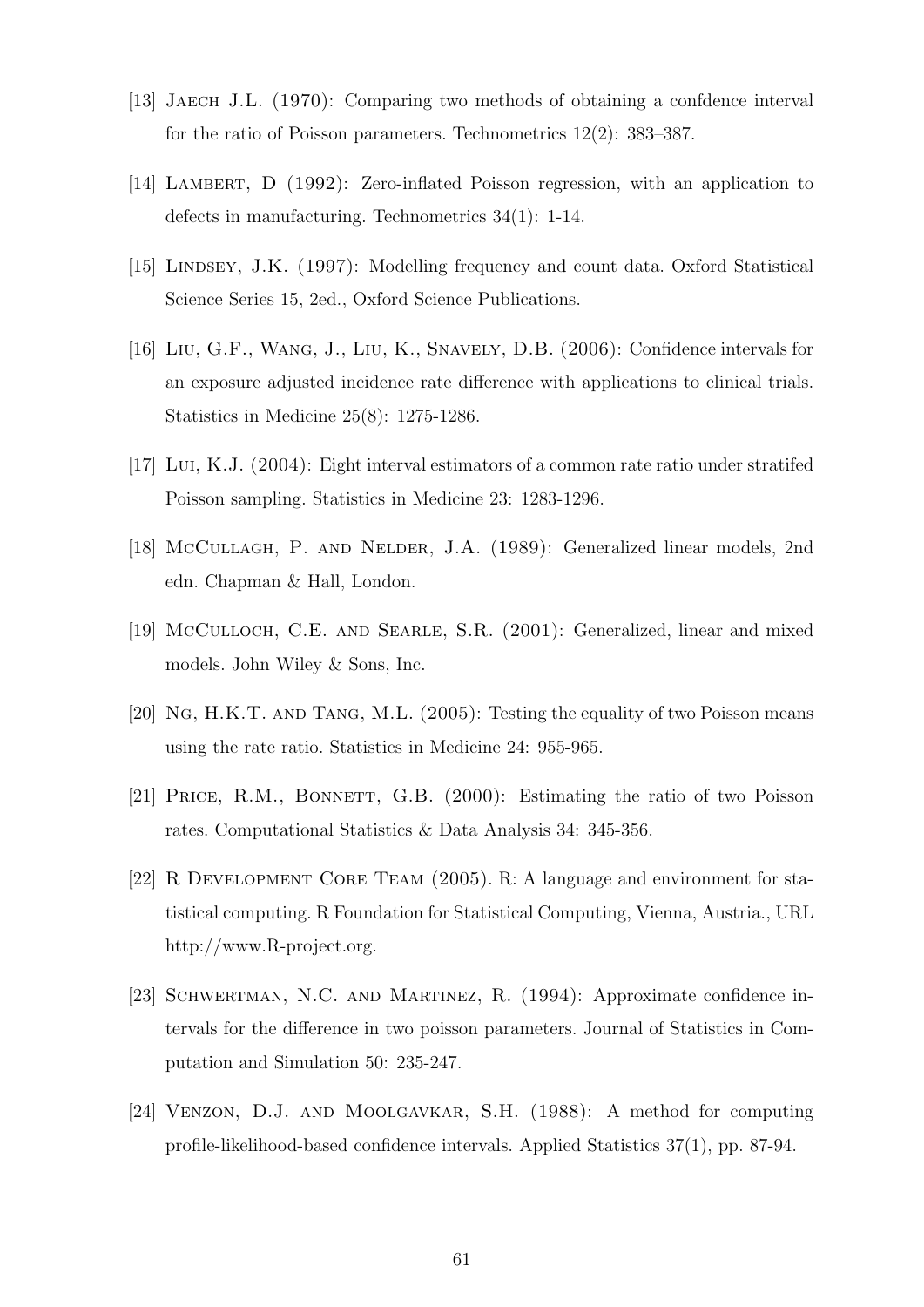- [25] WARTON, D.I. (2005): Many zeros does not mean zero inflation: comparing the goodness-of-fit of parametric models to multivariate abundance data. Environmetrics 16: 275-289.
- [26] WELLEK, S. (2003): Testing statistical hypotheses of equivalence, Chapman & Hall/CRC, Boca Raton, FL.
- [27] Wu, J., Wong, A.C.M., Wei, W. (2006): Interval estimation of the mean response in a log-regression model. Statistics in Medicine 25: 2125-2135.
- [28] YANDELL, B.S. (1997): Practical data analysis for designed experiments. Chapman & Hall, London.
- [29] Yau, K.W., Wang, K., Lee, A.H. (2003): Zero-inflated negative binomial mixed regression modeling of over-dispersed count data with extra zeros. Biometrical Journal 45: 437-452.